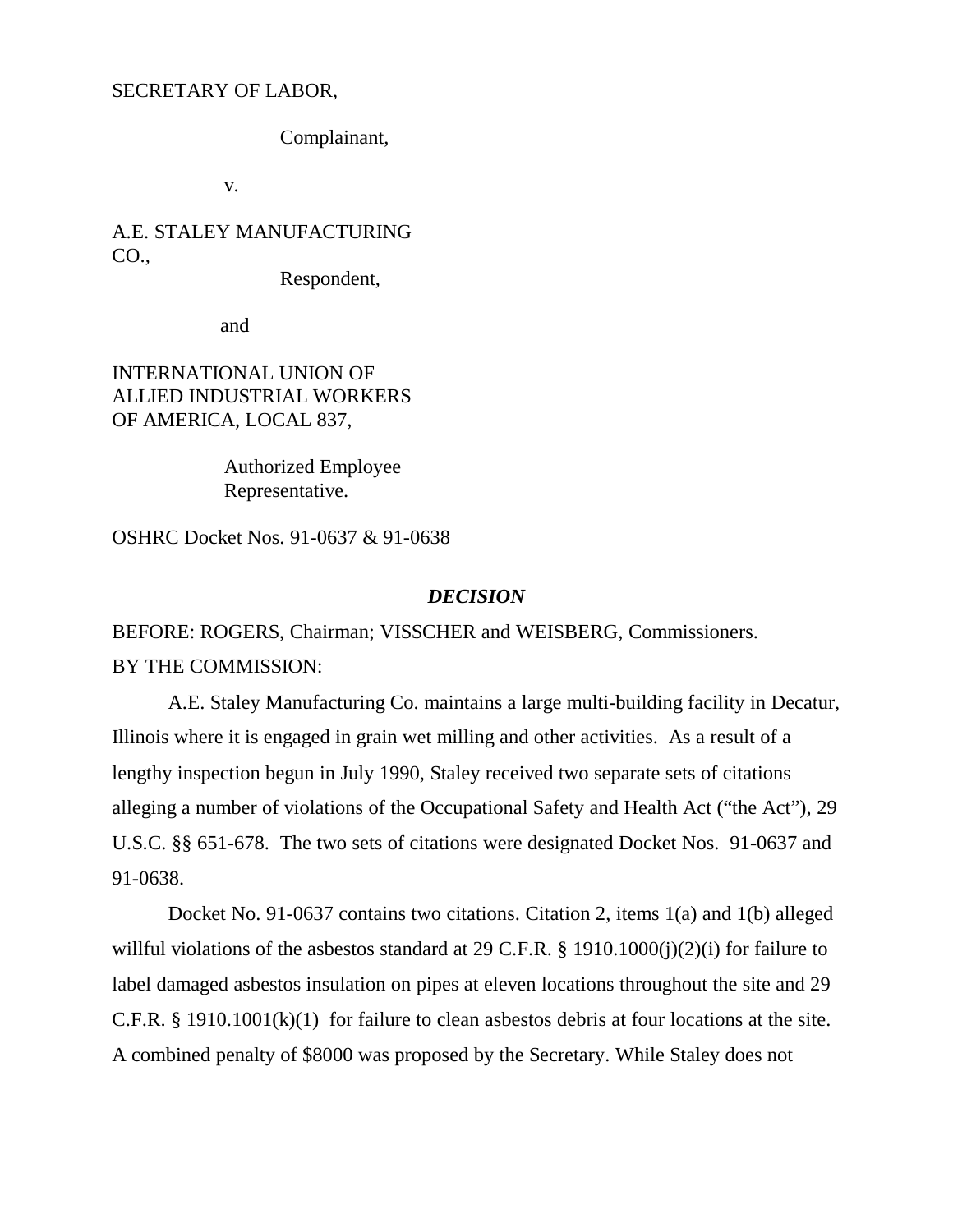dispute the existence of the violation, it contends that the violations were not willful. Administrative Law Judge James H. Barkley affirmed this citation as willful and assessed a combined penalty of \$8000.

Citation 2 items 2(a) and 2(b) alleged that Staley willfully violated the Hazard Communication (HazCom) standards at 29 C.F.R. § 1910.1200(h) by failing to provide HazCom training for 12 specific substances for which Staley did not have Material Safety Data Sheets (MSDS) and § 1910.1200(h)(3)(iv) by not properly training employees about the meaning of the HazCom symbols in use on storage tanks containing ethylene oxide, propylene oxide and sulfuric acid. The Secretary proposed a combined penalty of \$8000. Staley stipulated to the existence of the violations, but contended that they were not willful. The judge agreed with Staley, affirmed the violations as serious and assessed a combined penalty of \$6000.

Docket No. 91-0638, Citation 2 alleged a multitude of willful safety violations. Most of the items were settled before the hearing. Still before the Commission, however, is a citation alleging 212 separate items.<sup>1</sup> Included are items 1-99 alleging violations of 29 C.F.R. § 1910.23(c)(1)(unguarded platforms), § 1910.219(c)(2)(i) (machine guarding violations); §§ 1910.303(g)(2)(i), 1910.305(b)(2) and 1910.305(d)(improper or missing electrical equipment guarding). While some of the items were either vacated by the judge or withdrawn by the Secretary, those that were affirmed by the judge were found to be serious, but not willful. Additionally, the Secretary cited Staley for over a hundred individual willful violations of § 1910.307(b) (electrical equipment not approved for Class II, Division 2 locations)(items 100-212). Although several of these items were either vacated by the judge or withdrawn by the Secretary, the judge characterized as willful those items that he affirmed.

At issue before the Commission are the merits of some and the characterization of

<sup>&</sup>lt;sup>1</sup>As will be discussed, *infra*, several of these items are not before the Commission on review.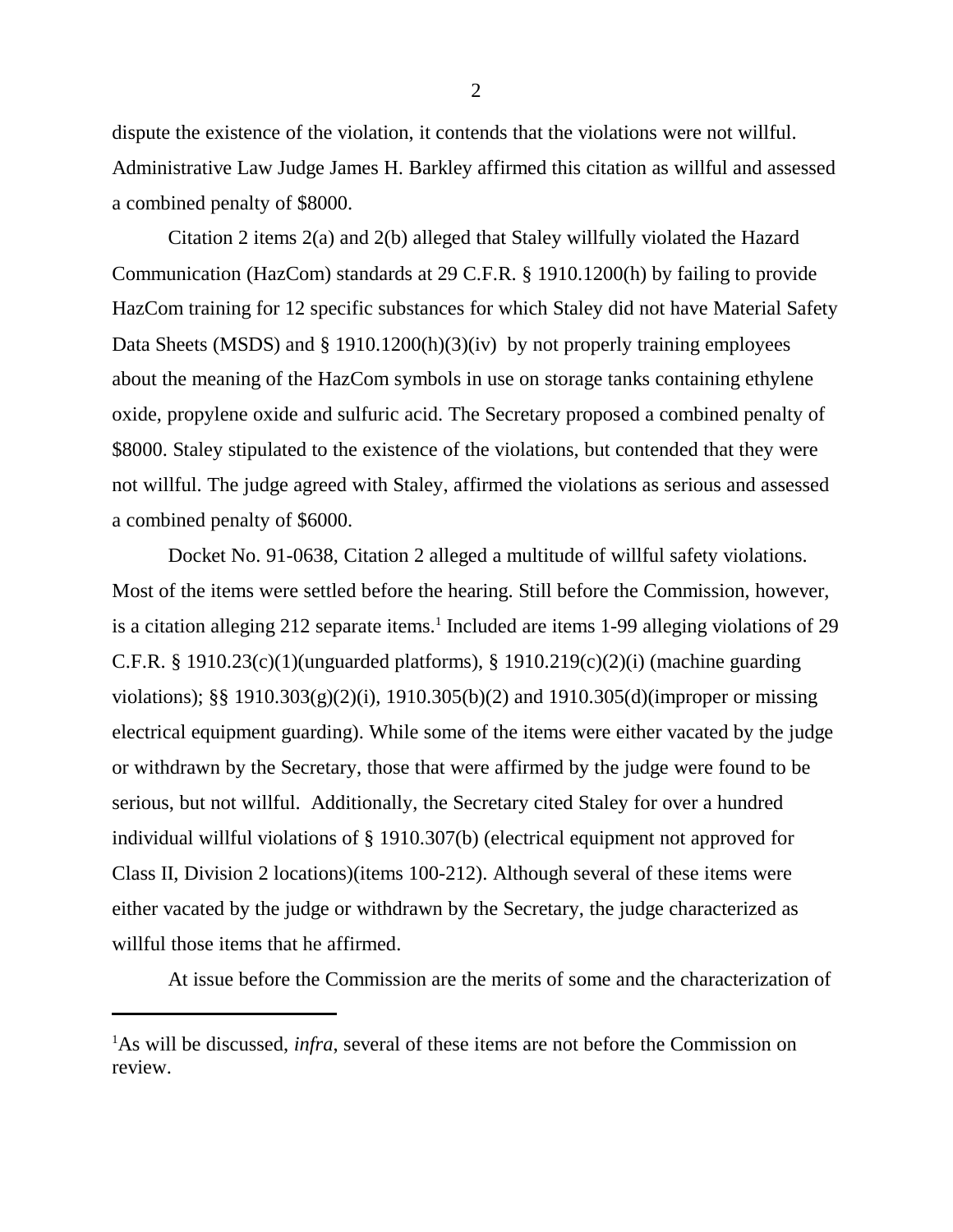most of the violations affirmed by the judge.

# **Docket No. 91-0637**

# **A. The Asbestos Violations**

1. *Background*

Item 1(a) of willful citation 1 alleges a violation of § 1910.1001(j)(2)(i)<sup>2</sup> for

failure to label damaged asbestos insulation on pipes at eleven locations in the 1, 10, 5,

17, 20, 29, 44 and 118 Buildings.<sup>3</sup> Item 1(b) alleges a violation of § 1910.1001(k)(1)<sup>4</sup> for

<sup>2</sup>At the time of the citation, the cited standard stated:

- § 1910.1001 **Asbestos***.*
	- \*\*\*
	- (j) *Communication of hazards to employees* \* \* \*

(2) *Warning labels.* (i) Labeling. Warning labels shall be affixed to all raw materials, mixtures, scrap, waste, debris, and other products containing asbestos, tremolite, anthophyllite, or actinolite fibers, or to their containers.

3 Specifically, the locations were:

Building 10: third floor, streamline piping above the resin bins

Building 1: second floor, insulation on a steam pipe west of Boiler #23

Building 17: basement, insulation on pipe near elevator

Building 5: fourth floor, insulation on pipe near the evaporator

Building 20: 2 locations-basement and third floor

Building 44: third floor, insulation on a pipe to hot water tank #18

Building 29: 3 locations- third floor steam pipe

third floor crude oil tank

along pipe adjacent to the ascidulators catwalk

Building 118: tank insulation

<sup>4</sup>At the time of the citation, the cited standard stated:

# § 1910.1001 **Asbestos***.*

\*\*\*

(k) *Housekeeping.* (1) All surfaces shall be maintained as free as practicable of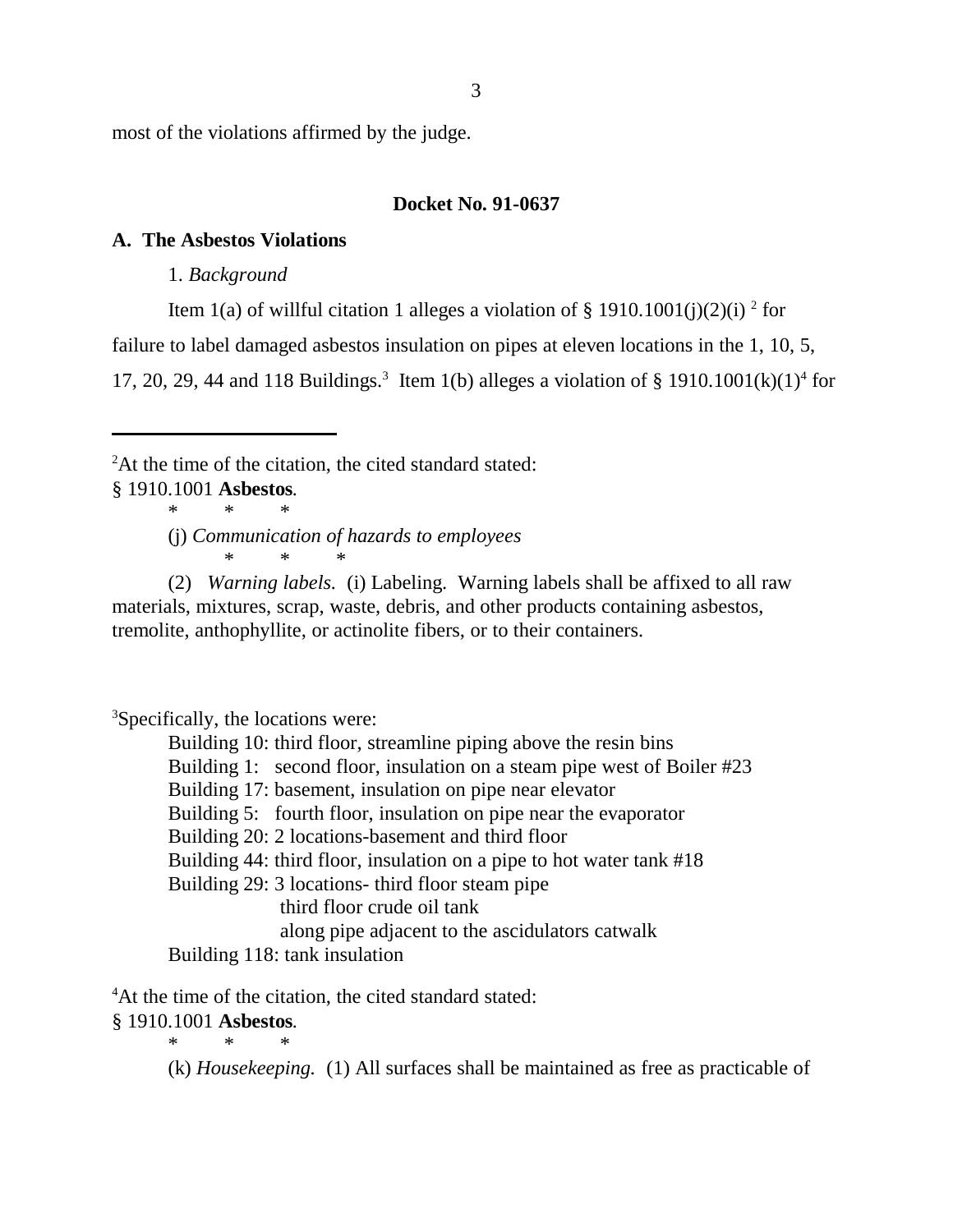failure to clean up debris containing asbestos at four locations in the 1 Building and one location each in the 4 and 17 Buildings, where debris from asbestos containing pipe had not been cleaned up. A combined penalty of \$8000 was proposed by the Secretary. The judge agreed with the Secretary's characterization of the violations, and assessed the proposed penalty. Staley does not dispute the existence of the violations, but argues that the judge erred in finding that the violations were willful. We agree with the judge.

Staley was aware that the Decatur facility had significant quantities of asbestos in insulation and pipes and it was Decatur policy that, unless proven otherwise, all insulation installed before 1970 was presumed to contain asbestos. In May, 1987 a mock OSHA inspection conducted by safety supervisor J.B. Webb and Staley's director of corporate safety and risk management, Bob Moore, revealed that pipe lagging probably contained friable asbestos in the 20, 34, 59, 77, 113, 115 and 118 Buildings. Samples taken at locations around the facility, including areas in buildings cited here, revealed that the asbestos problem was extensive.

In response to its asbestos problem, Staley issued a Plant Asbestos Policy and Procedure Manual. The manual required that danger labels be affixed to "all raw materials, mixtures, scrap, waste, debris and other products containing asbestos fibers or to their containers," that "All external surfaces shall be maintained free of accumulation of asbestos fibers if their dispersion would be an excessive concentration" and that employees observing deteriorated or damaged asbestos-containing material "immediately report their findings to their supervisor."

In January 1989, an asbestos inspection of the 44 Building was conducted by Bodine Environmental Services. Bodine reported that

Although the projected scope of work does not include a management plan

accumulations of dusts and waste containing asbestos, tremolite, anthophyllite, or actinolite.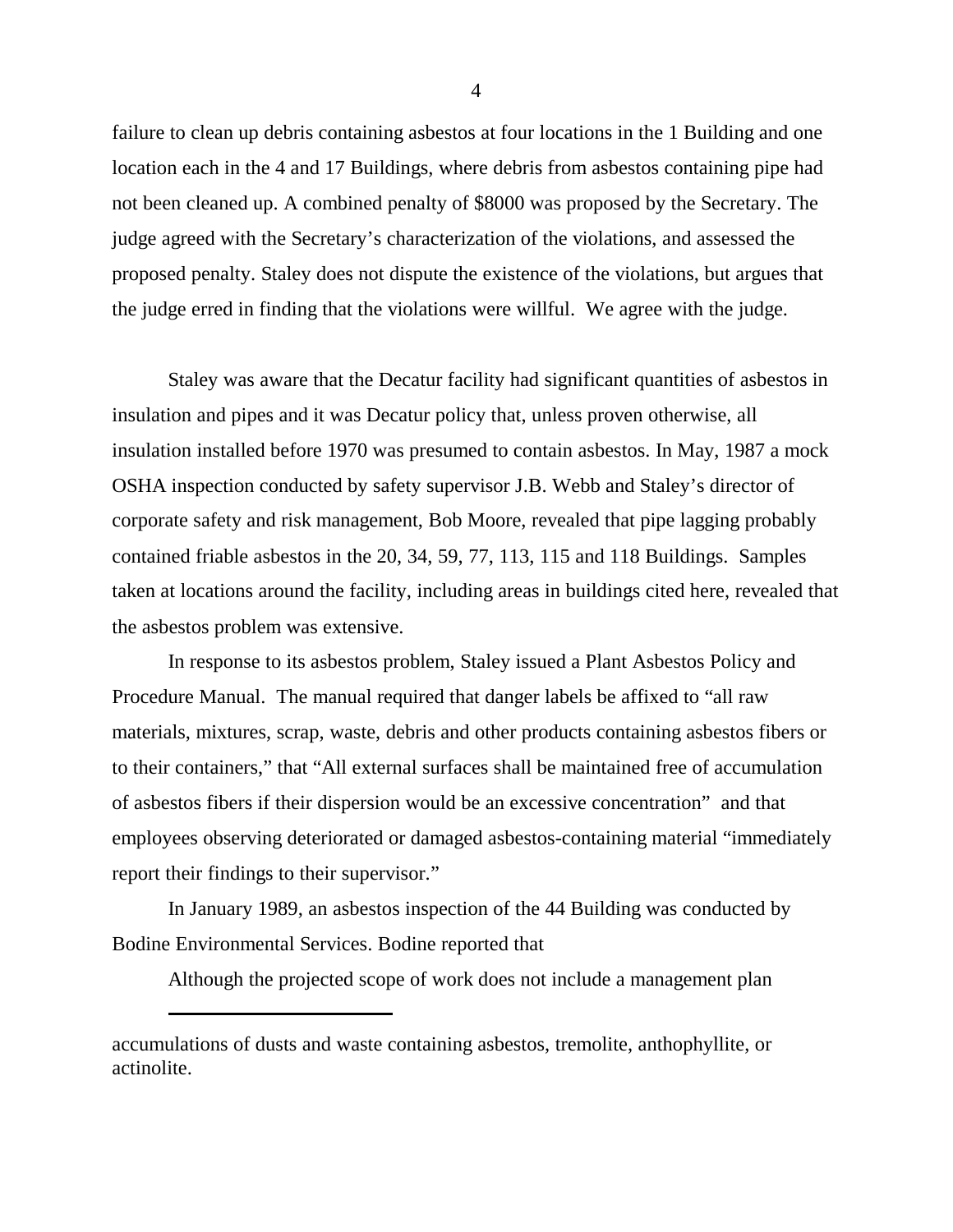or risk assessment to determine proper management of the asbestoscontaining materials in your facility, we feel that some sample areas are so obviously damaged that we should bring them to the attention of A.E. Staley Company...These materials in their significantly damaged condition can create asbestos exposures to Staley employees in these areas. As such, we recommend these asbestos-containing materials be removed.

Bodine also conducted a survey of the 5 and 10 Buildings in May, 1989. The survey reported significant exposed asbestos in areas throughout both buildings. Bodine warned that these areas "should be assessed by A.E. Staley as to whether they should be removed, repaired or encapsulated to limit asbestos exposure to building occupants."

In March 1989, NIOSH conducted an inspection of the Decatur facility. In notes he took during the conference held after the inspection, Bob Moore observed that:

Ms. McCammon indicated the asbestos identification & abatement program was 'lagging somewhat.' She said they observed some very frayed insulation and suggested that the program needed to be moved along.

Dr. Orgel, M.D. (NIOSH Medical Officer) reported that he had reviewed Staley's asbestos screening procedure and medical files. He found it to be an appropriate screening program and determined that anyone who had questionable findings were properly referred for additional testing and were properly notified (Documented). In his opinion, things were being done correctly.

In April 1989, shortly after the NIOSH inspection, a safety audit was conducted by Moore, Bob Trent, head of plant protection, Webb and Kendall Page, then Staley's associate Safety Engineer. In his audit report, Page stated that at the 44 Building:

Suspect Asbestos insulation is in extremely poor condition throughout the area. Bodine Environmental apparently has done a total building audit in the past few weeks. I believe that asbestos work should be done immediately. Lagging is in extremely poor condition.

Regarding conditions at the 29 Building, Page noted that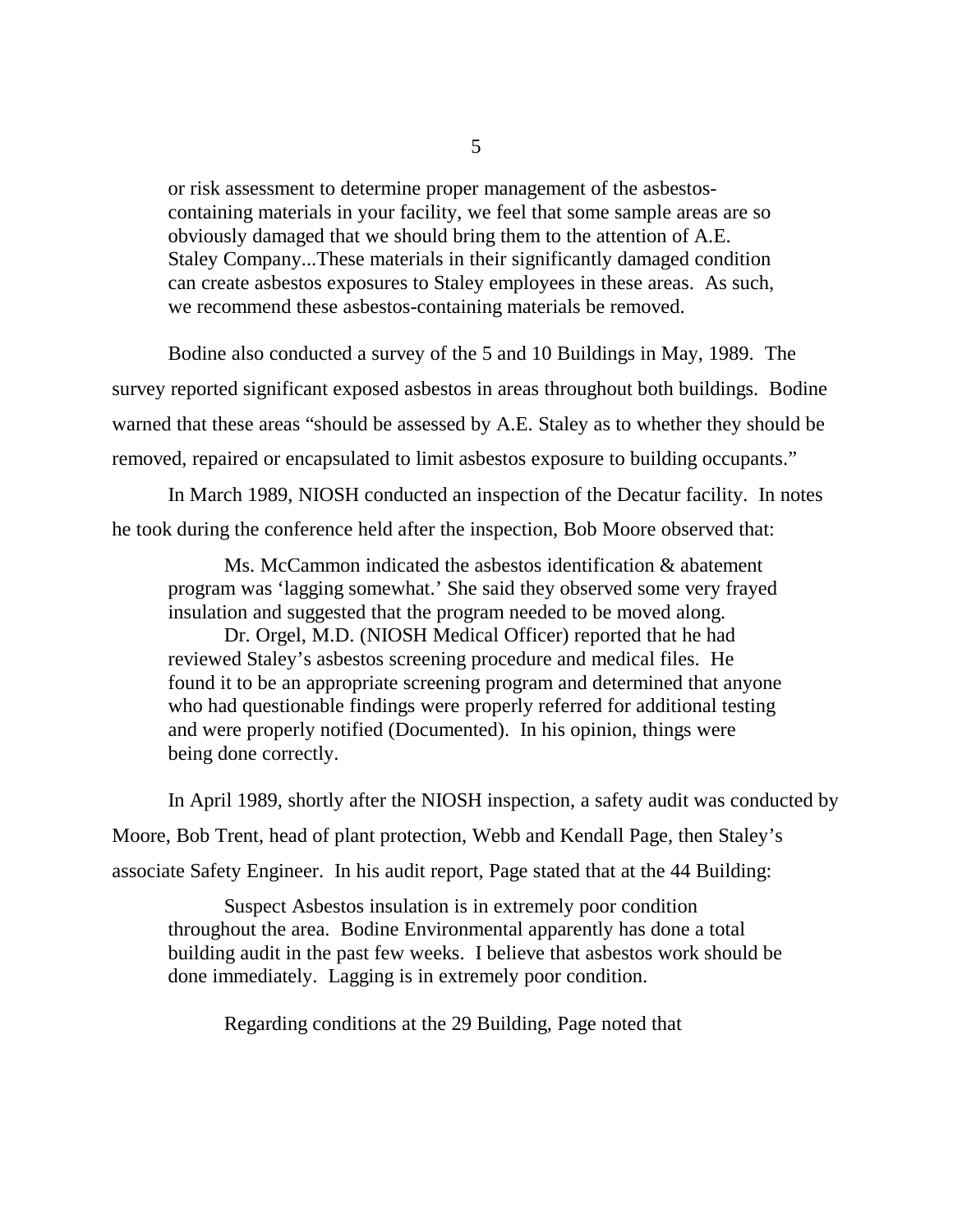There are many sections of insulation that [contains] suspect asbestos. It is torn, ripped and literally hanging in many areas. Some tanks are also covered with this material. At a minimum the suspect material should be sampled, labeled, and encapsulated.

Referring to the asbestos and housekeeping problems, Page concluded that "Our potential liability here is very high. Bob Moore and J.B. Webb have expressed the same concerns as myself."

In June 1990, an audit was conducted at the 118 Building. As with the other buildings, Page noted in his report:

The insulation in the building should be tested and identified for asbestos content. All asbestos containing material needs to be encapsulated and then labeled with an ACM label. Or if it is not encapsulated, it needs to be removed as soon as possible.

The report went on to specifically identify numerous locations throughout the building where suspected friable, exposed and damaged asbestos insulation had to be tested, encapsulated, labeled or removed.

In January 1990, Allied Industrial Workers of America union local president Dave Watts took Decatur Director of Operations Art Schoepfer on a tour of the boiler room in the 1 Building to show him the asbestos problem at that location. Schoepfer agreed that there was a lot of asbestos. However, he noted that the generation facilities in the building were being replaced and decided that a determination on what to do about the asbestos in the building would be made when the new facilities were on line. Nonetheless, as a result of the asbestos situation, Staley decided to train employees for small routine maintenance and asbestos removal, and to use professional contractors for large removals. In May 1990, Staley sent a number of employees to Indianapolis for an EPA certified 3-day "Asbestos Workers Course." The training was designed to inform employees how to remove asbestos in a safe manner.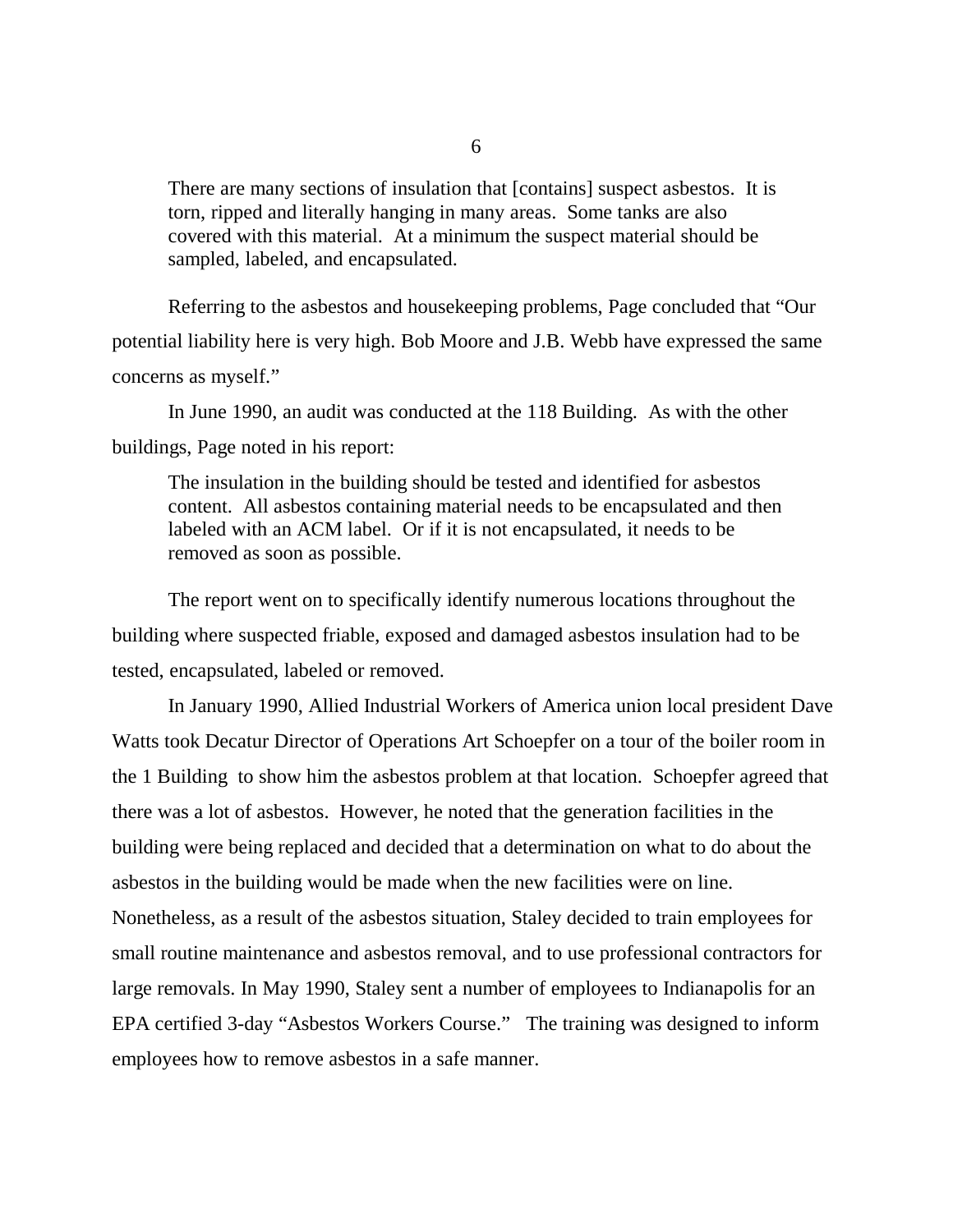In addition, Staley contracted with Bodine Environmental to remove asbestos at locations throughout the plant. However, Bodine's work was considered to be inadequate, and asbestos debris was frequently left lying around. Michael Stewart, who served on the plant safety committee from 1982-1991, testified that, due to the inadequacy of Bodine's work, the safety committee requested that the company's contract with Bodine be terminated. Indeed, several of the asbestos violations involve locations which were supposed to have been cleaned up by Bodine.<sup>5</sup>

#### 2. *Discussion*

A willful violation is one "committed with intentional, knowing or voluntary disregard for the requirements of the Act, or with plain indifference to employee safety." *Falcon Steel Co.*, 16 BNA OSHC 1179, 1181, 1993-95 CCH OSHD ¶ 30,059, p. 41,330 (No. 89-2883, 1993)(consolidated); *A.P. O'Horo Co.*, 14 BNA OSHC 2004, 2012, 1991- 93 CCH OSHD ¶ 29,223, p. 39,133 (No. 85-0369, 1991). A showing of evil or malicious intent is not necessary to establish willfulness. *Anderson Excavating and Wrecking Co.*, 17 BNA OSHC 1890, 1891, n.3, 1995-97 CCH OSHD ¶ 31,228, p. 43,788, n.3 (No. 92- 3684, 1997), *aff'd* 131 F.3d 1254 (8th Cir. 1997). A willful violation is differentiated from a nonwillful violation by an employer's heightened awareness of the illegality of the conduct or conditions and by a state of mind, *i.e.*, conscious disregard or plain indifference for the safety and health of employees. *General Motors Corp., Electro-Motive Div.*, 14 BNA OSHC 2064, 2068, 1991-93 CCH OSHD ¶ 29,240, p. 39,168 (No. 82-630, 1991)(consolidated). A willful violation is not justified if an employer has made a good faith effort to comply with a standard or eliminate a hazard, even though the employer's efforts were not entirely effective or complete. *L.R. Willson and Sons Inc*., 17

 ${}^{5}E.g.$  item 1(a) instance (g), item 1(b) instance (a); item 1(b) instance (e)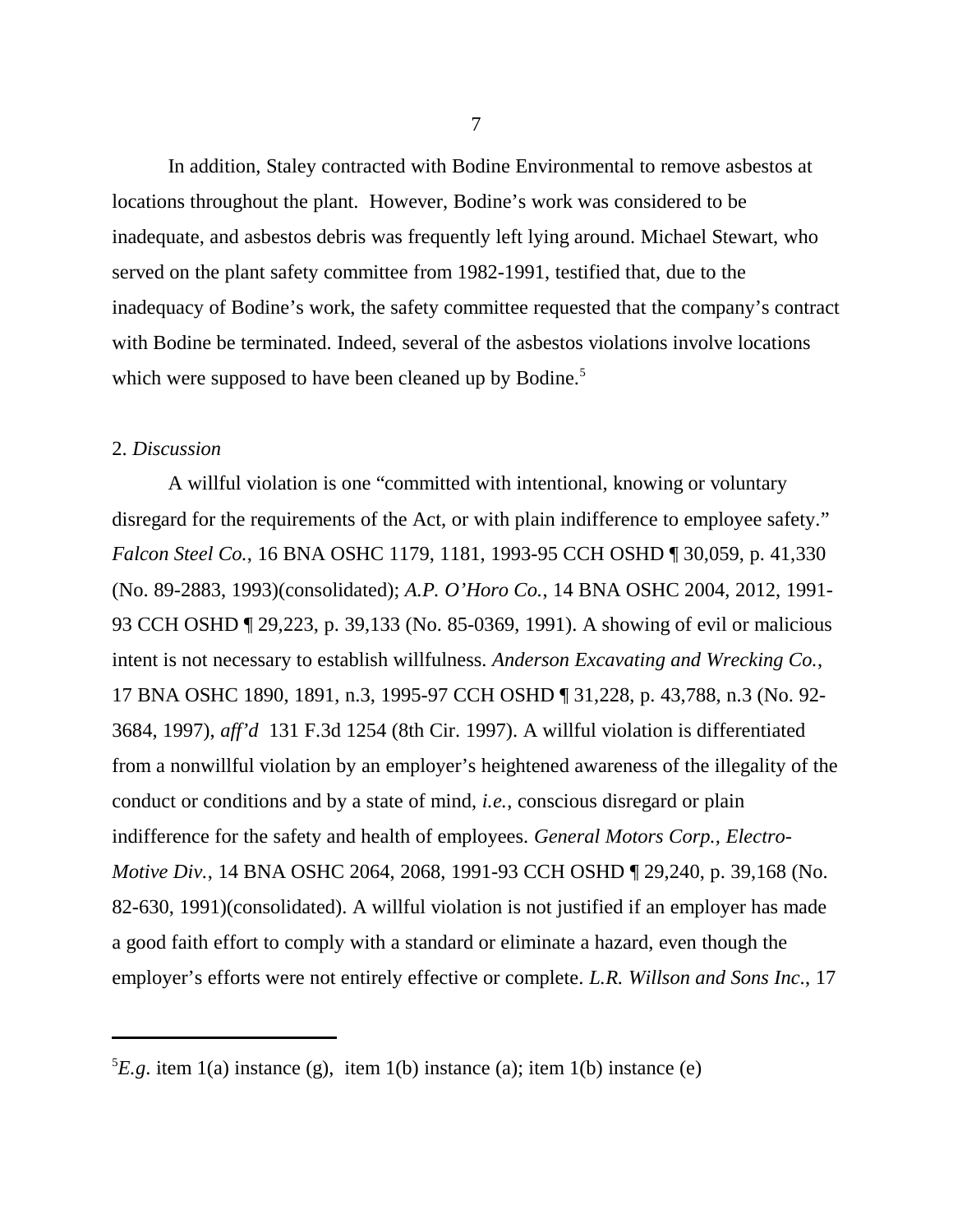BNA OSHC 2059, 2063, 1997 CCH OSHD ¶ 31,262, p. 43,890 (No. 94-1546, 1997), *rev'd on other grounds*, 134 F.3d 1235 (4th Cir. 1998); *Williams Enterp., Inc.*, 13 BNA OSHC 1249, 1256-57, 1986-87 CCH OSHD ¶ 27,893, p. 36,589 (No. 85-355, 1987). The test of good faith for these purposes is an objective one; whether the employer's efforts were objectively reasonable even though they were not totally effective in eliminating the violative conditions. *Caterpillar , Inc. v. OSHRC*, 122 F.3d 437, 441-42 (7th Cir. 1997); *General Motors Corp., Electro-Motive Div.*, 14 BNA OSHC at 2068, 1991-93 CCH OSHD at p. 39,168; *Williams Enterp., Inc.* 13 BNA OSHC at 1256-57, 1986-87 CCH OSHD at pp. 36,589.

The record amply demonstrates that Staley was fully aware of the asbestos problems at its Decatur facility. In most of the cited locations, the exposed asbestos was not only in plain view, but also near employee work areas. The record also demonstrates that Staley published an asbestos policy which, if followed, would have abated the hazards. Despite this heightened awareness of the condition, Staley's efforts at abatement were sporadic and incomplete. The NIOSH survey, safety audits, and employee complaints put Staley on clear notice that its efforts were lagging. For example, there was no system for removing asbestos when it was identified. Rather, when notified of a problem, plant management would merely contact the department heads and seek their cooperation in getting the matter resolved. Even on a smaller scale, employees had to repeatedly ask management to remove small accumulations of asbestos insulation that had fallen off the pipes. When employees filed a work order in compliance with the company's safety work order system, they were often told that the work order had not been received. It was commonplace for a pile of asbestos to lay adjacent to an operations area for 2-3 weeks before being removed. On one particular occasion, employees William Bishop and Bill Sweeny were told to clean up a pile of debris behind the 17 Boiler in the 1 Building. The employees asked if the material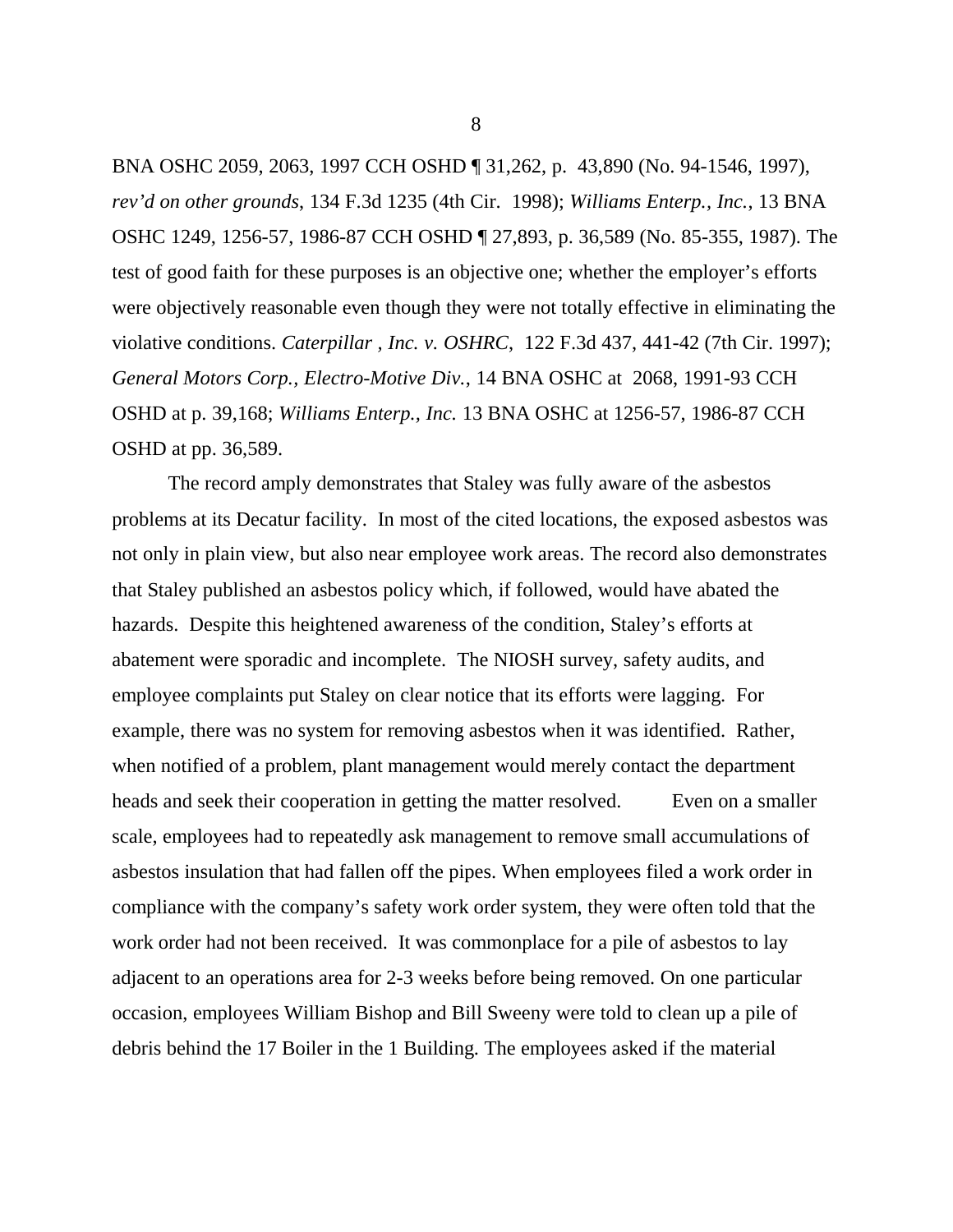contained asbestos. The supervisor responded that the material had been sampled and tested negative for asbestos. At the risk of their jobs, the employees had the material sampled. The results revealed that, contrary to the supervisor's assurance, the material contained asbestos.

 Nor did Staley attempt to centralize the abatement effort, place responsibility on Decatur management or mount a comprehensive plant-wide abatement effort. Bishop testified that after a series of meetings concerning the asbestos problem, he and other employees concluded that they were getting the runaround. In early July, 1990, a meeting was held with Bob Jansen, Executive Vice President of Manufacturing, who told him that a plan would be developed and promised that the company would dedicate \$2,000,000 to get things started. After months of promises, Bishop concluded that Jansen's promise was just "words." Finally, on July 12, 1990, Bishop filed a grievance. The grievance complained of the "hit and miss abatement" and asked that a comprehensive removal plan be developed and implemented. Supervisor Ken Toka replied with the "standard" response that they were "presently working on the asbestos removal project." Unhappy with the response, Bishop rejected Toka's answer, which meant that the grievance was automatically referred to the area manager. The area manager chastised Bishop for writing the grievance, but promised that several thousand dollars had been committed to abate the problem and that the matter would be handled after all bids were in. Moreover, while Staley's asbestos abatement program set forth procedures which should have abated the violative conditions, the program was not followed.6

<sup>&</sup>lt;sup>6</sup> Together with other evidence, this safety program may be considered when determining whether Staley willfully ignored its responsibilities. *Morrison-Knudsen Co./Yonkers Contrac. Co., A Joint Venture*, 16 BNA OSHC 1105, 1127, 1993-95 CCH OSHD ¶ 30,048, p. 41,285 (No. 88-572, 1993).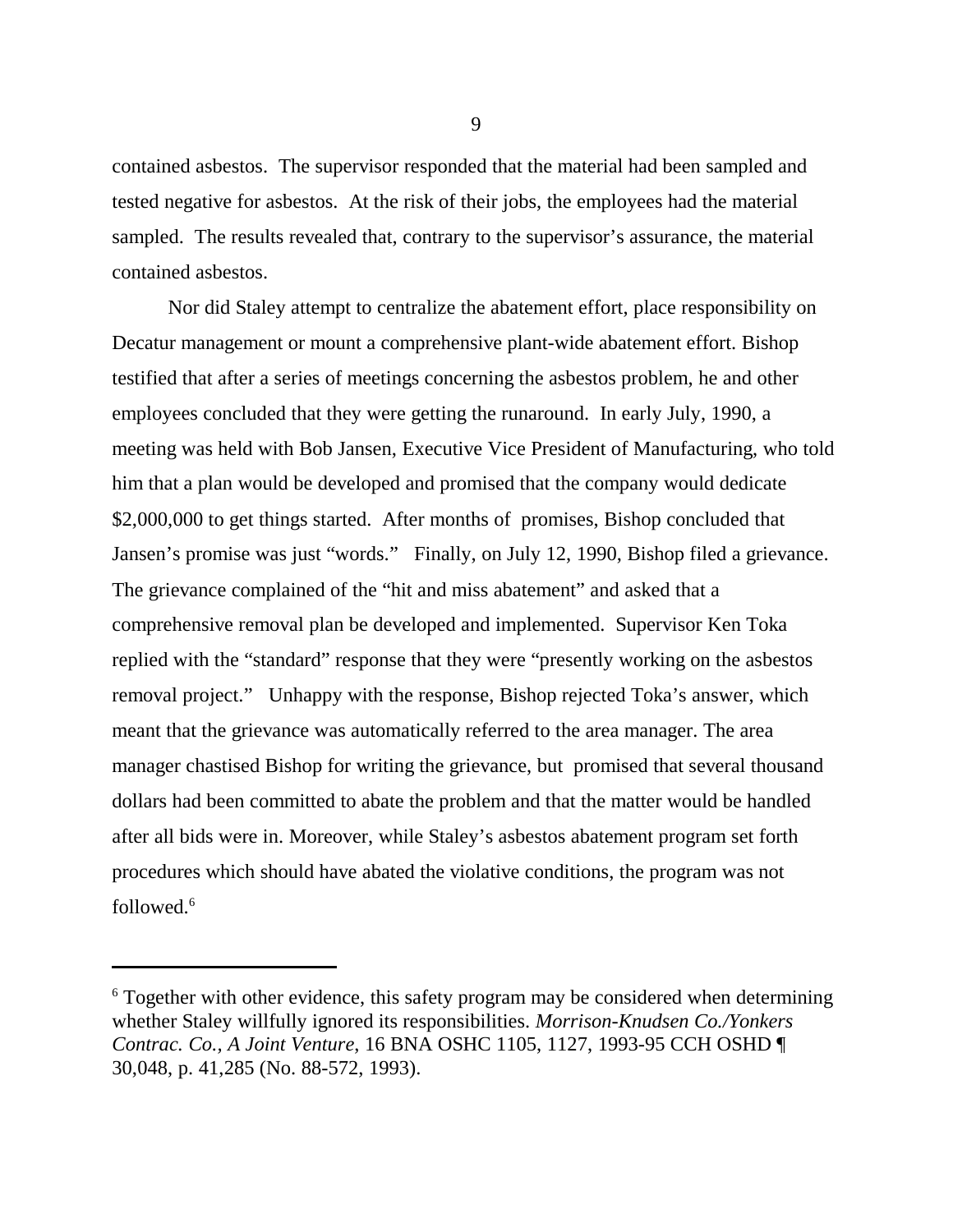Staley did undertake affirmative measures to abate the condition. It conducted asbestos surveys, hired asbestos removal firms, and sent employees for asbestos training. As noted, however, these efforts were sporadic and incomplete. For example, after the tour of the 1 Building by local union president Watts and Director of Operations Schoepfer revealed a large amount of loose, friable asbestos, no action was taken because Staley had plans to replace certain of the operations of the 1 Building at another location. The record discloses, however, that attempts to remedy the situation at the 1 Building had been going on for five years. During this entire period, Staley put off the repairs on the ground that it had plans to shut down the building withing a few months. Nonetheless, employees continued to be exposed to the hazardous condition. Taken together with the evidence of its failure to take decisive action to remove asbestos, we cannot say that Staley's abatement efforts were objectively reasonable.

We therefore find that Staley's pattern of behavior demonstrated plain indifference to the widespread asbestos hazard at the facility. That evidence of plain indifference is not negated by the abatement measures it did take, which pale when compared to the magnitude and duration of the hazard. In these circumstances, we find that Staley's efforts were not objectively reasonable, and were not undertaken in good faith. We find that the violations were willful.

Although the Secretary cited two separate standards, she exercised her prosecutorial discretion to cite them as a single willful violation for penalty purposes. *See H.H. Hall Constr. Co*., 10 BNA OSHC 1042, 1046, 1981 CCH OSHD ¶ 25,712, p. 32,056 (No. 76-4765, 1981). The Secretary proposed a combined penalty of \$8000. The judge found the proposal to be appropriate.<sup>7</sup> Staley is a large company with a history of prior violations. Moreover, with numerous employees exposed to a proven human

<sup>&</sup>lt;sup>7</sup>We note that this case arose before the Act was amended to raise the penalty levels. At the time of the citation, the maximum penalty for a willful citation was \$10,000.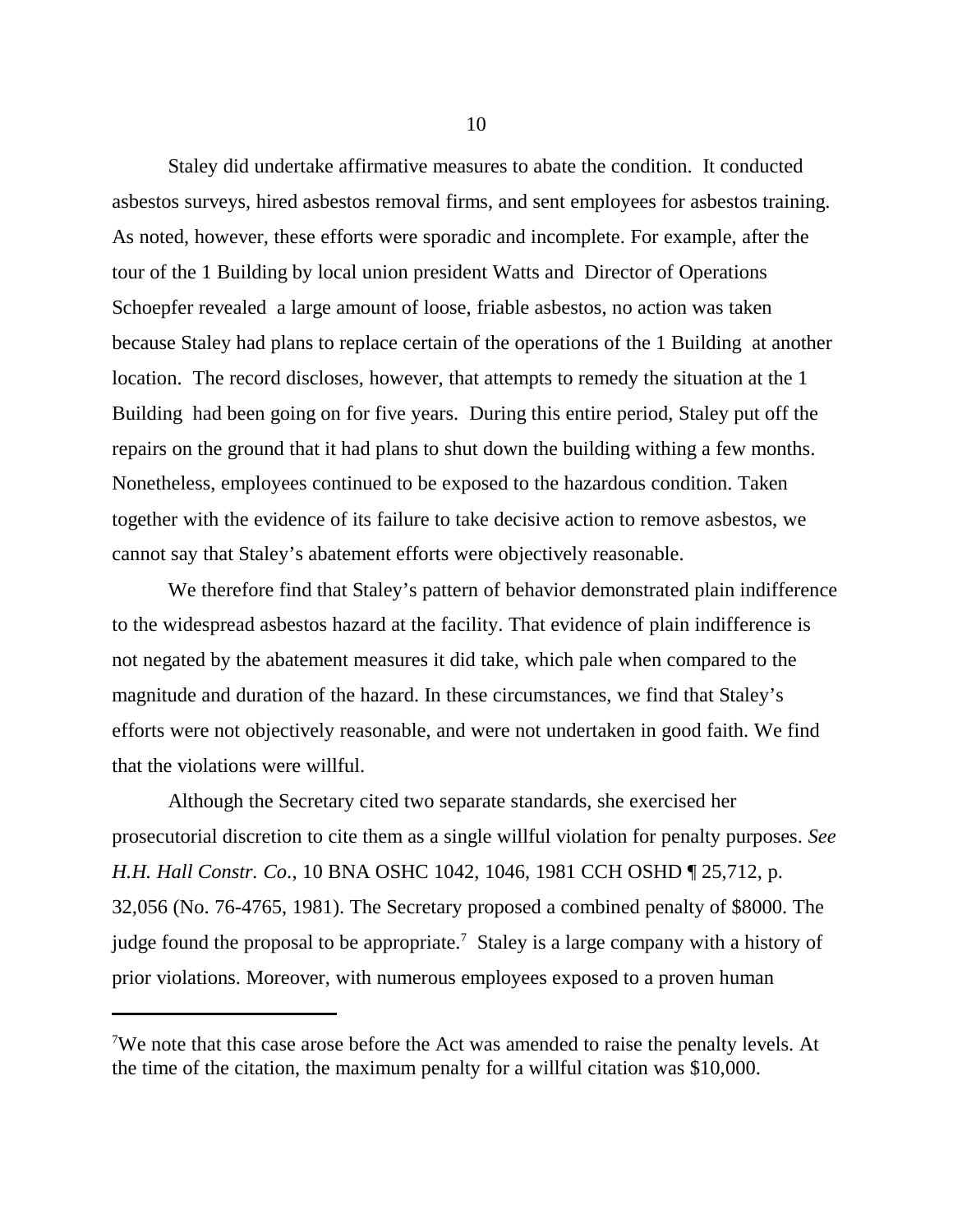carcinogen, we find the gravity of the violation to be high. Accordingly, we find the \$8000 penalty to be appropriate.

## **B. The HazCom Violations**

Items 2(a) and 2(b) of Citation 2 alleged that Staley violated the hazard communication standard at § 1910.1200(h).<sup>8</sup> Item 2(a) alleged that Staley willfully failed to provide Hazard Communication (HazCom) training with respect to 12 specific substances<sup>9</sup> for which Staley did not have MSDS's. Item 2(b) alleged that Staley failed to

8 The standard provides in pertinent part:

§ 1910.1200 **Hazard communication***.* \* \* \* \*

(h) *Employee information and training.* (1) Employers shall provide employees with effective information and training on hazardous chemicals in their work area at the time of their initial assignment, and whenever a new physical or health hazard the employees have not previously been trained about is introduced into their work area.

\* \* \* \* (3) *Training.* Employee training shall include at least: \* \* \* \*

(iv) The details of the hazard communication program developed by the employer, including an explanation of the labeling system and the material safety data sheet and how employees can obtain and use the appropriate hazard information.

 $9$ Item 2(a), as amended, alleged failures to train with regard to twelve substances at the following buildings:

Silica sand-elevator D Filteraid- buildings 1, 5, 10, 11, 29 Dicalite-building 90 Nickel catalyst-building 90 Feed dust-building 75 Acid liquor-buildings 9, 29 Sulfur dioxide-buildings 4, 6, 9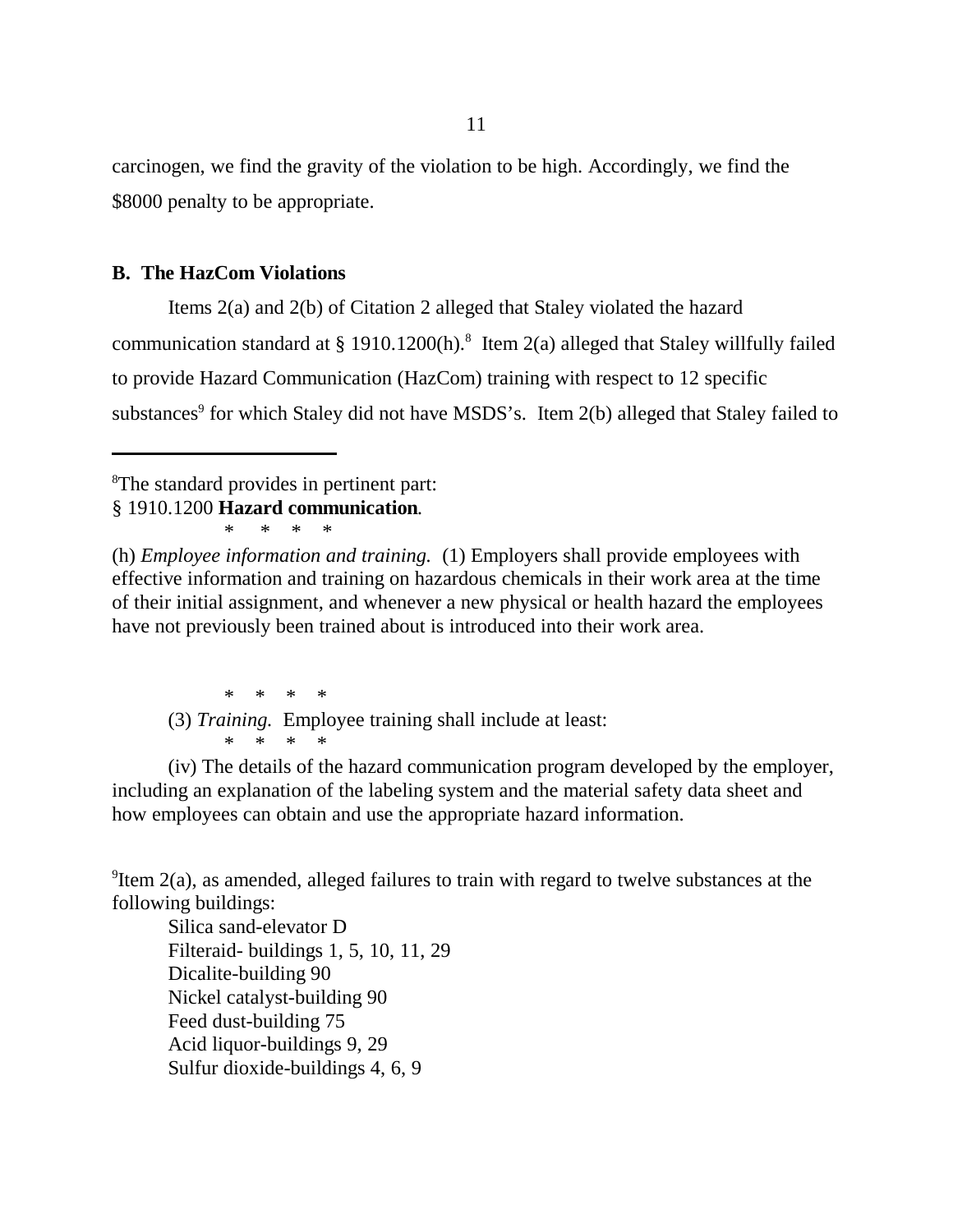fully train employees about the meaning of the HazCom symbols in use on the caustic, ethylene oxide, propylene oxide and sulfuric acid storage tanks. The Secretary proposed a combined penalty of \$8000. Staley stipulated to the existence of the violations, but contended that the violations were not willful and, accordingly, that the penalties were excessive. The judge agreed with Staley and affirmed the items as serious. We disagree and find that the violations were properly cited as willful.

### 1. *Background*

The record establishes that Staley had substantial warning of serious deficiencies in its HazCom program. In November 1988, the Joint Plant Health and Safety Committee warned Staley of problems with filteraid.<sup>10</sup> In a memo outlining specific health and safety concerns, the Committee observed that there were bags of filteraid strewn around and that the material was being tracked all over the 11 Building. The committee noted: "Building personnel need to be trained on the danger of this product."

During the March 1989 NIOSH survey of the Decatur facility, inspectors

Bleach-building 20 Carbon- buildings 1, 10, 85 Flyash-building 123 Coal dust-building 1, 123 Asbestos-building 1, 5, 10, 20, 29, 44

In his decision, the judge incorrectly stated that the Secretary withdrew the allegations as to four substances. Although the Secretary amended the complaint to withdraw the allegations as to several buildings, HazCom violations for each of the cited substances were still alleged at other buildings. However, the judge still discussed them in his decision (i.e. filteraid), and neither the Secretary nor Staley mention the judge's error.

<sup>10</sup>Filteraid is a generic name for a filtering material used in the beverage industry. Specifically, it is put in "check filters" used in the final step in the filtration of the carbon plant. The filteraid used by Staley was diatomaceous earth which is composed of 65-70% cristobalite, a type of silica.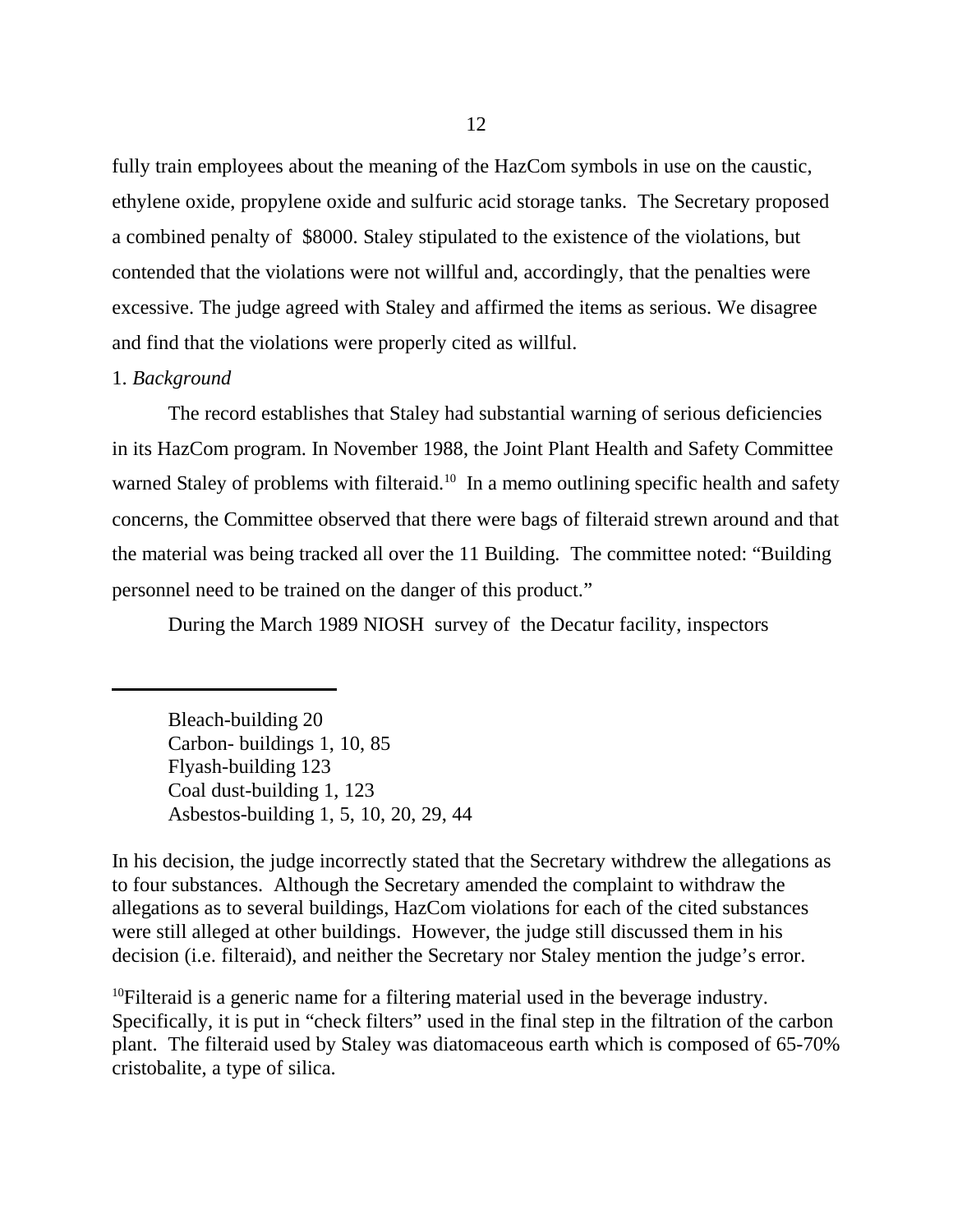evacuated the starch processing area when ethylene oxide and/or propylene oxide leaked into the air, making breathing difficult. The leak set off an outdoor alarm system, which is triggered by concentrations of 2000 parts ethylene oxide per million units of air. A respirator was requested for reentry, but none was immediately available. When a respirator was finally provided, it began to leak within a few minutes of exposure. Meanwhile, Staley operators continued to enter the area with no personal protective equipment. Staley received a report on the results of the survey on May 31, 1989. The NIOSH investigation into the incident revealed that work practices aimed at reducing the potential for such incidents were not implemented due to increased demand for product, lack of operator training, and/or lack of maintenance. The report concluded that the exposures were "due to improper work practices, poor management, oversight, and *emphasis of production over worker safety."* (emphasis added). The report focused on potential hazardous exposures to three potential cancer causing agents in the starch area: ethylene oxide, propylene oxide, and vinyl acetate. The report concluded that

The potential for overexposures in the starch reaction area emphasizes the need for an effectively managed personal protective equipment program in that area specifically, *and throughout the plant.* The fact that programs for personal protective equipment were not effectively in place in starch processing *leads us to assume that they may be absent in other areas as well.* In addition, lack of training and demand for product seems to have circumvented measures which were specifically implemented to reduce potential exposure.

## (emphasis added).

The safety audit conducted by Staley in 1989 also revealed serious deficiencies, notably in those buildings cited by the Secretary in this case. Although the audit showed that the HazCom program was "for the most part in-place" in the 4, 5, 6, 10, 11 and 29 Buildings, it also revealed that at the 44 Building, the "department needs to review and assure all aspects of the Hazard Communication procedure are in-place. Special attention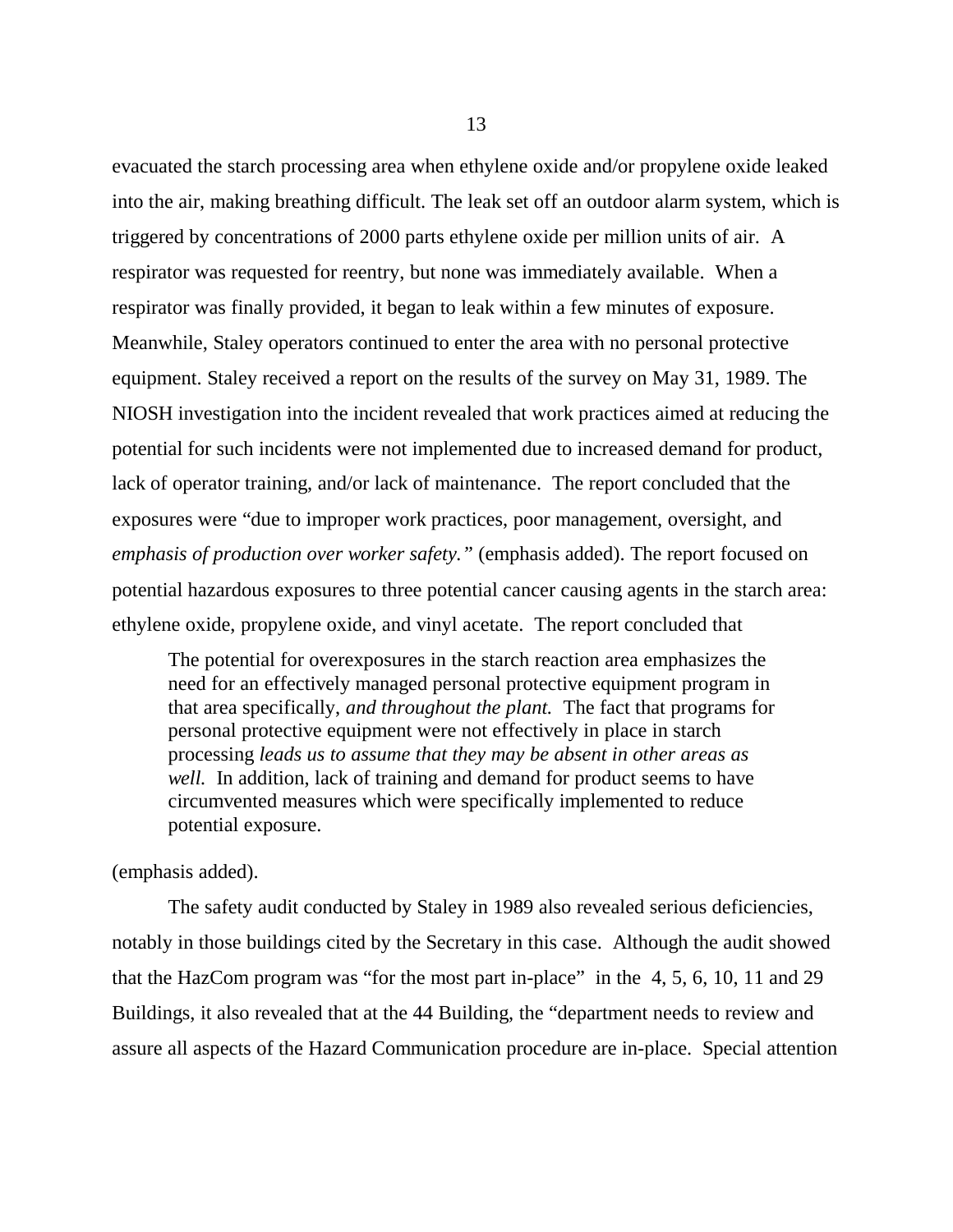should be placed on obtaining up-to-date chemical Manufacturer's Data Sheets." <sup>11</sup> The audit also suggested that stronger efforts be made to assure that MSDSs and inventories of chemicals being used are kept up to date. Bob Moore, Staley's director of corporate safety and risk management, who participated in the 1989 audit, testified that Staley's hazard communication compliance, respiratory protection and hazardous material control had deteriorated since 1986 and warned of potential major OSHA penalty liability. Moore received no reply to his report and was unaware of any effort to correct the problems.

In 1990, Kendall Page, then Staley's chief assistant engineer, conducted another safety and health audit. In the 14 Building and 18 Building, neither of which are mentioned in the citation, Page found several improperly labeled containers of hazardous material.

### 2. *Discussion*

We turn first to item 2(a), which alleges a willful failure to provide training with respect to 12 substances. We find that the record reveals problems with Staley's HazCom training program that were substantial and widespread. It received numerous warnings about these deficiencies from both NIOSH and its own internal audits. Despite its heightened awareness of these problems, Staley's HazCom program remained grossly deficient. The inspection disclosed that employees were not properly trained in the hazards of exposure to twelve substances in fourteen different buildings. For example, Staley employee Russell testified that although he was aware that there was an MSDS for nickel catalyst, he was never formally trained in the hazards and proper use of nickel catalyst, and became aware of the hazards of the substance by reading the warnings on the bags and talking to other operators. In addition, Area Manager Owsley testified that

<sup>&</sup>lt;sup>11</sup>The memo also noted, however, that, "[t]he department does need to assure that documented annual hazard communication review is conducted in a timely manner."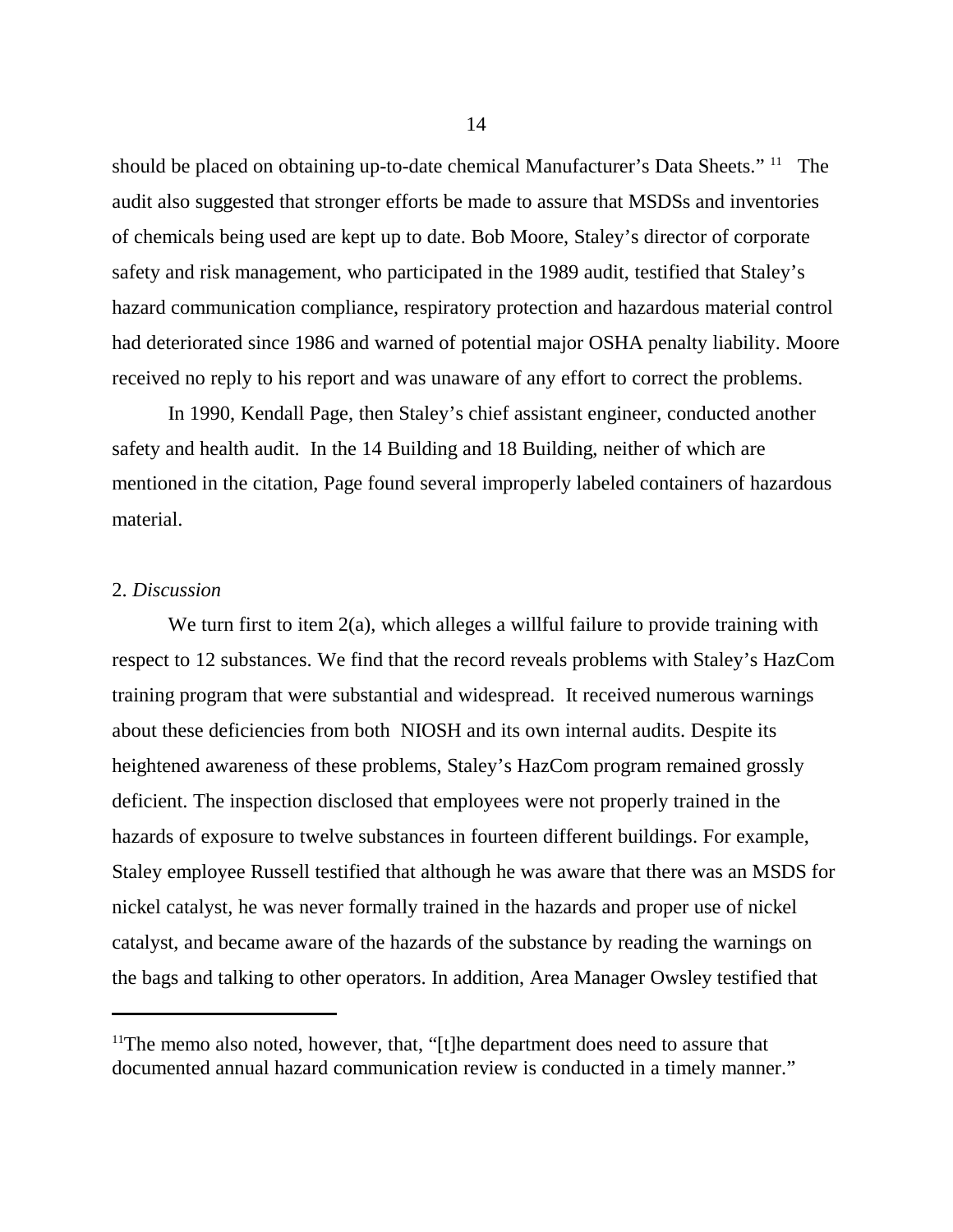prior to the OSHA inspection, he had no training in hazard recognition.

Staley's failure to act on the widespread problem with filteraid establishes that the company was indifferent to its obligations under the HazCom standards. As noted, problems with filteraid were highlighted in 1988 by the Joint Plant Health and Safety Committee's warning that filteraid was strewn around the 11 Building and that employees had to be trained on the danger of the product. Similarly, Page's 1988 report specifically complained of the large quantities of filteraid lying about the 11 Building. Indeed, the record is replete with warnings about the danger of filteraid and problems the company was having handling the product. Despite these warnings, these same conditions continued to exist at the time of the OSHA inspection. Indeed, Staley employee Marquis testified that, in the 10 Building filteraid would become airborne after fifty pound bags of filteraid were dumped into chutes.<sup>12</sup> At times employees would dump the material on the floor. According to the testimony, so much of the filteraid would accumulate, that they would carry it out in wheel barrels. Marquis testified that the material would get into his nose, throat, mouth, and irritate his eyes. He also testified that during the 25 years he worked with the material, he was never told the hazards of the material.<sup>13</sup> Marquis was not advised of the HazCom standard, didn't know what an MSDS was, and was never advised that there was a HazCom program in his work area. Indeed, until the OSHA inspection, Staley did not even provide dust masks to employees. Given Staley's heightened awareness of the filteraid problem, we find that its failure to

 $12$ Marquis testified that, in an eight-hour shift, they would dump between ten bags and four pallets of filteraid. He did not indicate how many bags are in a pallet.

 $13$ The hazards of filteraid are those of silica. This includes silicosis which may result in debilitating, potentially life-threatening illnesses, typically due to the increased resistance within the lungs, and cardiac failure. Silica is also listed as a probable human carcinogen by the IARC (International Agency for Research on Carcinogens).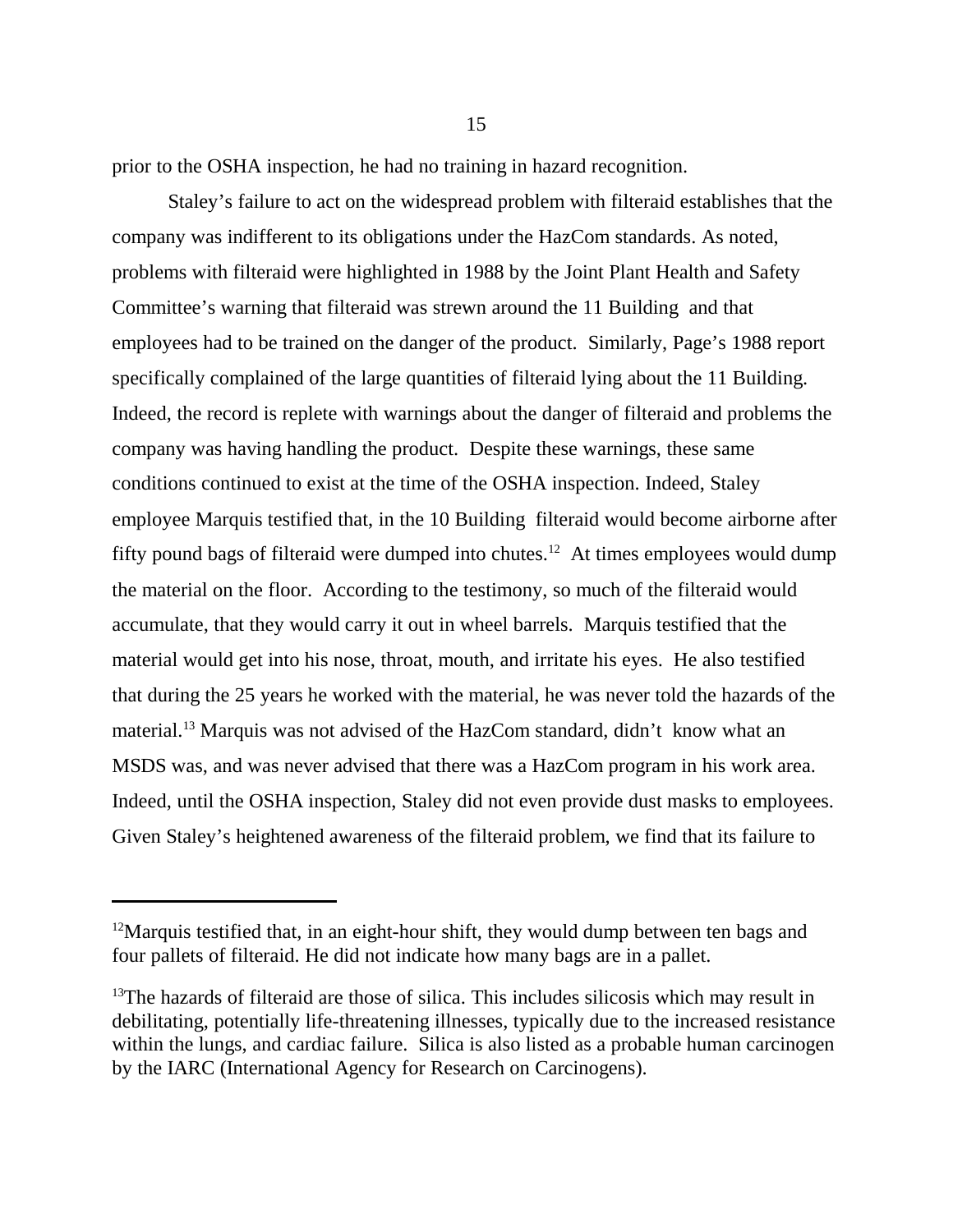adequately train its employees in the hazards and proper handling of filteraid constitutes a willful violation of § 1910.1200(h).

We also find violation 2(b) to be willful. The incident that occurred during the 1989 NIOSH inspection, when employees entered the building even after the alarm sounded a warning that there was an ethylene oxide leak, and the NIOSH report on that incident, put Staley squarely on notice that its employees were woefully ignorant about the hazards associated with ethylene oxide and propylene oxide.14 The severity of the incident and the sternness of the warning establishes that Staley had a heightened awareness that its employees were not adequately trained. So viewed, Staley's failure to ensure by the time of the inspection that employees were fully trained in the meaning of the HazCom symbols for ethylene oxide and propylene oxide can be explained only by plain indifference to employee safety.

Again, although the Secretary cited two separate standards, she exercised her prosecutorial discretion to cite them as a single willful violation for penalty purposes. *See H.H. Hall Constr. Co*., 10 BNA OSHC at 1046, 1981 CCH OSHD at p. 32,056. The Secretary proposed a combined penalty of \$8000 for the violations. We find that amount to properly reflect the potential for life-threatening illness posed by exposure to the substances, the duration of the violations, and the large number of employees exposed.

<sup>&</sup>lt;sup>14</sup>The separate opinion of Commissioner Weisberg cites this incident as support for all of Staley's violations being willful. We agree that this incident is certainly relevant to Staley's heightened awareness that its employees were not adequately trained with respect to the hazards of ethylene oxide and propylene oxide. However, it is considerably less relevant to Staley's state of mind with respect to the other violations at issue in this case. Commissioner Weisberg apparently believes evidence supporting one willful violation can be used to show that all violations are willful, even unrelated ones, notwithstanding the fact that there is no pattern, practice, or course of conduct connecting the items. This position represents a significant departure from Commission precedent.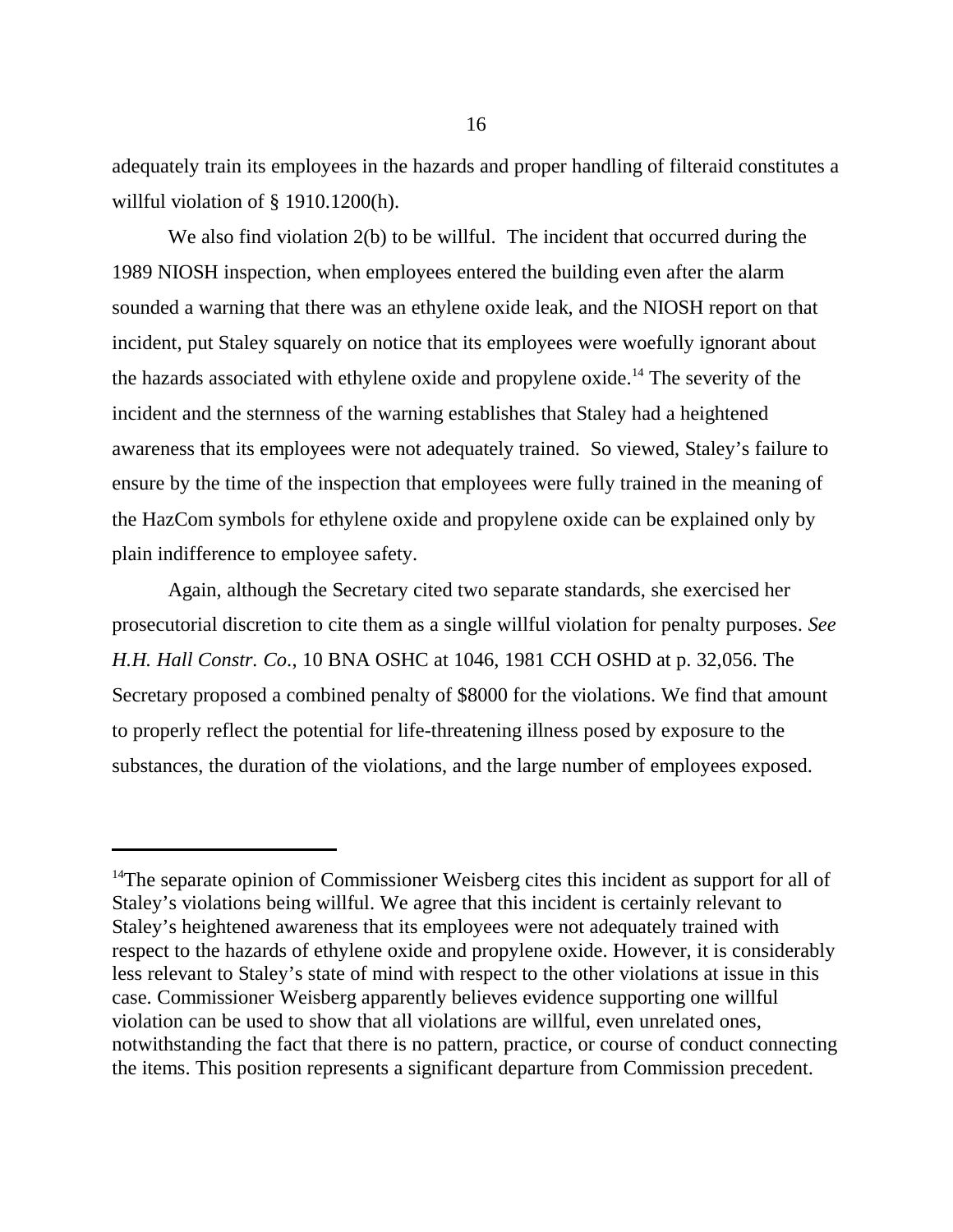#### **Docket No. 91-0638**

In this docket, the Secretary cited Staley for numerous safety violations. While most of the items were settled by the parties, there remain before the Commission the merits or characterization of most of the items in citation 2, which alleged 212 individual willful violations. These violations fall into four basic categories. Items 1-22 alleged violations of the platform guarding standard at 29 C.F.R. § 1910.23(c)(1). Items 23-60<sup>15</sup> alleged violations of the machine guarding standard at  $\S$  1910.219(c)(2)(i). Items 61-99<sup>16</sup> alleged violations of the electrical standards at  $\S$ §1910.303(g)(2)(i),<sup>17</sup> 1910.305(b)(2) and  $1910.305(d)^{18}$ (improper or missing electrical equipment guarding). Finally, items 100-

 $15$ Item 25 was vacated by the judge and is not before us on review.

<sup>16</sup>Items 61, 62, 66, 67, 69, 70, 73, 79, 84-86, 93, and 99 were either withdrawn by the Secretary or vacated by the judge and are not before the Commission on review.

17§ 1910.303 **General Requirements**

 \* \* \* (g) *600 Volts, nominal, or less \*\*\**

 (2) *Guarding of live parts.* (i) Except as required or permitted elsewhere in this subpart, live parts of electric equipment operating at 50 volts or more shall be guarded against accidental contact by approved cabinets or other forms of approved enclosures. . .

18§ 1910.305 **Wiring methods, components, and equipment for general use.**

(b) *Cabinets boxes, and fittings. \*\*\**

\*\*\*

\*\*\*

(2) *Covers and canopies.* All pull boxes, junction boxes, and fittings shall be provided with covers approved for the purpose. If metal covers are used they shall be grounded. In completed installations, each outlet box shall have a cover, faceplate, or fixture canopy. Covers of outlet boxes having holes through which flexible cord pendants pass shall be provided with bushings designed for the purpose or shall have smooth, wellrounded surfaces on which the cords may bear.

(d) *Switchboards and panelboards.* Switchboards that have any exposed live parts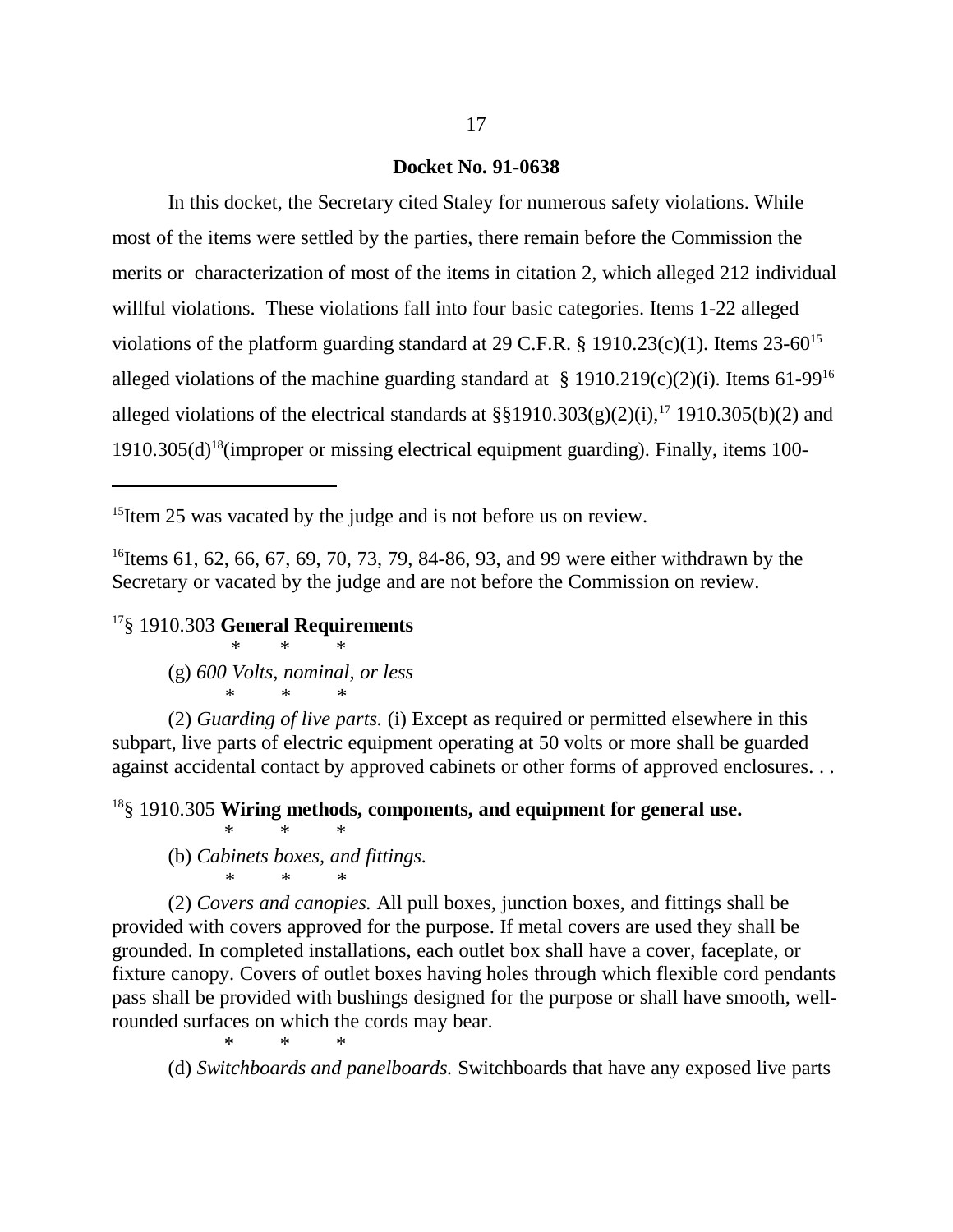$212^{19}$  allege that Staley violated § 1910.307(b)<sup>20</sup> by using electrical equipment not approved for Class II, Division 2 locations.

For items 1-99, Staley challenges the existence of only items 7 and 53. As to items 100-212, Staley contends that 26 items involved areas that were not Class II Div. 2 locations. However, both the Secretary and Staley challenge the judge's classification of all the affirmed items. $21$  We turn first to item 7.

# **A**. **Did the judge err by not holding that item 7 was duplicative of item 8?**

Item 7 of citation 2 alleged a violation of § 1910.23(c)(1)<sup>22</sup> on the grounds that

<sup>19</sup>Items 103, 105, 109, 112, 114, 115, 122, 124, 128, 132, 144, 158, 167, 183, 195, 196, 198-200, 204, 207, 208, 210, and 212 were either vacated by the judge or withdrawn by the Secretary and are not before us on review.

# 20§ 1910.307 **Hazardous (classified) locations**.

\*\*\* (b) *Electrical installations*. Equipment, wiring methods, and installations of equipment in hazardous (classified) locations shall be intrinsically safe, approved for the hazardous (classified) location, or safe or for the hazardous (classified) location. Requirements for each of these options are as follows: \* \* \*

 $21$ Thus, where the judge affirmed as serious an item alleged to be willful, the Secretary argues that the item should have been affirmed as willful, and Staley contends the items should have been affirmed as other than serious.

#### 22§ 1910.23 **Guarding floor and wall openings and holes***.* \* \* \*

(c) *Protection of open-sided floors, platforms, and runways.* (1) Every open-sided floor or platform 4 feet or more above adjacent floor or ground level shall be guarded by

shall be located in permanently dry locations and accessible only to qualified persons. Panelboards shall be mounted in cabinets, cutout boxes, or enclosures approved for the purpose and shall be dead front. However, panelboards other than the dead front externally-operable type are permitted where accessible only to qualified persons. Exposed blades of knife switches shall be dead when open.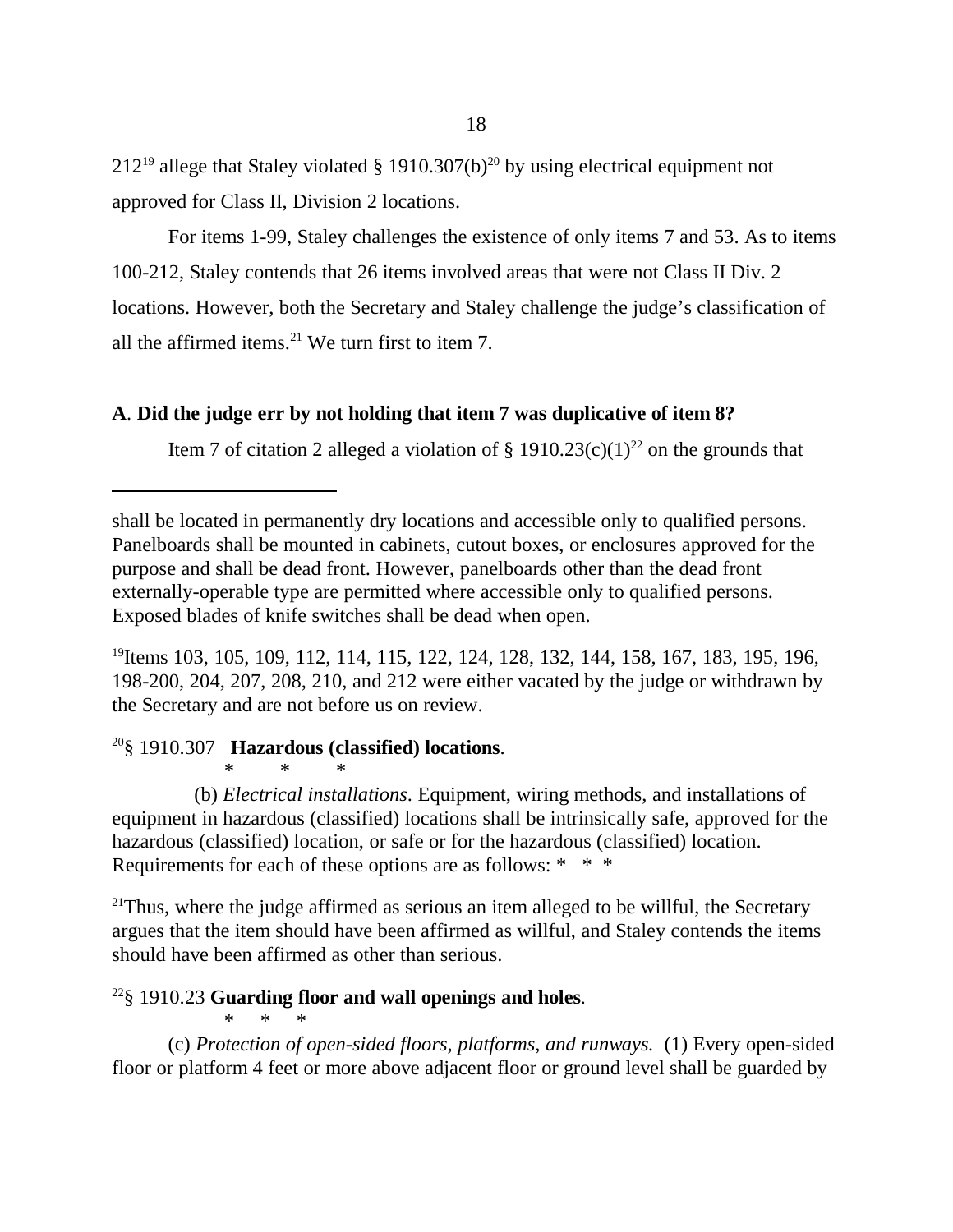Staley failed to adequately guard the number 26 packing station in 20 Building. Item 8 alleged a similar violation at the Red and Blue packing stations in the 20 Building. Staley stipulated that the stations were not properly guarded and, at the hearing, stipulated that there was employee access to the violative conditions. However, in its proposed findings of fact, Staley stated that the items were duplicative on the grounds that the #26 station cited in item 7 is the same location as the Red packing station cited in item 8. The judge did not consider this when he affirmed items 7 and 8 as separate violations. Because the record is unclear concerning the location of the two items, we vacate item 7.

 The Secretary acknowledges that the compliance officer was confused about the location of these workstations. The compliance officer testified that items 7 and 8 were both depicted on a photographic exhibit. He testified that item 7 included the area by the material on the skids in the center of the photo with the staircase going up to the righthand side of the platform. Later, however, the compliance officer seemed to locate the packing station at another location. He also testified that the various stations were referred to by several names by the people who worked at the plant. For example, the Red packing station was also known as Packing Station No. 55.

Jeffrey Kunzeman, a Staley employee, attempted to clarify the matter. Kunzeman testified that the platform depicted in the photograph has two stations on it, designated Red and Blue, which are also referred to as #55 and #56. Looking at a diagram of the floor he identified these locations cited in item 8 as the stations depicted on the left-center

a standard railing (or the equivalent as specified in paragraph (e)(3) of this section) on all open sides except where there is entrance to a ramp, stairway, or fixed ladder. The railing shall be provided with a toeboard wherever, beneath the open sides,

<sup>(</sup>i) Persons can pass,

<sup>(</sup>ii) There is moving machinery, or

<sup>(</sup>iii) There is equipment with which falling materials could create a hazard.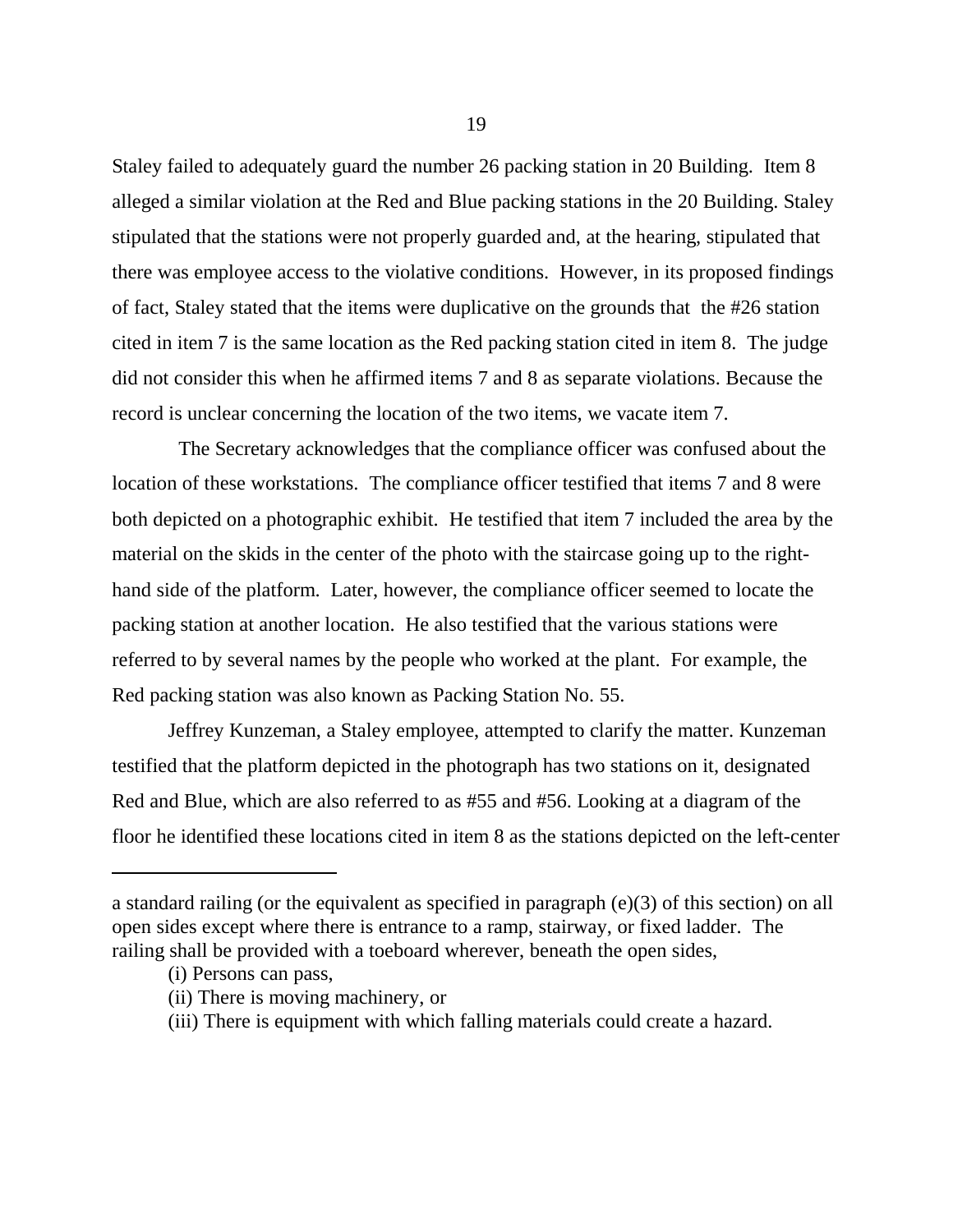of the diagram. He testified that station 26 (which is explicitly referred to in item 7) is the packing platform, also known as the Dextrin Packing Platform, on the right-center part of the diagram, but that it is not shown on the photograph. Therefore, the photograph does not show the conditions cited in item 7.

The compliance officer's confusion, combined with the unavailability of a photograph depicting item 7, makes it impossible for us to discern which platform the compliance officer was referring to and, *a fortiori*, whether the platform cited in item 7 was improperly guarded. Accordingly, we find that the Secretary failed to establish, by a preponderance of the evidence, that the platform cited in item 7 was improperly guarded and the item is vacated.

#### **B**. **Did the judge err by finding employee exposure to the shaft in item 53***?*

Item 53 alleges that Staley violated § 1910.219(c)(2)(i) <sup>23</sup> because:

At Building #75 on the 5th floor, employees were exposed to an

# 23§ 1910.219 **Mechanical power-transmission apparatus***.*

\*\*\* (c) *Shafting* \*\*\*

(2) *Guarding horizontal shafting.* (i) All exposed parts of horizontal shafting seven (7) feet or less from floor or working platform, excepting runways used exclusively for oiling, or running adjustments, shall be protected by a stationary casing enclosing shafting completely or by a trough enclosing sides and top or sides and bottom of shafting as location requires.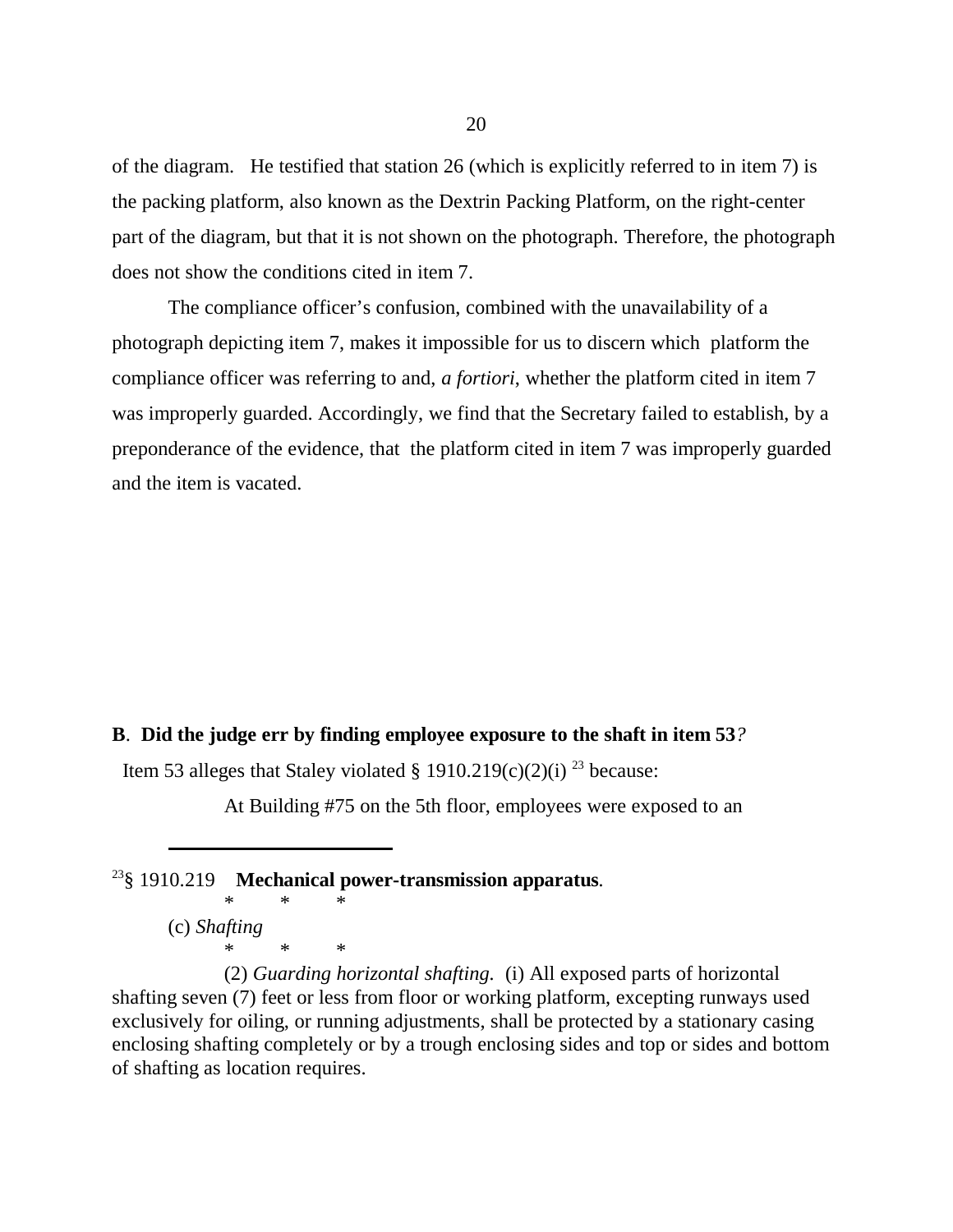unguarded rotating shaft and coupling on the motor for the 519 elevator conveyor outside catwalk area.

 The judge affirmed the item on the grounds that employees performing maintenance in the area could be exposed to the unguarded shaft. The issue before the Commission is whether any employees were exposed to the hazard.

In order to meet her burden of establishing the exposure element of her *prima facie* case under the Act, the Secretary must show that it is reasonably predictable, either by inadvertence or otherwise, that employees have been, are, or will be in the zone of danger. *Fabricated Metals*, 18 BNA OSHC 1072, 1074, 1998 CCH OSHD ¶ 31,463, p. 44,506 (No. 93-1853, 1997). The inquiry is not into whether exposure is theoretically possible, but whether it is reasonably predictable. *Id.*

The shaft is part of the mechanism used to raise the catwalk located in the area, which is a loading station. The compliance officer testified that employees would be in the area at least once a day during their shift to run the motor, and raise and lower the platform. During this procedure, they would be below the platform, approximately 8-10 feet away. The compliance officer also noted that employees "might" have cleaning responsibilities in the area as well. Staley supervisor, Ronald Young, testified that the shaft "only runs when we're getting ready to load a car or a car has just been completed." Young also testified that employees would not be on the platform when the shaft was running, but that they would be near the shaft when cleaning or performing maintenance.

We find that the Secretary failed to establish exposure. Testimony cited by the judge does not support a finding that it is predictable that employees would be in the zone of danger. To the contrary, the testimony of employee Young established that the operator activated the shaft by raising or lowering the catwalk from the next level down and had no need to be on the platform when it was operating. Employees would only be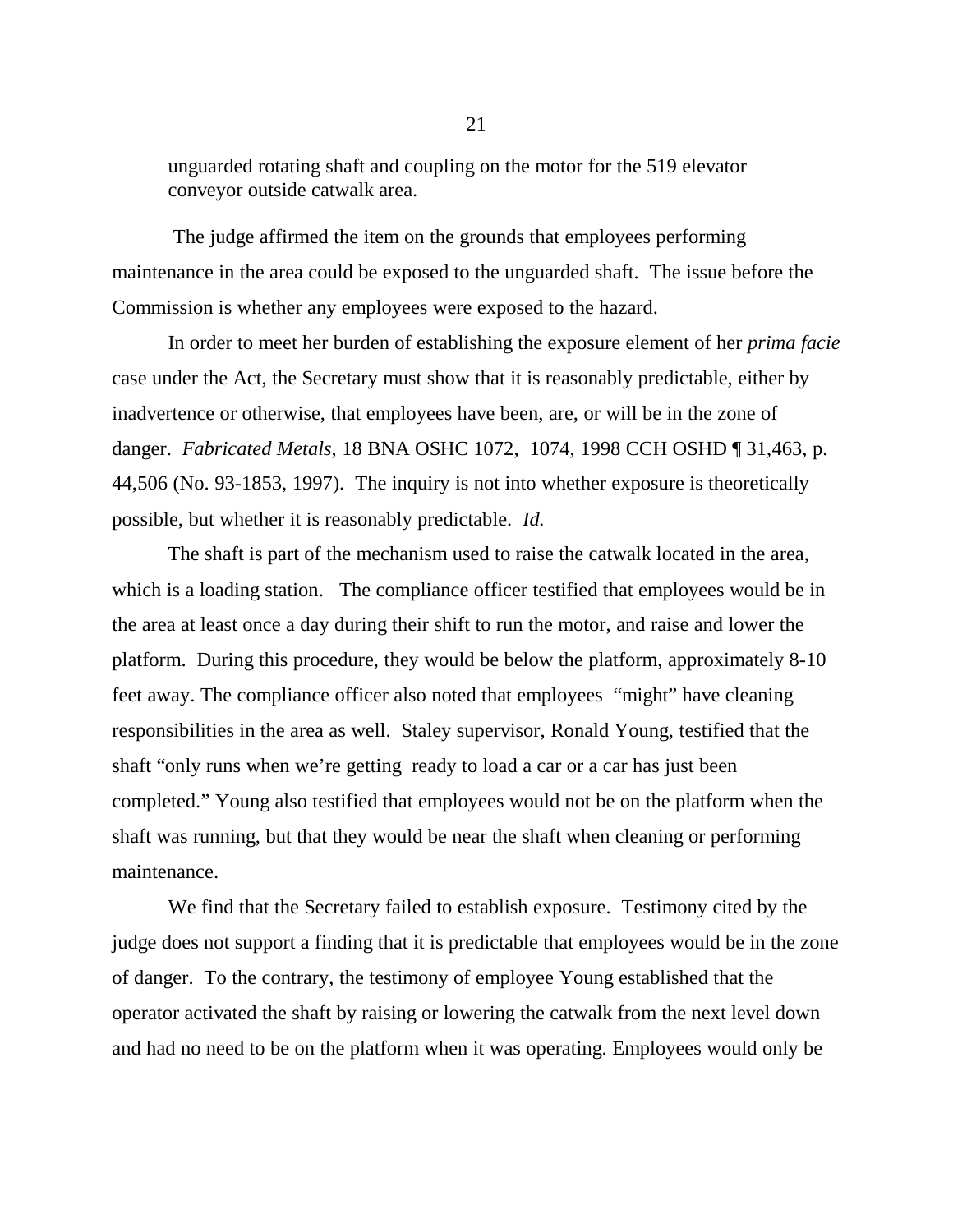on the platform to clean and maintain the area and mechanism. There is no evidence that the shaft would be rotating during maintenance. A photographic exhibit in evidence is not conclusive.<sup>24</sup> Absent evidence that employees were exposed to the unguarded shaft, the item is vacated.

### **C**. **Items 1-99**

## 1. *Background*

The Secretary argues that the judge improperly reduced the characterization of each of the affirmed platform, electrical, and machine guarding violations in Citation 2 from willful to serious. Staley, on the other hand, while agreeing that the violations were not willful, specifically challenges the judge's characterization of 15 of these items as serious. In support of the allegation that certain violations were willful, the Secretary relies on evidence relevant to her claim that Staley either voluntarily disregarded the requirements of the Act or was plainly indifferent to employee safety. *Pepperidge Farm, Inc.* 17 BNA OSHC 1993, 1998, 1995-97 CCH OSHD ¶ 31,301, p. 44,009 (No. 89-0265, 1997); *Valdak Corp.,* 17 BNA OSHC 1135, 1136, 1993-95 CCH OSHD ¶ 30,759, p. 42,740 (No. 93-239, 1995), *aff'd,* 73 F.3d 1466 (8th Cir. 1996).

The Secretary's evidence of willfulness can be broken down into five categories, each of which will be examined individually:

1. Staley's knowledge of the requirements of the Act;

2. Staley's alleged refusal to take appropriate action in response to its April 1989 audit of the Decatur facility;

 $24$ The photograph shows footprints and a floor mat near the shaft. The parties dispute the relevance of these footprints. While the Secretary contends that these are the footprints of employees, Staley contends that the footprints were made by the compliance officer and/or inspection party. The record sheds no light on who made these footprints.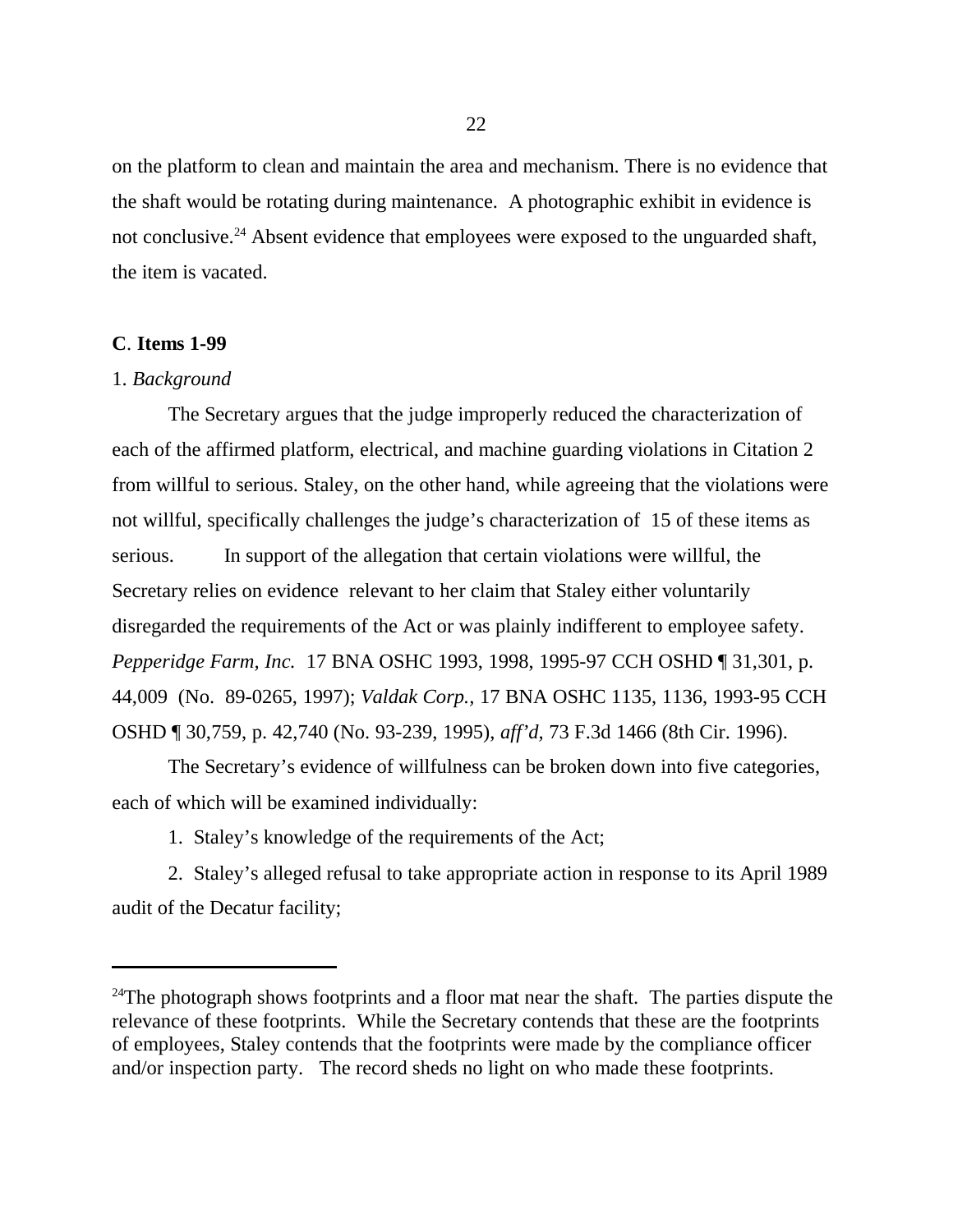3. Staley's alleged pattern and practice of placing production goals ahead of concern for employee safety;

4. Staley's alleged pattern and practice of engaging in a "cost benefit analysis," which weighed the costs of compliance against likely amounts to be assessed in penalties should OSHA issue citations; and

5. Staley's alleged failure to develop an adequate safety program, and overall lax training in and enforcement of safety codes, policies and procedures.

*Staley's Knowledge of the Requirements of the Act.*

The evidence establishes that Staley was aware of the requirements of the Act. At the start of the hearing, Staley stipulated that its Corporate Safety Office was familiar with all of the cited regulations. Bob Moore, Staley's Director of Corporate Safety and Risk Management, testified that he was familiar with OSHA regulations, subscribed to Bureau of National Affairs (BNA) Reports and read the Federal Register when it published something of significance. Ken Page, who was Staley's Safety Engineer at the time of the citations, testified that he had responsibility for compliance with OSHA regulations and to that end, conducted wall-to-wall audits of the Decatur facility. Finally, Staley's Safety Code Book states that "[t]he safety policies and procedures contained in this Safety Code Book and Decatur Plant Safety Manual meet the requirements of the Occupational Health and Safety Act of 1970 and other federal and state regulatory agencies." The code covers such areas relevant to this proceeding as asbestos, toxic substance identification and training, machine guarding, and electrical safety.

#### *Staley's Reaction to its 1989 Audit*

As noted earlier, in March 1989 the National Institute for Occupational Safety and Health conducted a survey of health hazards at the Decatur facility. As a result of that survey, and in response to employee complaints, Staley, in April 1989, conducted a safety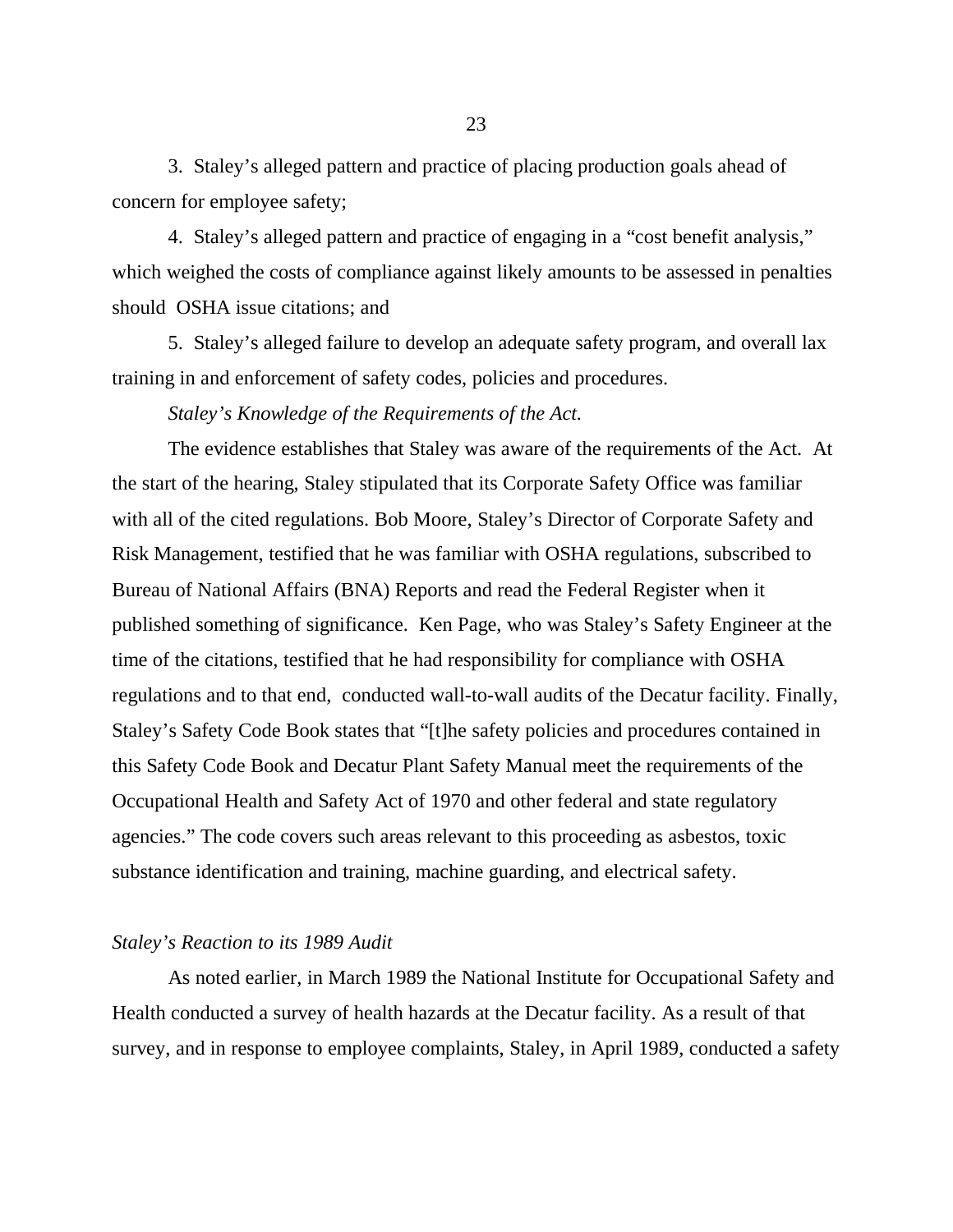audit of 7 of its 24 departments at the Decatur facility. Leading the audit were Moore, J.B. Webb (Supervisor of Safety), Ken Page (Safety Engineer), and Bob Trent (head of plant protection) The focus of the audit involved hazard communications, respiratory protection, and potential employee exposure to various hazardous substances (including silica and asbestos) at the 11, 29, 111, and 116 Buildings.

Following the audit, Page submitted three handwritten memos to Lynn Elder, Staley's Corporate Director of Environmental Sciences and Safety. In those memos, Page found many weaknesses in Staley's HazCom and respiratory protection programs and in employee exposure to hazardous substances. Additionally, Page made the following observations regarding general safety conditions at the audited areas:

In addition to the above mentioned items there are literally hundreds of safety violations through out this area. In summary  $4 \& 6$  buildings has some problems that need immediate attention.

 $*$  \*  $*$  \* This audit did not address specific safety violations, but this building [29] is full of electrical problems, safety shower, eye wash, and guarding problems. A complete top to bottom safety inspection should be done as soon as possible. There are many OSHA citations present.

Lynn, I have never seen this building [44] in such bad condition. The building has literally gone to hell in a hand-basket. As noted in other buildings, there are literally hundreds of safety type violations through out the area.

 $*$   $*$ 

At the hearing, Page testified that the safety violations he was referring to included electrical boxes, panels and switches without covers, exposed live wires, and uncovered couplings on pumps and other motors. Page testified that Elder called him into his office and told Page that he was upset at the manner in which the memoranda was written. According to Page, Elder told him that the report could not be published and that they could either tear up the memos or send them to the legal department. In subsequent conversations, Elder told Page that the legal department would "crucify" them for the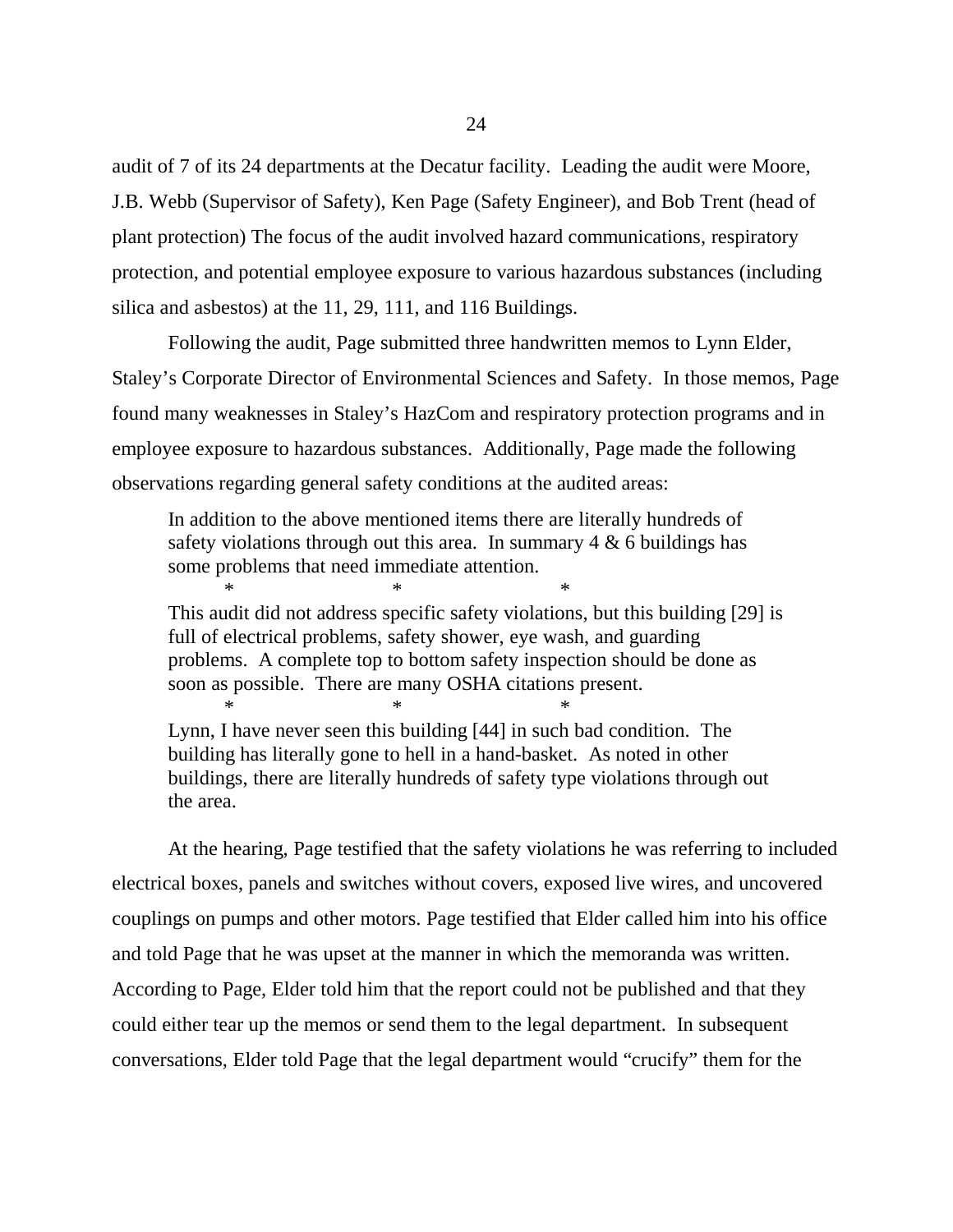information in the memos and that he could not send them to the legal department without stamping them "privileged and confidential." Elder proposed that if Page would tear up the reports he would then take the matter up with Bob Jansen, the Corporate VP. Elder also gave Page the option of presenting his information verbally to the Decatur staff during a meeting. Nonetheless, Page made additional copies of his memos and distributed them to Moore, Bob Trent, and J.B. Webb because he "had a gut feeling that this was going to come back and probably haunt myself and the Decatur Facility." Page further testified that, approximately a week later, Elder told him that he had spoken to Jansen who indicated that he was aware of the problems in the plant, but that they had to get the networking project<sup>25</sup> done before they tried to correct some of the problems at the plant.

Staley contends that Elder was not ordering Page to destroy the notes, and that the conversation was merely one colleague making a suggestion to another. Staley also contends that Elder "suggested" that the memos be destroyed so that they could be written to be more factual and less general. Staley further points out that Elder was the *corporate* Director of Environmental Sciences and Safety and that, as such, he had no managerial authority over the managers of the Decatur facility.

### *Production Goals v. Employee Safety*

It is the Secretary's position that Staley put profits and production goals ahead of employee safety and health. The Secretary contends that Staley's placement of profits ahead of safety establishes that it recklessly disregarded its safety responsibilities and, therefore, willfully disregarded the safety of its employees. By all accounts, Staley supervisors were preoccupied with the networking project. The Secretary alleges that this preoccupation was at the expense of employee safety.

 $25$ The networking project involved coordinating as one unit the operations of four large corn plants, including the Decatur facility, which had previously been run as separate units. This required substantial modifications at Decatur and other facilities.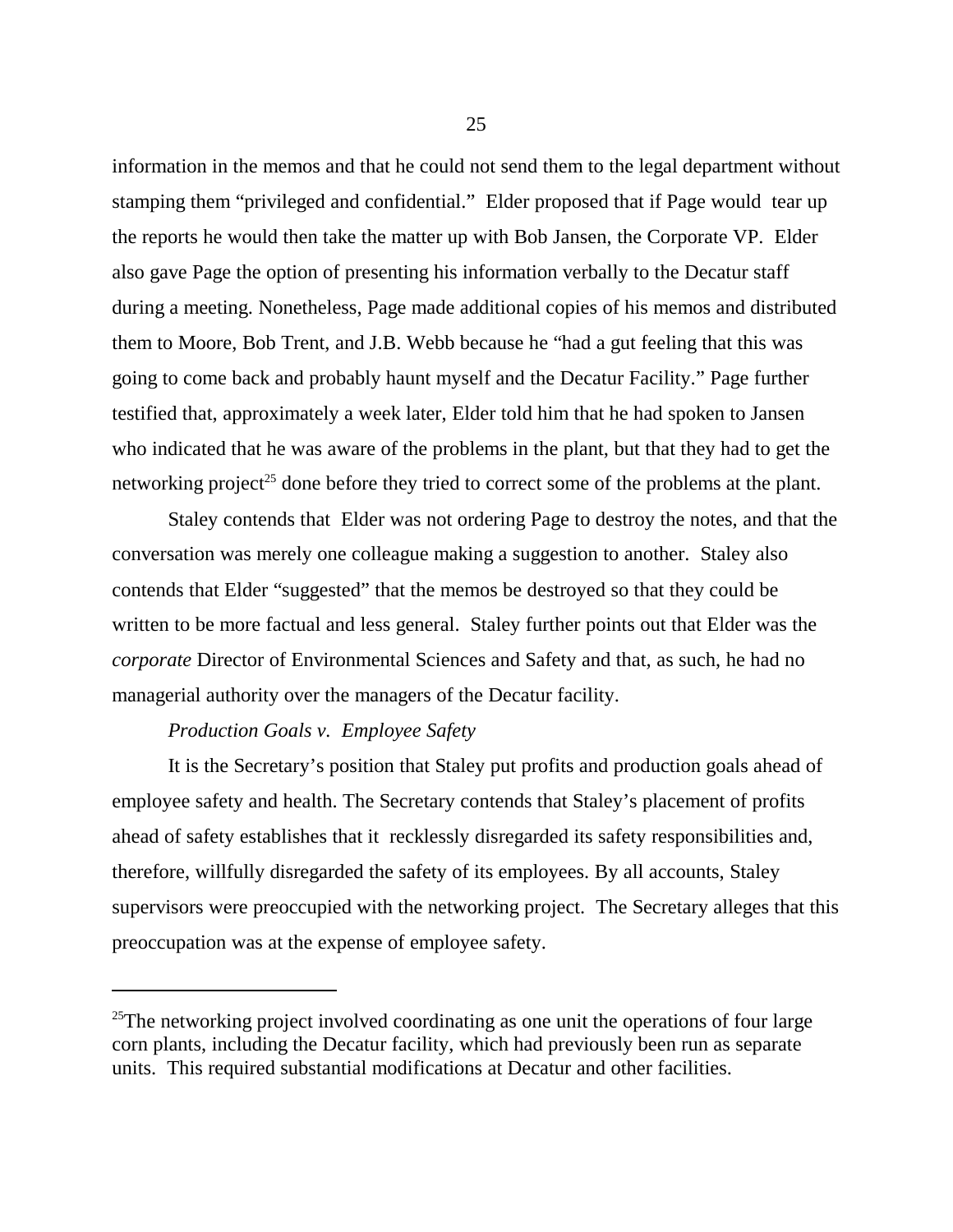In May 1989, NIOSH wrote a letter to Webb summarizing a health hazard evaluation conducted at Decatur. The letter noted that:

. . .we feel that there is significant potential for chemical overexposures in the starch reaction area, and possibly throughout the starch stream. This appears to be due to improper work practices, poor management, oversight, and emphasis of production over worker safety.

On January 4, 1990, Staley officials, including Webb, met with union members to discuss, among other things, a hexane spill that occurred the day before. Webb's notes of that meeting reveal such comments as:

Health and safety taking a back seat to production. (Watts)  $*$   $*$ Safety taking a back seat to production area committees must get back in control or someone's going to get seriously injured or killed. (G. Sharp)  $*$   $*$ 

Monthly health and safety committee meetings are not taking place, don't have time, etc. (J. Beals)

On September 12, 1990, the joint plant safety committee held a meeting with Larry

Cunningham, the president and CEO of Staley. At that meeting, the union presented Cunningham with a memo, outlining their safety concerns and demands. Included in the memo were such comments as:

This company is so production and profit driven that all other systems that support the grind are falling down. The drive to meet production goals of '200,000' PLUS bushels per day has put people needs and safety at a very low priority.

We have all become pawns and expendable in the multi-corporate chess game of tremendous profit.

Testimony that Staley put profits ahead of safety came from a number of witnesses. Compliance Officer Denton testified that employees told him that, because of an increase in their workload, they no longer had time for housekeeping or to keep up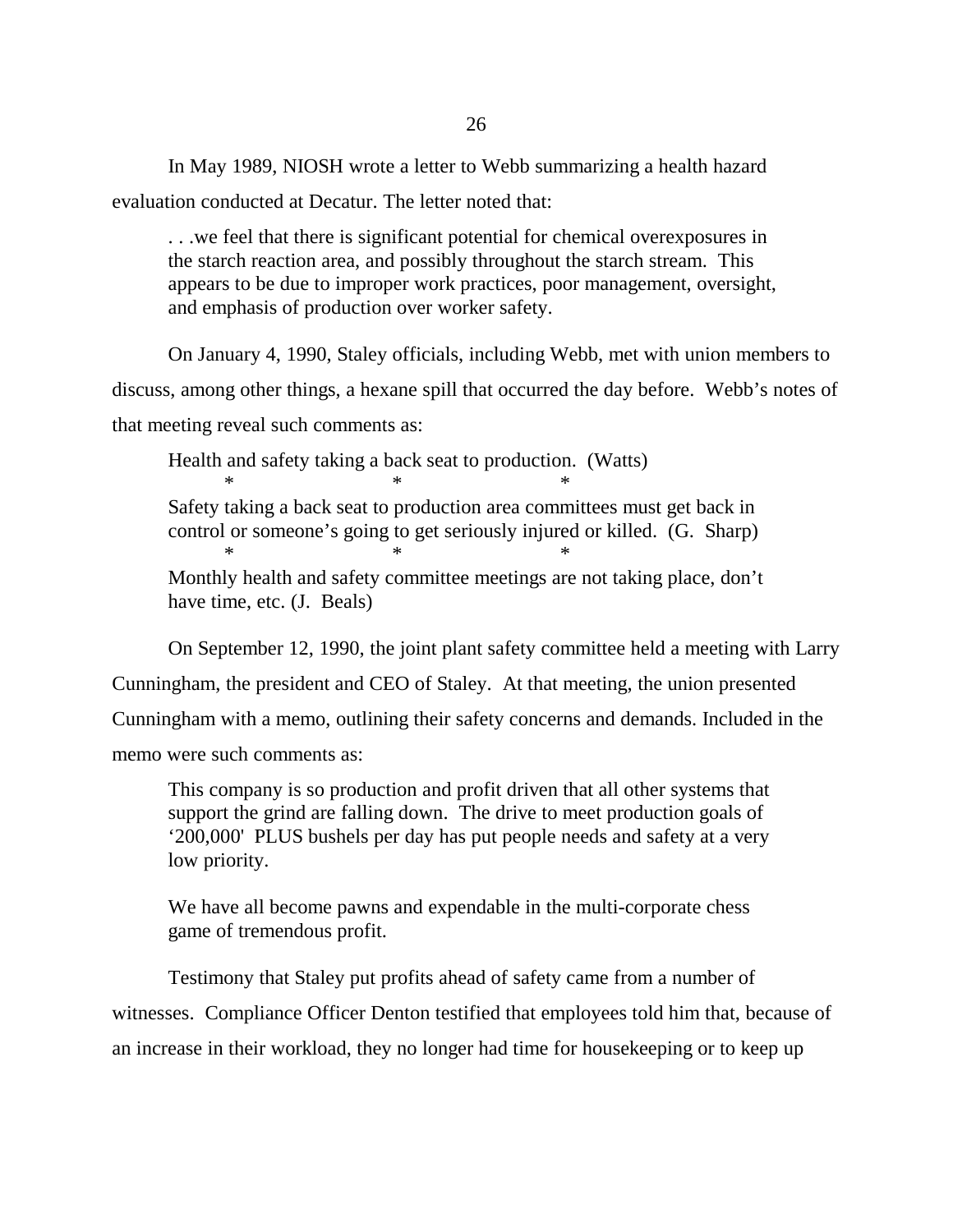with dusty conditions. Moreover, in the majority of cases, safety committees were no longer meeting, and those that were meeting were disgusted with the fact that conditions over which they expressed concern weren't getting abated. Ken Carl, an Staley employee for 21 years, testified that because supervisors hurried them, the electricians left bolts off the electrical boxes. However, Carl did not clarify whether electricians were specifically instructed to leave bolts off boxes or whether that was a shortcut taken of their own volition in order to save time. Former Staley employee Gene Marquis testified that safety issues were often put on the back burner because they were upgrading production. Marquis observed that if things did not have to be shut down to effect a repair, it would get done. Otherwise, they wouldn't shut it down unless the condition was really serious.

Page testified that, in his opinion, there was a cost analysis involved in company decisions to take safety precautions, and that the company would take the least expensive course, regardless of its effect on employee safety. According to Page, the company was especially preoccupied with the networking project at the expense of employee safety during the 12-18 months prior to the inspection. Page also testified that, in 1988, he attempted to perform a safety audit of the Decatur facility, but was turned down by Director of Operations Schoepfer on the ground that there were too many other things to do. Schoepfer did not deny refusing Page permission to conduct the audit, but explained that, at the time of the request, the networking project was going on and, as a result, there was a lot of construction work and contractors at the site. Given this level of disruptive activity, Schoepfer testified that an audit would have been of little value.

Nonetheless, in 1989, the Decatur facility completed one million man hours without a lost time accident.

### *Cost-Benefit v. Safety*

According to the Secretary, Staley compared the cost of compliance against its potential OSHA liability before undertaking abatement of safety and health hazards. This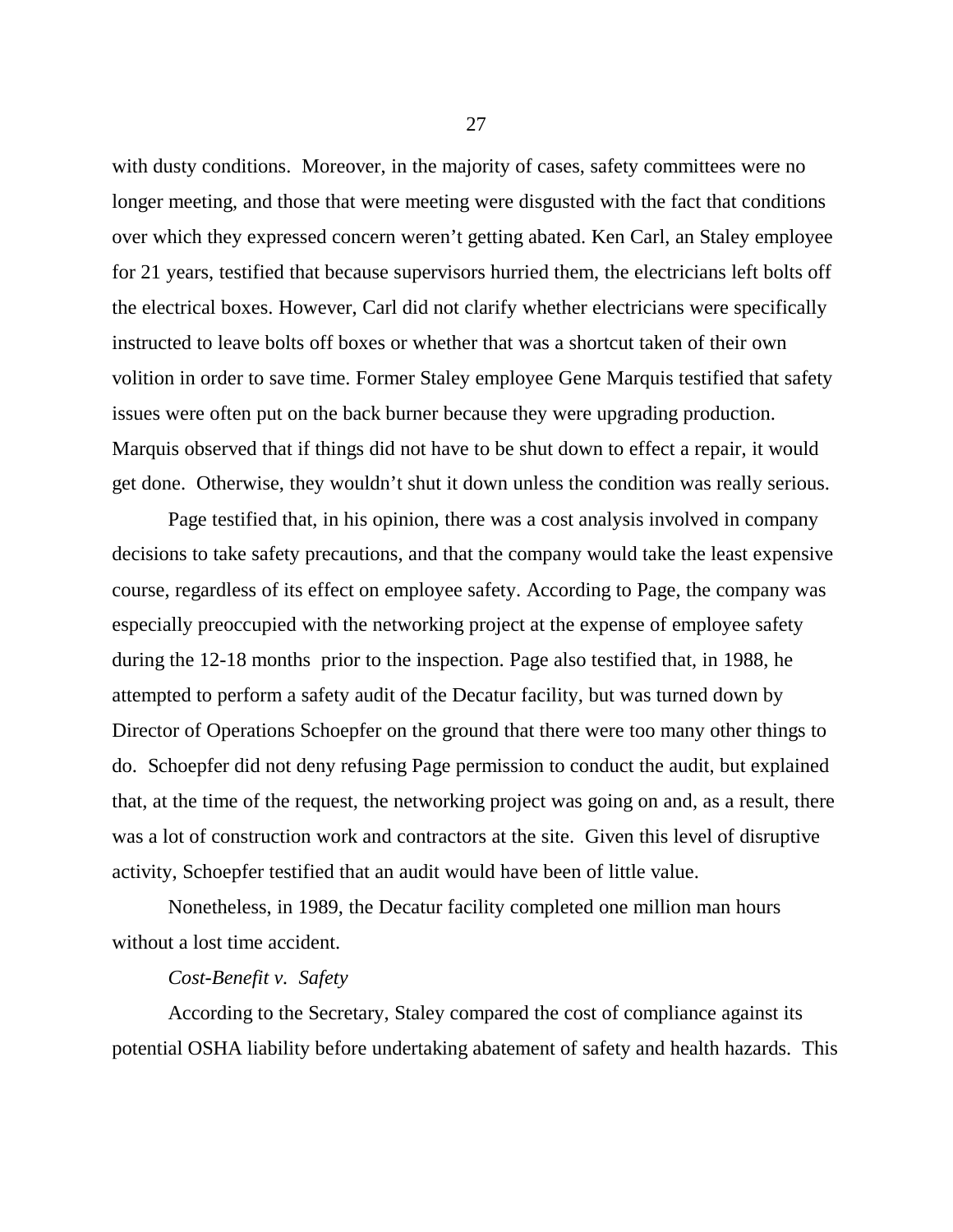analysis, the Secretary contends, is further evidence of Staley's overall reckless disregard of its health and safety obligations and bears directly on Staley's state of mind when the violations occurred and on whether Staley had a reasonable, good faith belief that it was complying with its OSHA obligations. *Monfort of Colorado Inc.*, 14 BNA OSHC 2055, 2062, 1991-93 CCH OSHD ¶ 29,246, p. 39,185 (No. 87-1220, 1991)

Page testified that, during the OSHA inspection, he had a conversation with vicepresident of operations Jansen. When Page opined that the inspection was not going well, Jansen was unconcerned and stated that "we would let OSHA do the job of finding out what

was wrong . We would have to pay a few thousand dollars in fines and everything would go away." Page also testified that, during one of his safety audits, a plant manager at an unidentified Staley facility asked him "if we don't do these, how much will the OSHA citation be?" It was Page's impression that the cost of compliance "seemed" determinative when management considered whether to abate a hazard.

## *Alleged Laxity of Safety Programs and Safety Training.*

Given the size of the Decatur facility, Staley set up a fairly elaborate web of safety committees with varying authority and reporting requirements. The Union-Management Joint Plant Safety Committee is comprised of a union-designated chairman, two uniondesignated representatives, Webb (the Plant safety supervisor) and one other management-designated representative. The committee would meet once a month to review safety issues, discuss safety problems and determine what needed to be done. They would also discuss accidents that occurred and walk around the department to observe conditions.

Responsibilities of this committee included (1) preparing and distributing the safety Code book to employees; (2) developing new safety programs as needed; (3) responding to safety complaints; (4) reviewing new OSHA standards and maintaining the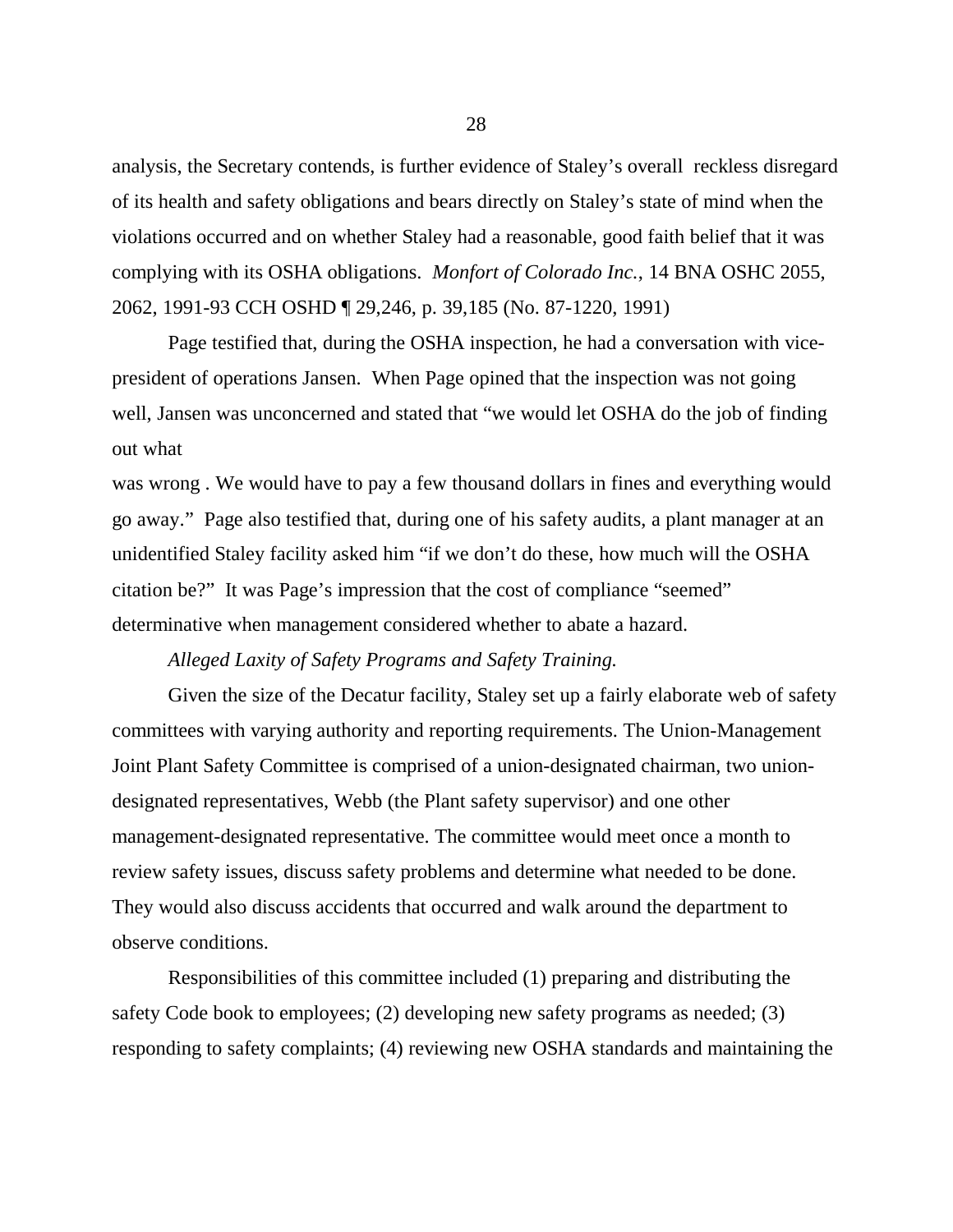safety manuals in conformance with those standards; (5) monitoring the conduct of building safety committees; (6) auditing compliance with safety programs and reviewing the results of their meetings; and (7) reviewing safety observations, safety grievances, and safety work orders. Although the Committee would recommend action necessary to correct unsafe conditions, it did not have authority to approve expenditures or write work orders, or direct the workforce to make the necessary corrections.

In addition to the Plant Committee were the Building Safety Committees, comprised of both union-designated and management representatives. The purpose of these committees was to improve communications, and to get employees involved in the safety effort. The committees were supposed to meet monthly and keep minutes, but approximately 50% of the committees failed to do so. The situation improved after a memo was circulated directing inactive committees to hold their monthly meetings. However, the committees failed to take walk-around tours of the buildings as required by company policy.

According to the Staley Safety Code Book, an employee finding an unsafe condition submits, in triplicate, a written observation form. One copy of the form goes to the supervisor, one copy goes to the building safety committee, and the third copy goes to the plant safety committee. If accepted by the supervisor, a safety work order is issued for correction of the condition on a priority basis. If the supervisor fails to act, the employee may invoke the Union grievance procedure which is enforced by third-party arbitration. In 1989 and 1990, employees filed approximately 25 safety related grievances.

Plant coordinator Schmidt testified that work orders resulting from safety observations were entered into a computer for tracking. Each maintenance supervisor was responsible for tracking the safety work orders relevant to his area. Shift coordinator Young testified that he never rejected a safety observation. However, he also stated that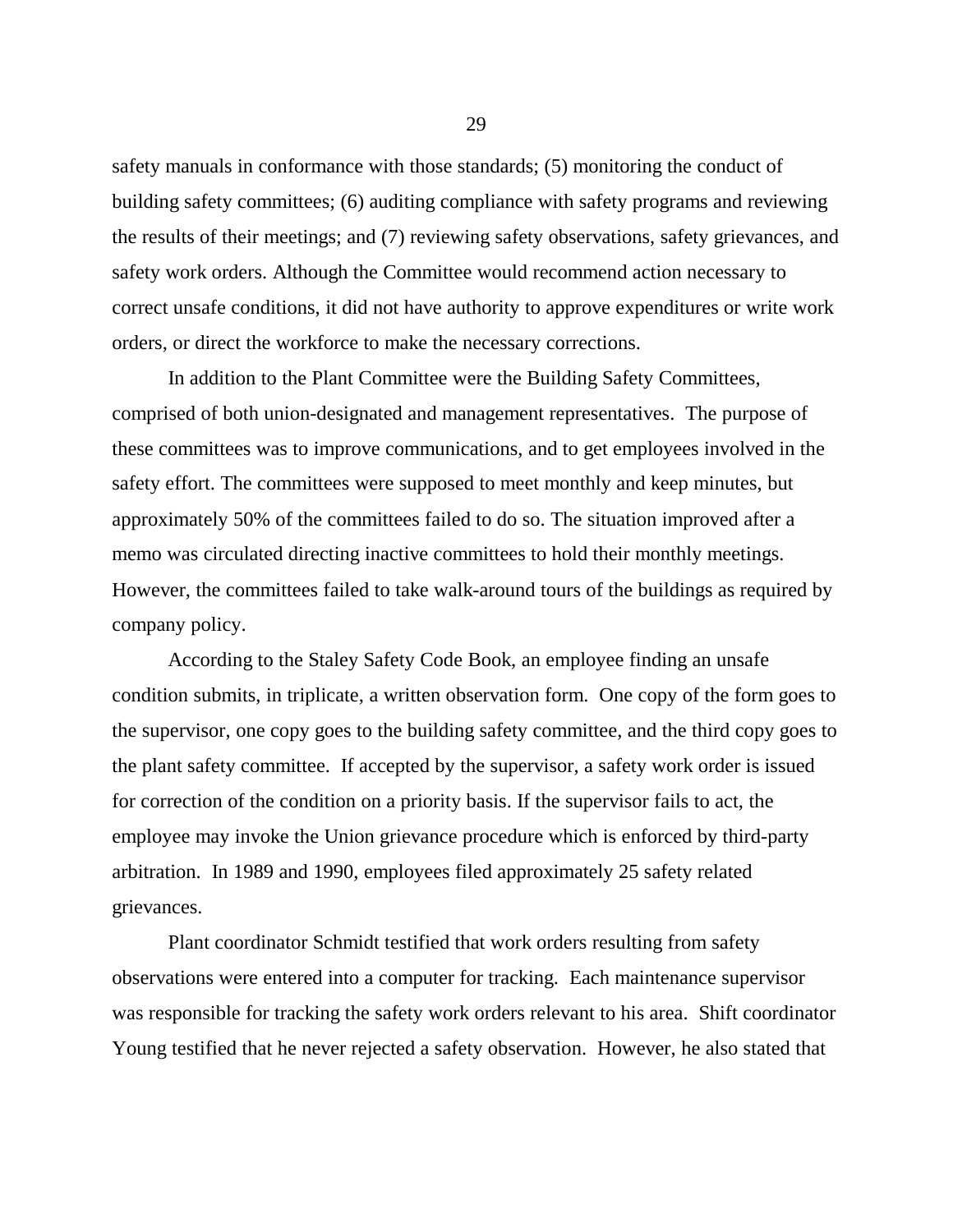there were times when, due to the nature of the repair necessary, backlogs on responding to the observations would occur. On the other hand, plant safety committee member Michael Stewart testified that 1988-89 was a period when a lot of grievances were filed, and that when he set up a meeting, management often failed to show up.

Staley employee Marquis testified that a number of safety observations got lost and were found in a supervisor's desk, while others wouldn't receive action for months. As a result, employees got frustrated trying to get safety matters fixed and stopped pursuing repair.

#### *2. Discussion*

#### *a. Willfulness*

The judge found that this general evidence did not establish willfulness either individually or collectively for the affirmed electrical, machine and platform guarding violations in items 1-99. We agree. As discussed earlier, one way in which the Secretary may establish a willful violation is by demonstrating that the employer had such a disregard for employee safety or the requirements of the law generally that it could be inferred that if the employer had known of the conduct or condition, it would not have cared that it was in violation of the Act. *Johnson Controls*, 16 BNA OSHC 1048, 1051, 1993-95 CCH OSHD ¶ 30,018, p. 41,142 (No. 90-2179, 1993); *Williams Enterprises, Inc.*, 13 BNA OSHC 1249, 1256-57, 1986-87 CCH OSHD ¶ 27,893, p. 36,589 (No. 85- 355, 1987). Although the evidence demonstrates serious weaknesses in Staley's approach to safety, the record, with respect to these items, is insufficient to support an inference that, even if it knew of a particular violation, it would not care that it was in violation of the Act.<sup>26</sup>

<sup>&</sup>lt;sup>26</sup>Commissioner Weisberg apparently concludes, without factual support, that Staley failed to take corrective action with respect to the numerous violative conditions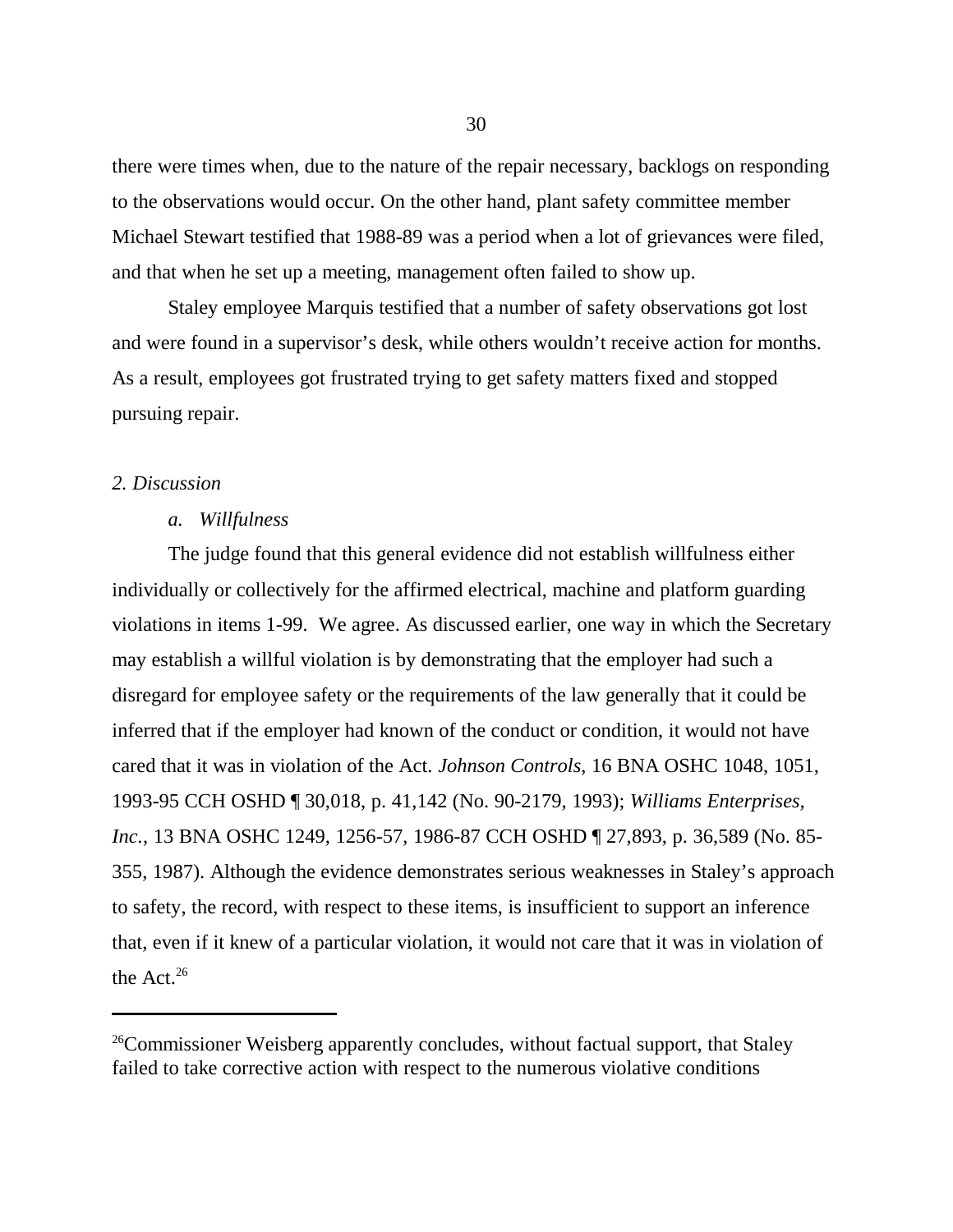Similarly, the evidence fails to establish that the numerous safety violations set forth in items 1-99 were allowed to exist due to any "cost-benefit" analysis or by a decision by management that the abatement of these violations would slow production. We find that the entire line of testimony alleging that Staley weighed abatement against potential OSHA liability is of little probative value. First, Jansen's alleged statement to Page, that Staley would let OSHA find out what was wrong and pay the penalty, must be viewed in context. It was made during the OSHA inspection. Jansen might have been just stating the obvious; with OSHA in the facility, it was too late to undertake a program to discover violations and avoid citation. OSHA would discover what was wrong and issue its citations and penalties. Second, Page's impression that management "seemed" to consider the cost of abatement is indefinite and inconclusive. Moreover, his recollection regarding an unnamed manager's query about the size of the penalties if hazards were not abated must be viewed as the unsubstantiated hearsay it is. Fed. R. Evid. 801. It was introduced to establish the truth of the matter asserted; that Staley measured abatement against the potential OSHA penalty. Yet, not only is the declarant unavailable for crossexamination, he/she is not even identified. Therefore, this entire line of testimony is of little, if any, probative value. $^{27}$ 

 $27$ Commissioner Weisberg's separate statement relies on "Page's unrebutted testimony" to support his view that the disparate guardrail, electrical, and machine guarding violations

identified in the various audits. However, very few of the violations subsequently cited by the Secretary correlate to violations identified in the audit, and the few cited items that do correlate to items identified in the audits we find to be willful. Given the comprehensiveness of the Secretary's inspection, one may infer that the violative conditions identified in the audits, but not subsequently cited by the Secretary, no longer existed. In any event, it is impossible to conclude that those audit items not subsequently cited by the Secretary went uncorrected by Staley. Accordingly, unlike Commissioner Weisberg, and recognizing that the Secretary has the burden of proof, we cannot conclude that, with respect to these items, Staley "consciously disregarded the report."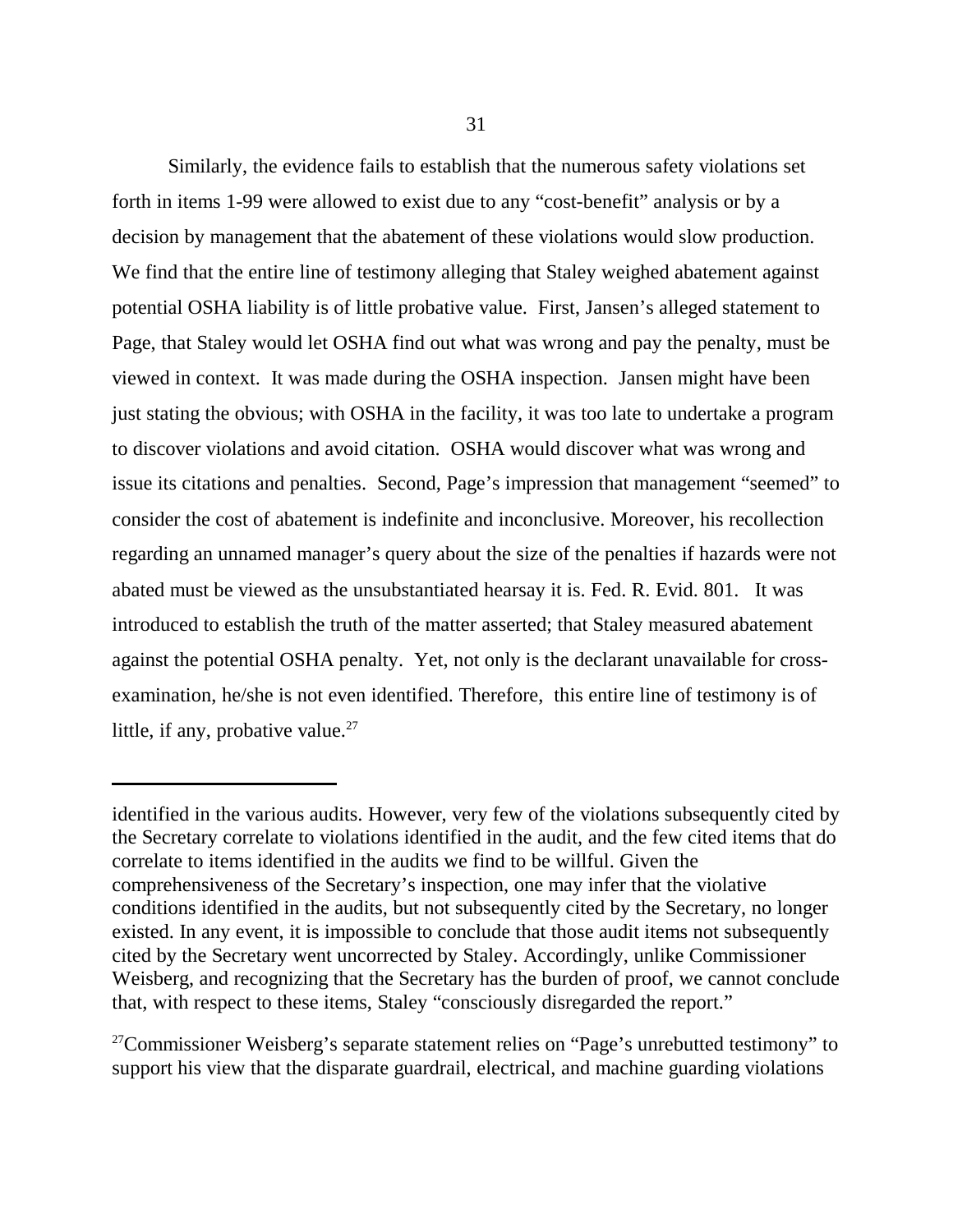Staley also points out that the overwhelming number of electrical devices, machines and platforms were in compliance with the applicable OSHA standards. For example, the violations occurred in 17 of the 120 buildings inspected where there were tens of thousands of electrical panels and over 1900 miles of conduit throughout the plant which met OSHA standards. Similarly, plant wide, approximately 5500 motors had standard shaft and coupling guards in place at the time of the inspection; and out of approximately eight miles of standard guardrails throughout the plant, the missing sections of guardrail totaled less than 60 feet in length. While the Commission has never adopted a percentage of compliance test for determining whether a violation is willful, and does not do so here, it has taken notice of the small number of prior violations in relationship to the total volume of work as relevant to respondent's state of mind. *Beta Constr. Co.*, 16 BNA OSHC 1435, 1445, 1993-95 CCH OSHD ¶ 30,239, p. 41,653 (No. 91-102, 1993) , *aff'd without published opinion*, 52 F.3d 1122 (D.C. Cir. 1995); *J.A. Jones Constr. Co.*, 15 BNA OSHC 2201, 2211, 1993 CCH OSHD ¶ 29,964, pp. 41,029- 30 (No. 87-2059, 1993).

Accordingly, we find that, standing alone, the "general evidence" does not demonstrate either an overt company policy not to abate those violations or a pattern or practice of not abating these violations when discovered sufficient to support a general determination of willfulness for each of the items. *See McKie Ford v. Secretary*, 191 F.3d 853, 857 (8th Cir. 1999)*; Georgia Electric Co. v. Marshall*, 595 F.2d 309, 320 (5th Cir. 1979). We note, however, that this "general evidence" is relevant when determining

were willful. However, as noted, that aspect of his testimony is hearsay. Besides Page's hearsay testimony, Commissioner Weisberg points to no other evidence to establish that Staley's management considered implementing safety measures based on whether the cost of those measures outweighed possible OSHA penalties. We would not assign controlling weight to this unsubstantiated hearsay where the declarant is not only unavailable for cross-examination, but not even identified.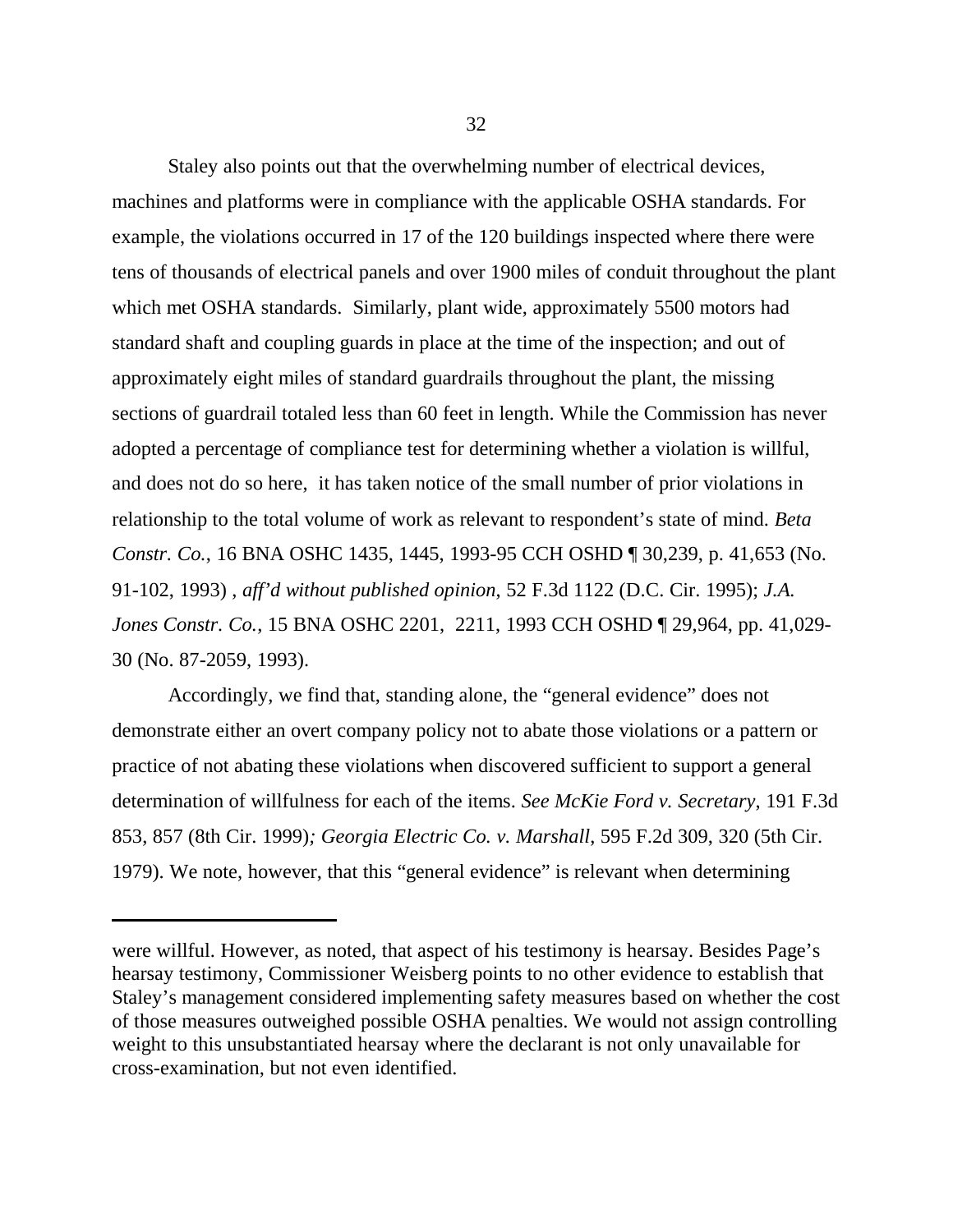Staley's good faith toward employee safety and, therefore, the penalty for each violation.

We are unwilling to depart from Commission precedent to find a whole series of disparate violations willful, based on general evidence, where the violations are not part of a pattern, practice, or course of conduct. However, that does not preclude a determination that any individual item was willful in nature. Where the evidence establishes that Staley had a heightened awareness of the illegality of the conduct or condition, yet failed to take corrective action, a willful characterization of that item is appropriate. *General Motors Corp., Electro-Motive Div.*, 14 BNA OSHC at 2068, 1991- 93 CCH OSHD at p. 39,168.<sup>28</sup>

Furthermore, contrary to our colleague's suggestion, it is Commissioner Weisberg who is departing from Commission precedent by finding a willful violation based on general evidence without a commensurate finding that such evidence establishes a pattern, practice, or course of conduct that suggests an intentional disregard, heightened awareness, or indifferent attitude toward the violative conditions. *See Pepperidge Farm Inc.*, 17 BNA OSHC at 1999, 1995-97 CCH OSHD at p. 44,009. The evidence established such a pattern, practice, or course of conduct in *Kaspar Wire Works Inc.,*18 BNA OSHC 2178, 2183-4, 2000 BNA OSHC ¶ 32,134 p. 48,408-9 (No. 90-2775, 2000), *appeal filed*, No. 00-1392 (D.C. Cir. Sept. 26, 2000) and *Pepperidge Farm*, both of which involved recordkeeping violations, which have a similar factual basis. In *Kaspar*, Commissioner Weisberg noted that Kaspar's recordkeeping errors were part of "an overall pattern that reflects its willful state of mind." 18 BNA OSHC at 2184, n. 15, 2000 BNA OSHC at p. 48,409, n.15. He also noted that both *Kaspar* and *Pepperidge Farm*

<sup>&</sup>lt;sup>28</sup>Commissioner Weisberg states that we are departing from Commission precedent by requiring the Secretary to establish a heightened awareness of each individual item. Indeed, our colleague is ignoring our finding that the Class II Div. 2 items are willful based on Staley's heightened awareness of the general hazard of combustible dusts at its worksites, not on its heightened awareness of each individual item. In this case, Staley's heightened awareness of the hazard was equally applicable to each of the Class II Div. 2 items. These items have a similar factual basis and are reflective of a pattern or practice by Staley of ignoring the hazard of explosive dust. In contrast, there is no similar pattern, practice, or course of conduct uniting the disparate guarding, electrical, and machine guarding violations.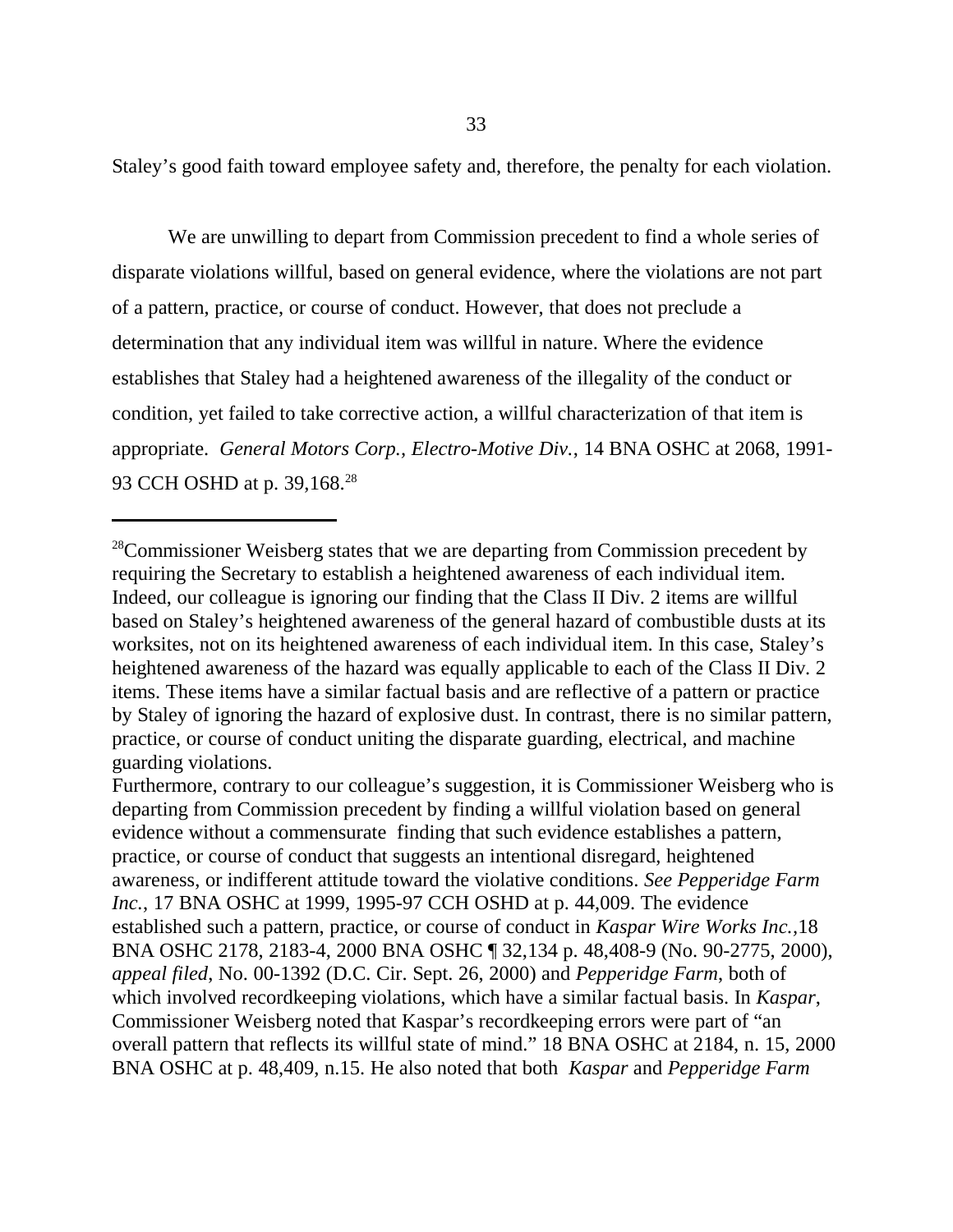On this basis, the evidence with respect to specific items does establish that several of the violations were willful.

Item 4- The evidence established that the edge of a platform on the second floor of the 11 Building was unguarded. The condition existed approximately a year before the inspection and was photographed by Page during his 1989 audit. Therefore, Staley had a heightened awareness of the violation. Its failure to correct the violation was willful.

Item 5-This platform, on a walkway on the second floor of the 18 Building was unguarded from the time the walkway was constructed. Moreover, the condition was mentioned in the 1990 audit, establishing that Staley had a heightened awareness of the violation. Its failure to correct the condition was, therefore, willful.

Item 10-At the 44 Building, at the truck loadout area, a work platform eleven feet above the ground was guarded with a chain instead of a standard guardrail. Staley stipulated that supervisors were aware of the condition, establishing heightened awareness of the violation. The failure to abate the hazard was willful.

Item 12-On the roof of the 75 Building, employees worked on a platform in the storage bin area. The platform was 5 feet, 1 inch above the floor and had an unguarded edge. Employees working on the platform would bang on a tank with a 10-15 pound sledge hammer to free up material in the bin. Building operator Kenneth Carl testified

involved cases "where an employer's willful state of mind informs a *course of conduct* with respect to a particular category of hazards or requirements." *Id.* (emphasis added) Indeed, in *Kaspar*, the high incidence of reporting errors (86.5%) supported the conclusion that Kaspar's failure to record was part of a willful pattern, practice, or course of conduct. In contrast, here the low "error rate" with respect to these items, combined with the disparate nature of the violations (and the fact that only a few violative instances noted in the audits were actually cited by the Secretary), cut against any finding of a consistent pattern, practice, or course of conduct motivated by a willful state of mind. Rather, the facts could just as easily support an inference of extreme laxity, but not willfulness.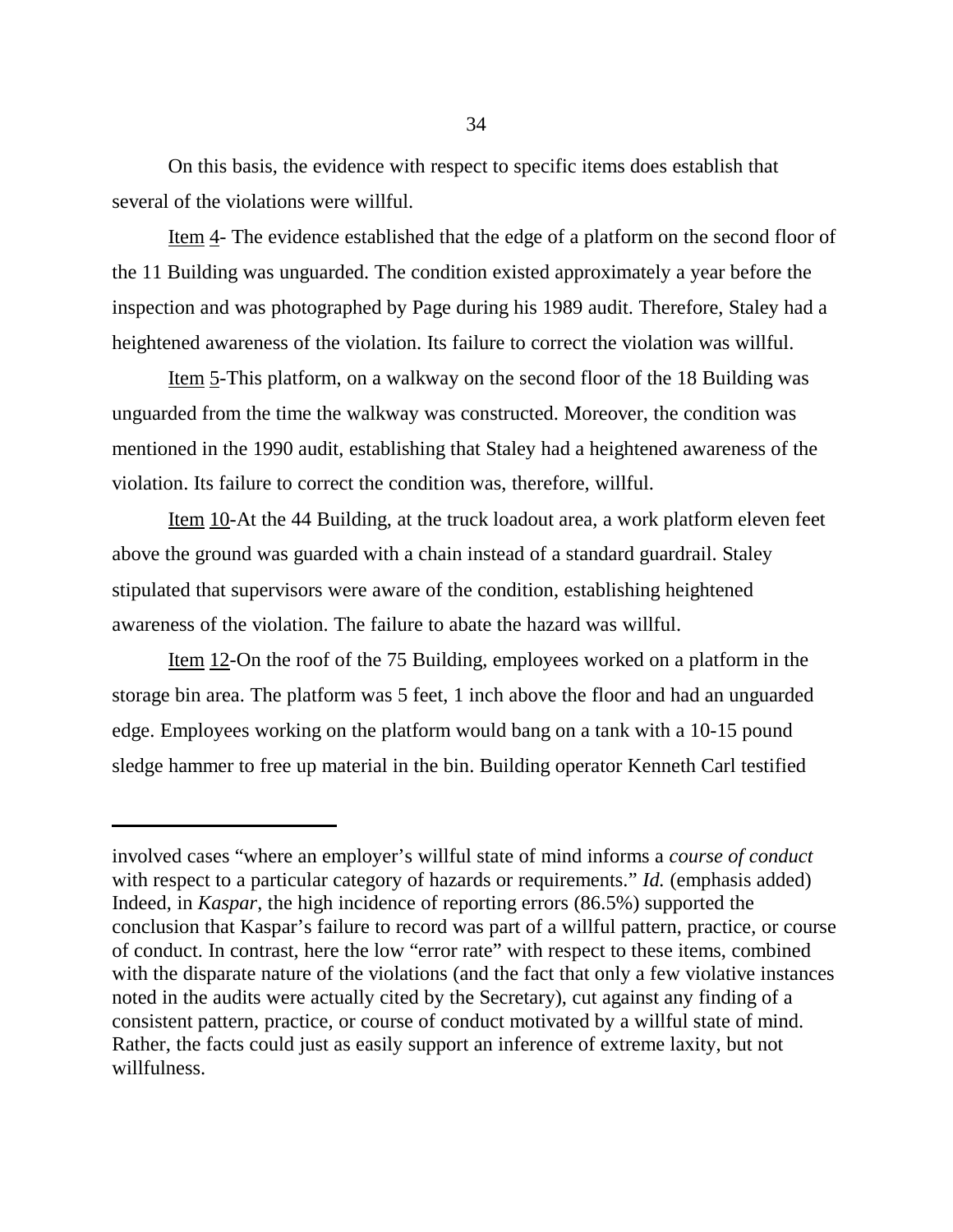that when employees swung the hammer, they were in danger of losing their balance in the direction of the unguarded edge. Carl further testified that, while he did not file a written complaint, he repeatedly told at least three foremen about the hazard. When Carl told his foremen of his reluctance to swing the sledge hammer due to the hazard, he was advised that "the job has to be done." According to Carl, this condition persisted for 2-3 years. Carl's testimony establishes that Staley had a heightened awareness of the hazard, yet failed to abate the condition. Its failure to abate this hazard was, therefore, willful.

Item 20-At the 90A Building, on the second level, a material receiving area, 15 feet above the ground, was protected only with a 36 inch high top chain extending across an access opening 5.5 feet wide. The condition existed for approximately 6 months before the inspection. Moreover, employees specifically complained to their foreman about the inadequacy of the chain. Therefore, Staley had a heightened awareness of the condition and the hazard it presented to its employees and the violation was properly cited as willful.

Item 54-In the 90A Building, on the first floor south of the control room, a 1 inch diameter horizontal rotating shaft and coupling on the motor leading to the Heil filter pump, located a foot from the floor, was not enclosed completely by a stationary casing. Two operators were exposed to the hazard of the unguarded shaft for approximately a half hour each day. The condition existed for approximately 6 months before the inspection and had been the subject of employee complaints to the foreman. We find that Staley had a heightened awareness of the violative condition and, therefore, that the violation was willful.

#### *b*. *Seriousness*

A violation is serious if there is a substantial probability that death or serious physical harm could result. This does not mean that the occurrence of an accident must be a substantially probable result of the violative condition but, rather, that a serious injury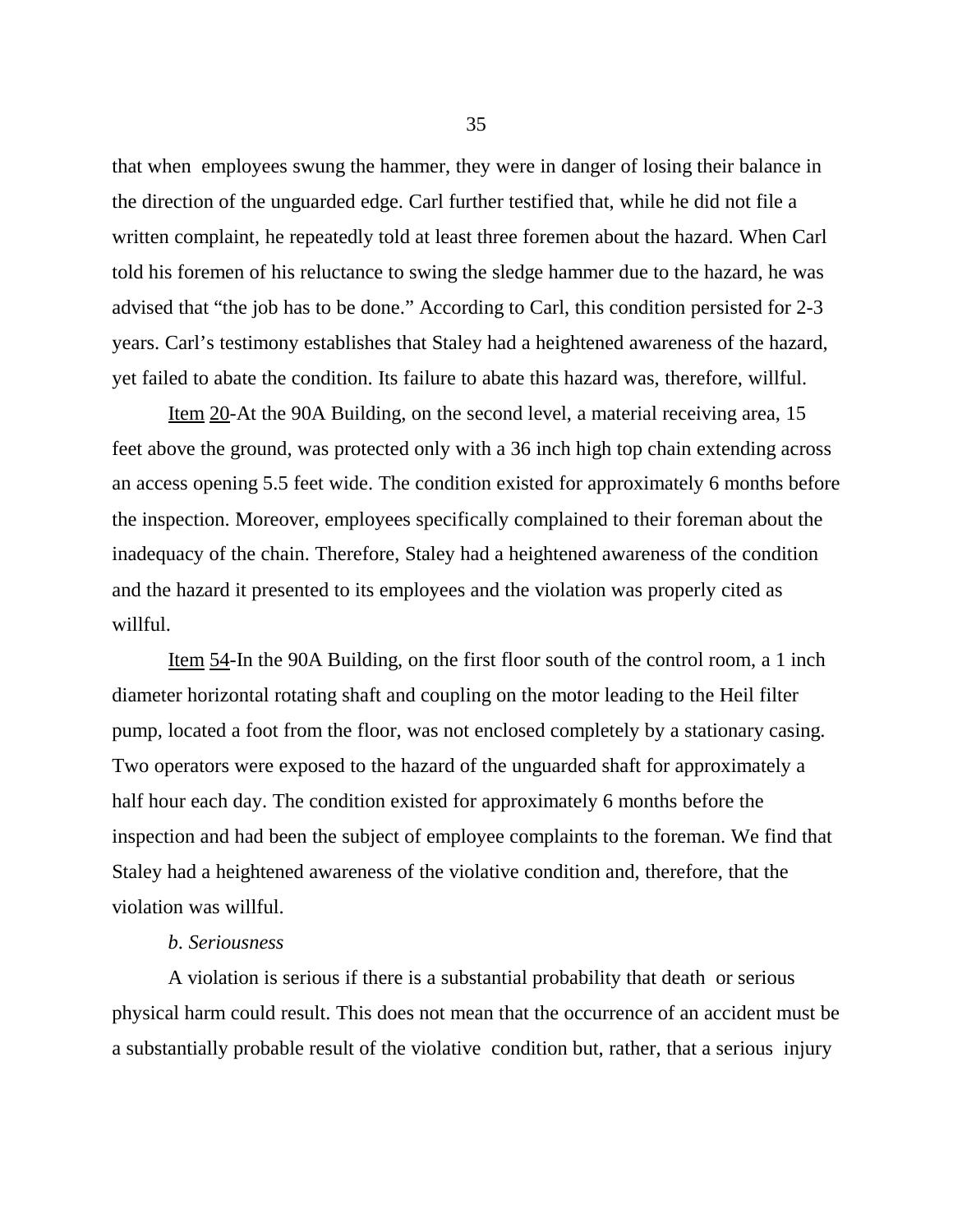is the likely result if an accident does occur. *ConAgra Flour Milling Co.*, 15 BNA OSHC 1817, 1824, 1991-93 CCH OSHD ¶ 29,808, p. 40,594 (No. 88-2572, 1992).

Staley argues that the judge's blanket finding that the items were serious ignores the evidence in 15 of the items where the rotating shafts were short, or the machines were partially guarded or guarded by location.

The Secretary counters that Staley's arguments goes to the likelihood of an accident. The compliance officer testified that the shafts rotated at a speed of 1500-2000 rpm. Thus, the Secretary points out, regardless of how unlikely it was that clothing could get caught in a shaft, had that occurred, the clothing would tighten around the employee's body, draw it toward the shaft and cause serious injuries such as lacerations, broken bones, or even death.<sup>29</sup>

The judge lumped all 36 machine guarding violations together and determined that they were serious without making any distinctions among the machines. However, as Staley points out, the machines and the hazards they present vary greatly. Staley

<sup>&</sup>lt;sup>29</sup>The Secretary also points out that rotating couplings can fail and fly apart and that the lack of guards could expose employees to the danger of being struck by a piece of metal traveling at a high rate of speed and could result in serious injuries or death. The Secretary observes that employees recalled instances where couplings had flown apart. Our review of 29 C.F.R.  $\S219(c)(2)(I)$  demonstrates that its purpose was to prevent entanglement. We find no support for the Secretary's contention in the language of the standard or its legislative history, or in the case law. The terms of this and most other machine guarding standards envision protection from normal operation, not from catastrophic failure. If the standard were designed to protect against a projectile hazard, the seven foot limit makes no sense. An employee walking under a disintegrating shaft one foot above his head, while not in danger of entanglement, would still be exposed to a serious projectile hazard. Although the Commission is required to defer to the Secretary's interpretation of an ambiguous standard when the regulatory language is not free from doubt, *Martin v. OSHRC (CF &I Steel Corp.)*, 499 U.S. 144, 150 (1991), we find no doubt as to the meaning of this standard. It clearly and unambiguously applies only to the hazard of entanglement.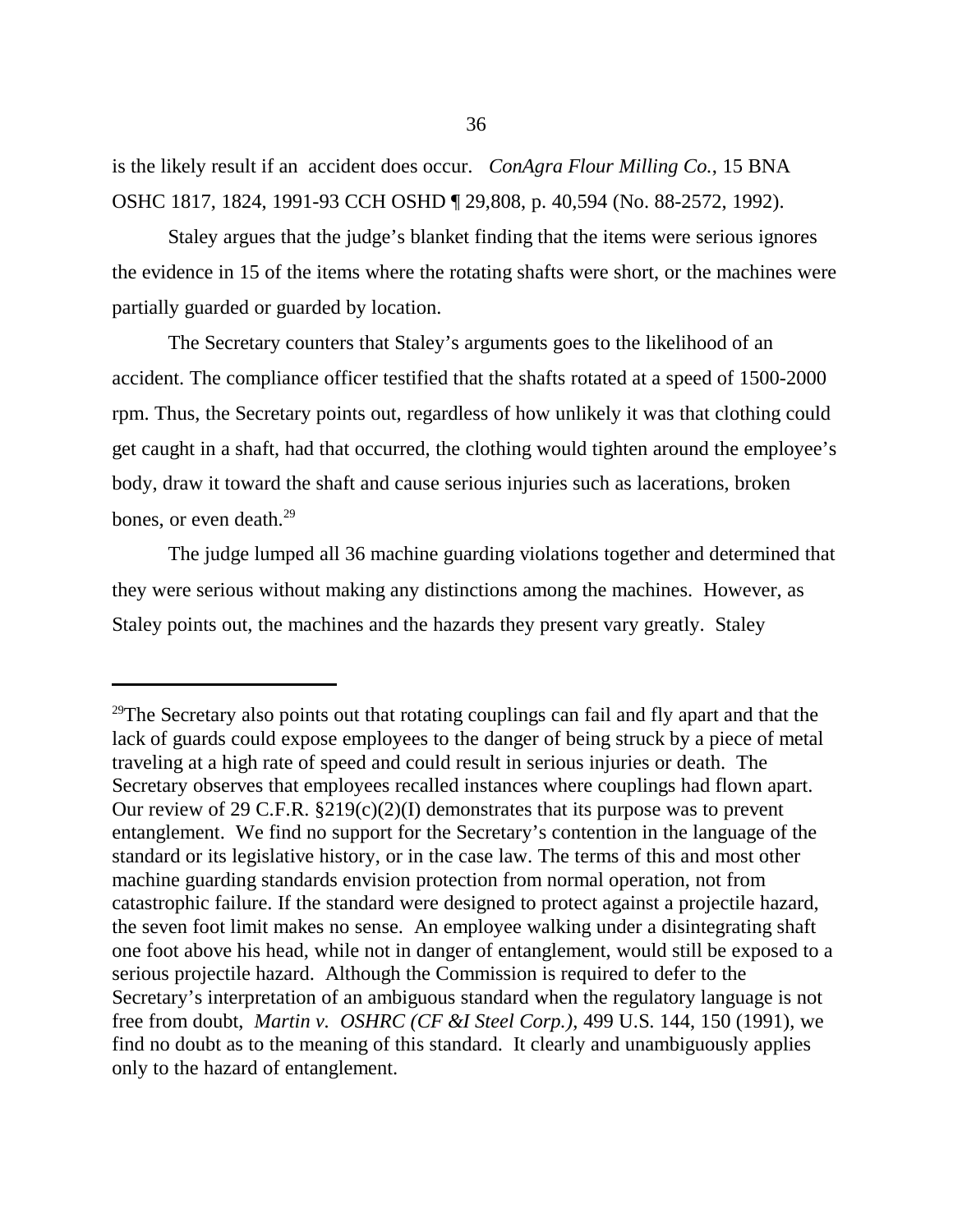challenges the characterization of the following 15 items. We will consider these items individually.

#### Items 24, 28, 32, 39, 40, and 58

In each of these items, Staley argues that the rotating shafts were too short to present a hazard of entanglement. The exposed portions of these shafts ranged in size from 4 to 7.5 inches in length. In each instance employees' work duties brought them close to the unguarded shafts and couplings. Though short, the shaft and coupling were exposed and could have caught hair or clothing. The length of the exposed shaft is relevant to the likelihood of entanglement, and therefore, the gravity of the violation, but the evidence shows that, should an accident occur, the consequences would be death or serious physical harm.

### Item 33

On the roof area of the 9 Building, the horizontal rotating shaft and coupling for the motor which drives the 305 conveyor was located five feet above the ground and was not enclosed completely by a stationary casing. The area is visited occasionally by the lead operator and/or mechanics to assess malfunctions. Supervisory personnel were in the area periodically to observe operations. The condition existed for one year. There was no evidence regarding the size of the shaft and coupling. Nonetheless, the evidence establishes that the shaft and coupling were partially unguarded and, therefore, an employee could have gotten entangled.

# Item<sub>34</sub>

On the fourth floor of the 10 Building, a motor had a horizontal shaft and coupling that was not protected by a guard. There is no evidence to establish the size of the shaft. The motor was behind a grating, less than seven feet above the floor. However, the compliance officer testified that his conversation with employees suggested that they would access the area on a daily basis, to clean around the shaft and coupling.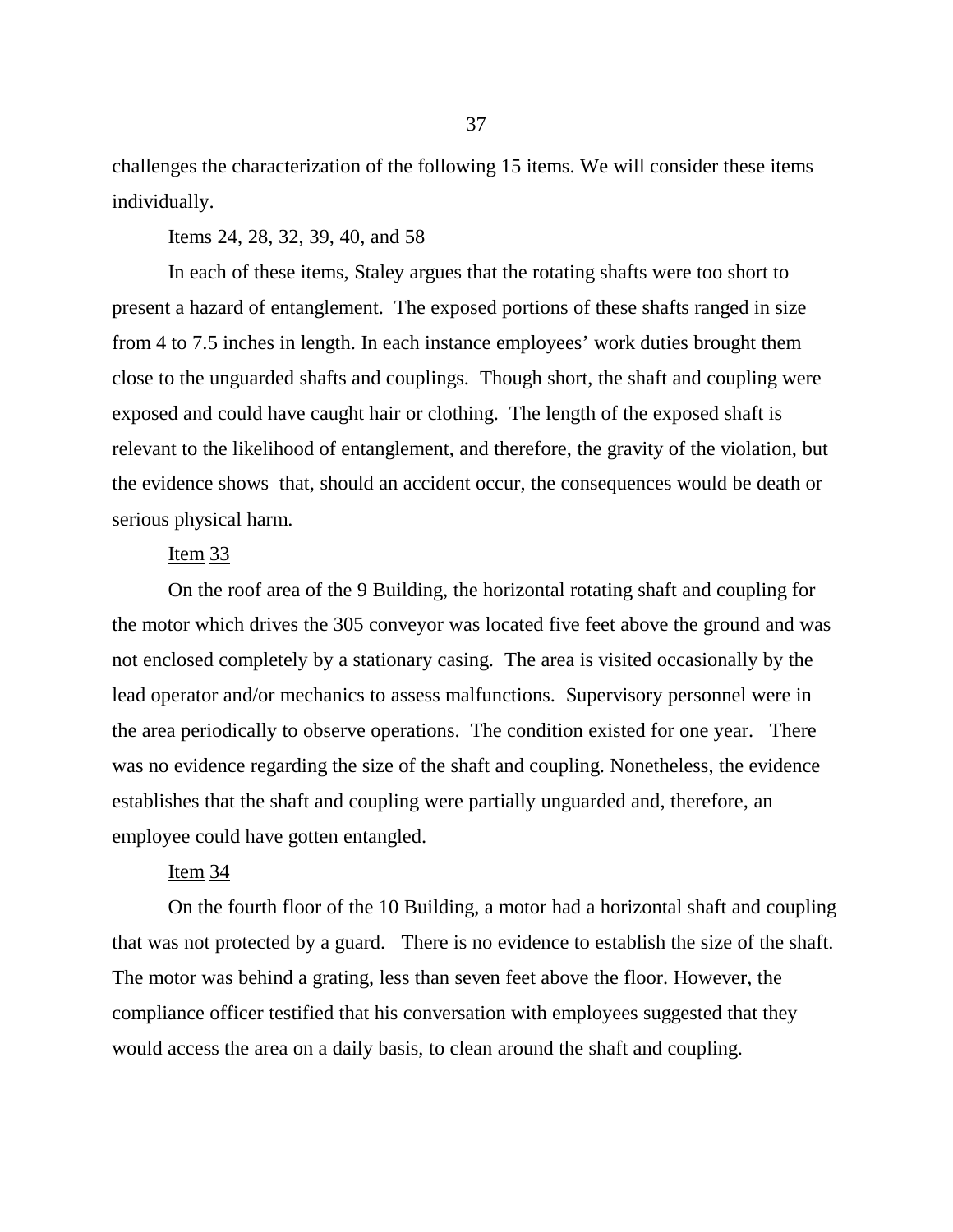Maintenance personnel also serviced the motor. Supervisors would be in the area about once a week and the condition was in plain view. The condition existed for about a year.

Staley contends that because the shaft and coupling were located beneath a grating, employees were protected and could not get entangled. While the evidence demonstrates that the violation was of low gravity, we find that the Secretary established that it was serious. Although partially protected by a grating, the evidence establishes that employees cleaning around the motor were exposed to the shaft and coupling and could get entangled and suffer serious physical harm.

### Item 35

On the fourth floor of the 10 Building, a shaft and coupling was not protected by a stationary guard. There was no evidence to establish the size of the shaft. As with item 34, it was located underneath a grating and less than 7 feet above the floor. The condition had been in existence for about a year.

Again, Staley contends that because the shaft and coupling were located beneath a grating, employees were protected and could not get entangled. As with the previous item, however, the evidence establishes that maintenance people would be exposed to the rapidly rotating shaft. We therefore agree with the judge that this item was serious.

# Item 36

On the west side of the 18 Building, an 8 inch long, 2 inch diameter horizontal rotating shaft and coupling on the drive motor for the corn oil mill dryer was not completely enclosed by a stationary casing. The motor was 4 feet 8 inches from the floor and located near a walkway. An operator would pass by the motor twice per shift and supervisory personnel were in the area at least once a week. The motor does not operate continuously, but is turned off and on periodically as needed. The condition was in plain view and existed for six months.

Staley contends that this violation was not serious because it was partially guarded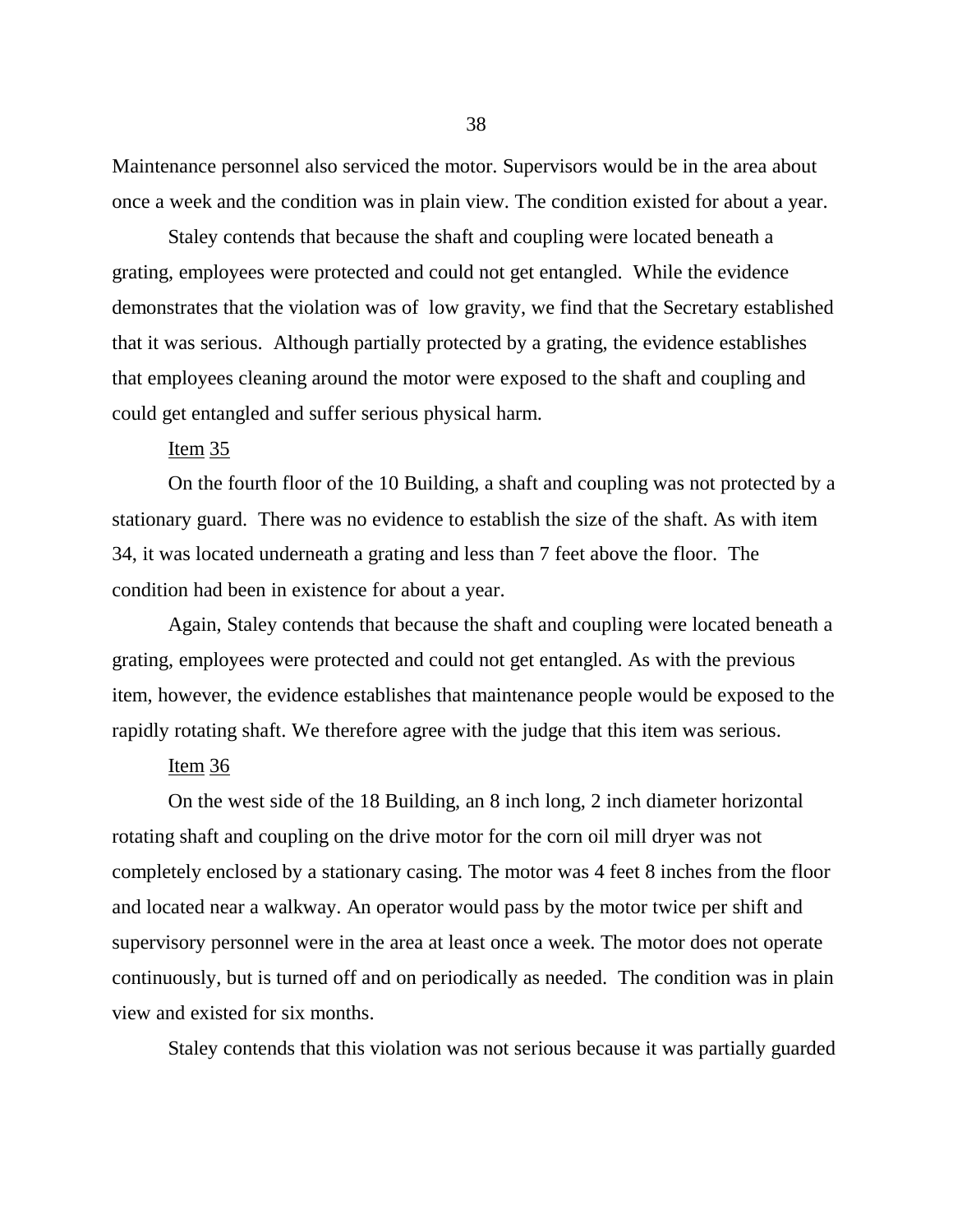by its position. We find that the evidence is to the contrary. The evidence establishes that the motor was near a walkway and that the shaft was partially guarded on the bottom, but not at the top. Thus, it is reasonably predictable that an employee could get a piece of clothing entangled in the shaft, which could pull him or her into the machine with resultant serious injuries.

# Item 38

On the fourth floor of the 26 Building, a 4 inch long, 1 inch diameter horizontal rotating shaft and coupling at the finished product collector motor was not enclosed completely by a stationary casing. The casing was lying on the floor. However, the shaft was partially protected by the upper framework of the motor. The casing had been off the motor for about a month. The motor was less than 7 feet from the floor. The motor was in plain view and supervisory personnel were in the area at least once a week. Maintenance and cleaning people also were in the area and a flash operator was exposed to the motor about 15 minutes a day.

Staley disputes the serious characterization of this item on the grounds that the shaft was short and partially guarded. The evidence shows that the partial guarding was not substantial enough to prevent an employee from getting close enough to the shaft to get entangled. If an employee were to get entangled, the result could have been death or serious physical harm. Therefore, the violation was properly characterized by the judge as serious.

# Item 51

Outside of the 75 Building, near the railcar mover area, a 24 inch long, 2 inch diameter horizontal rotating shaft and coupling on the motor was not enclosed by a stationary casing. The motor was 27 inches from the floor. The pump was visible and supervisory personnel were in the area to observe operations at least once a week. The condition existed for approximately two weeks prior to the inspection.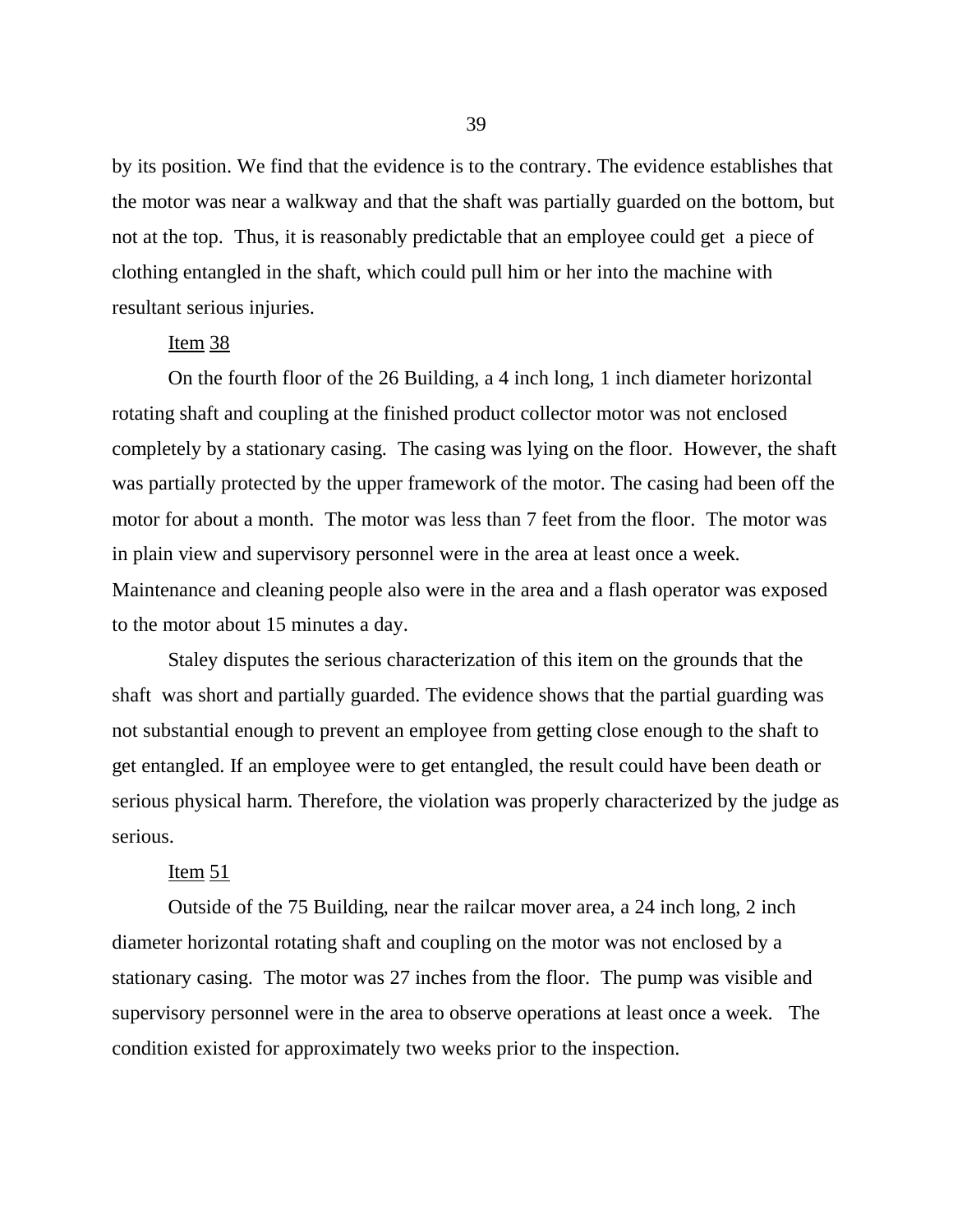While the compliance officer testified that all the other shafts in question spun at a rate of 1500 to 2000 rpm, he testified that the shaft involved in this item spun at a rate of only 3.5 rpm. While the evidence shows that employees were exposed to the condition, the rotation of this shaft was sufficiently slow that any injuries resulting from entanglement would be minor. Accordingly, we find this item to be nonserious.

# Item 52

In the 75 Building, the 8 inch long and 1 inch diameter horizontal shaft and coupling on a motor at the west feed bin, located 16 inches above the floor, was not enclosed by a stationary casing. Employees were in the area daily, and would be exposed for about a half hour a day. However, a small raised platform between the machine and the walkway partially guarded the shaft and coupling. There was no partial protection on the other side where there was no walkway. The condition was in plain view and existed for six months prior to the inspection.

Staley argues that the shaft was recessed and, accordingly, that an employee could not get his or her clothing entangled. Although the evidence indicates that the shaft was not easily accessible, it was not inaccessible. This made the likelihood of an accident and the gravity of the violation low, but any employee who became entangled in the shaft could suffer serious physical harm.

### Item 56

In the 11 Building, on the second floor of the Zwag dryer area, a 6 inch long, 1 inch diameter horizontal rotating shaft and coupling on the P211 pump, located 9 inches from the floor, was not completely enclosed by a stationary casing. Employees would be exposed on a daily basis, primarily during clean-up duty which would take them in close proximity to the hazard. However, access to the pump was partially obstructed by a retaining wall. The condition existed for six months and was in plain view.

Staley argues that the item is not serious because of the shortness of the shaft and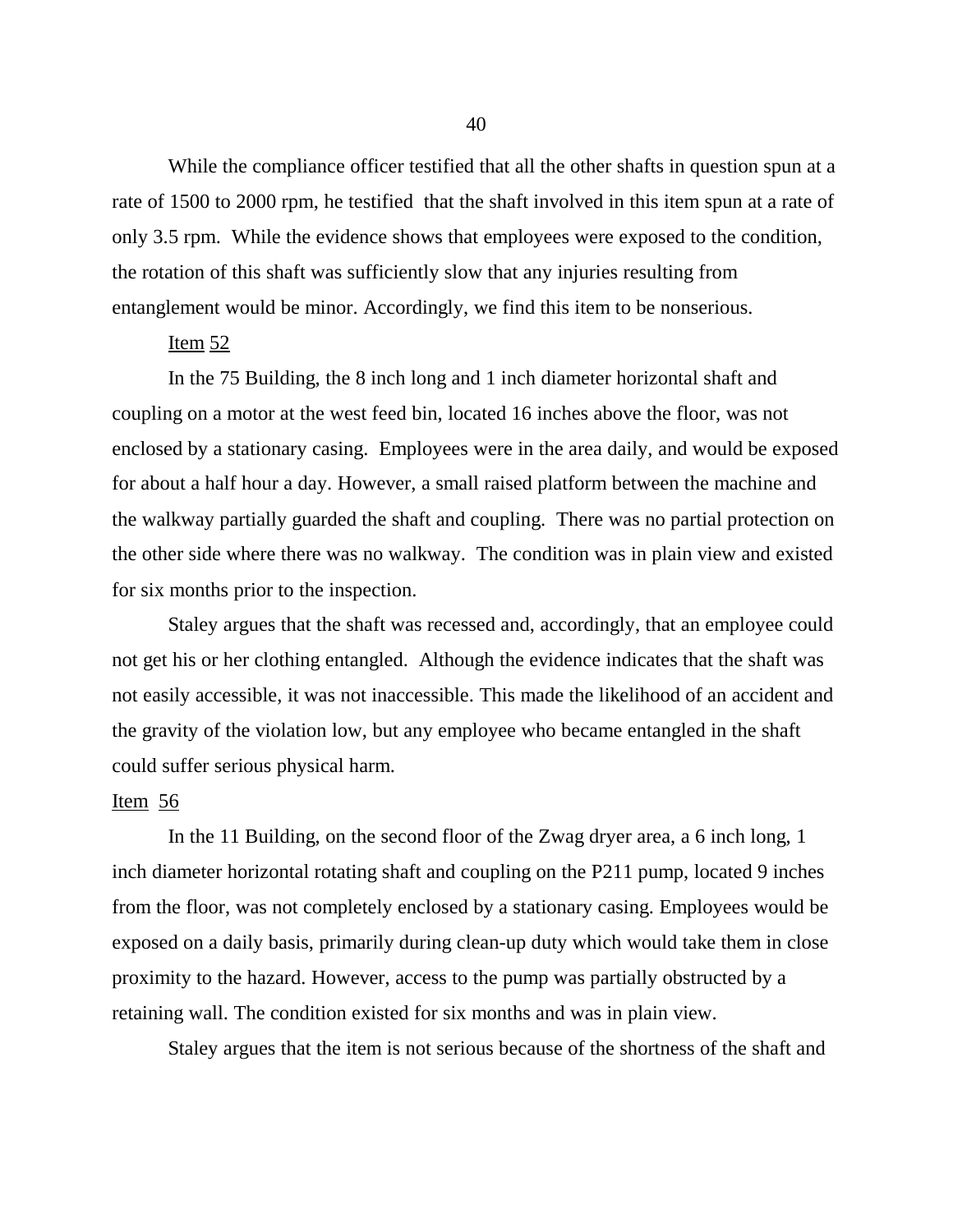the partial obstruction of the shaft by the retaining wall. While the shortness of the shaft and the partial obstruction of access by the retaining wall goes to the likelihood of an accident and, therefore, the gravity of the violation, an employee becoming entangled could suffer serious injury. Therefore, we find that the item was serious.

### Item 59

In the 5 Building, on the first floor, a 13 inch long, 1 inch diameter horizontal shaft and coupling on a motor next to the steam condensate pump, was not completely enclosed by a stationary casing. The casing was not properly positioned over the shaft and coupling. The compliance officer testified that the guard might have been shaken loose during operations. The pump was located 21 inches from the floor. Employees would be exposed when accessing valves and other equipment. Moreover, there are switches that turn on the motor, and employees would be in the area for cleaning and maintenance. The condition was in plain view and existed for a month.

Staley contends that this item was not serious because the guard that had been on the shaft was askew. Again, however, while that goes to the likelihood of an accident, it does not change the fact that had an employee become entangled in this rapidly rotating shaft, he or she could have suffered serious physical harm. Accordingly, the item was properly characterized as serious.

#### c. *Penalties*

On November 5, 1990, section 17 of the Act, 29 U.S.C. § 666, was amended to increase the maximum penalty for a willful violation from \$10,000 to \$70,000 and for a serious violation from \$1000 to \$7000. The judge applied the amended penalty structure and assessed penalties of \$2100 for serious items 1-12 and \$1750 for items 13 and 15-22. For the serious machine guarding violations (items  $23$ ,  $24$ ,  $26-60^{30}$ ) the judge assessed

<sup>&</sup>lt;sup>30</sup>The judge erroneously listed item 60 as alleging a violation of the electrical standards.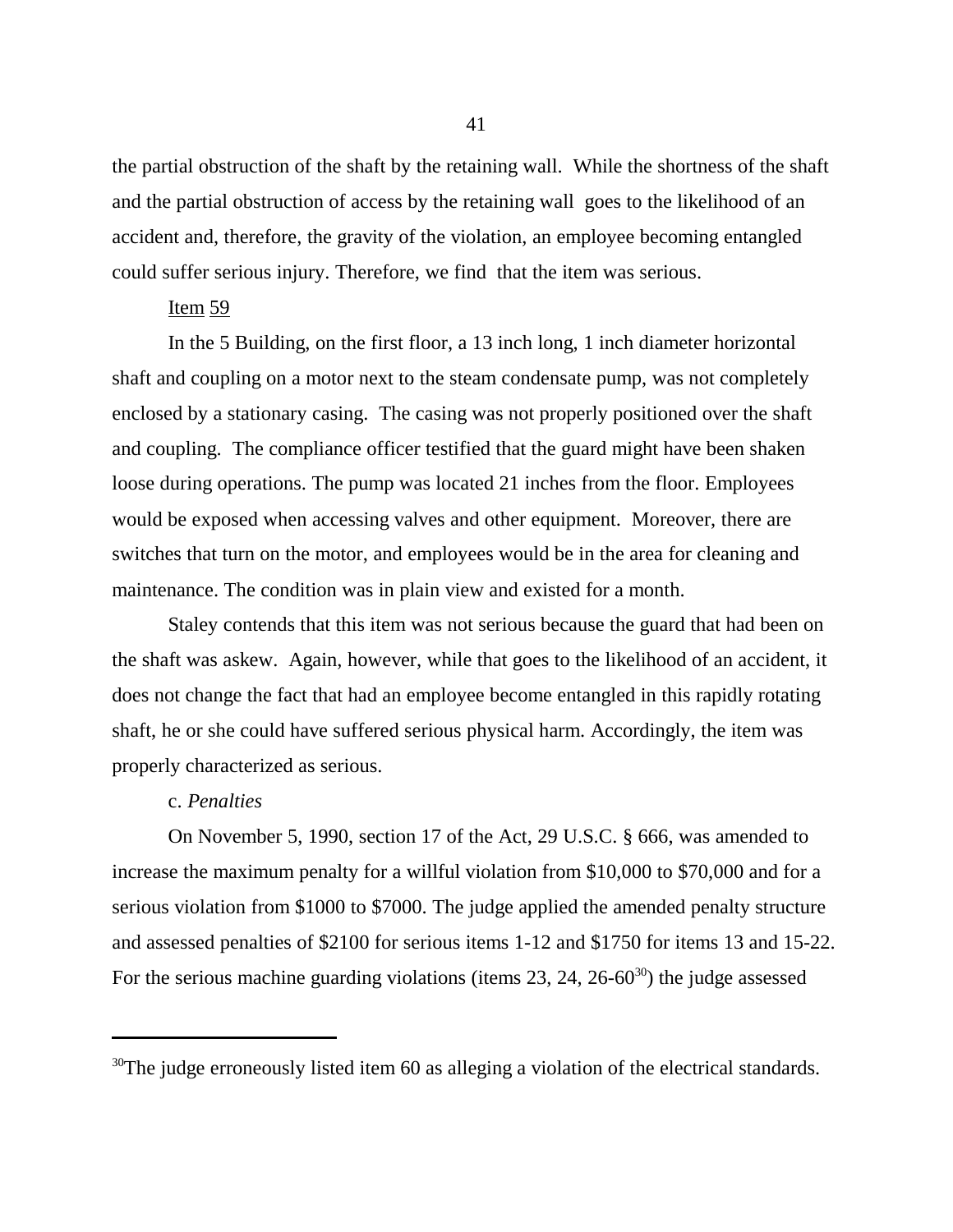penalties of \$1750 for each affirmed item. Finally, a penalty of \$2450 was assessed by the judge for each of the serious electrical violations he affirmed (items 61-65, 68, 71, 72, 74-78, 80-83, 87-92, 94-98). We find that the judge erred by applying this amended penalty structure to the violations in this case. The Secretary stated that the amended penalty limits were to apply to all inspections initiated on or after March 1, 1991 and were to be used to calculate penalties for all violations determined to exist on or after November 5, 1990. OSHA Instruction CPL 2.45 B CH-2 (March 1, 1991). The Commission has applied the amended penalty limits only in cases initiated after the effective dates of the amendments. *E.g. R & R Builders Inc.,* 15 BNA OSHC 1383, 1393, n. 19, 1991 CCH OSHD ¶ 1991-93 CCH OSHD ¶ 29,531, p. 39,866, n.19 (No. 88-282, 1991); *Caterpillar Inc.,* 15 BNA OSHC 2153, 2170, n.15, 1991-93 CCH OSHD ¶ 29,962, p. 40,990, n.15 (No. 87-0922, 1993). The inspections in this case were begun on July 30, 1990 and concluded in September 1990. The citations were issued in January, 1991. Accordingly, the old penalty structure, with a maximum penalty of \$1000 for a serious violation, was in effect and should have been applied by the judge.

Section 17(j) of the Act, 29 U.S.C. § 666(j), requires that when assessing penalties, the Commission must give "due consideration" to four criteria: the size of the employer's business, gravity of the violation, good faith, and prior history of violations. *J.A. Jones Constr. Co.*, 15 BNA OSHC 2201, 2214, 1991-1993 CCH OSHD ¶ 29,964, p. 41,033 (No. 87-2059, 1992). Staley is a large corporation with a history of prior violations. Based on the Secretary's evidence regarding Staley's overall approach to safety, we find that the company is entitled to little credit for good faith. In assessing an appropriate penalty for each of the items, we look primarily to whether the violation was willful, serious or nonserious, and the gravity of the individual item. Having considered these factors, we assess the following penalties:

Items 1-3, 6, 8-9, 22-23, 26-27, 29-31, 37, 41-50, 55 and 57- Serious: 26 items at \$600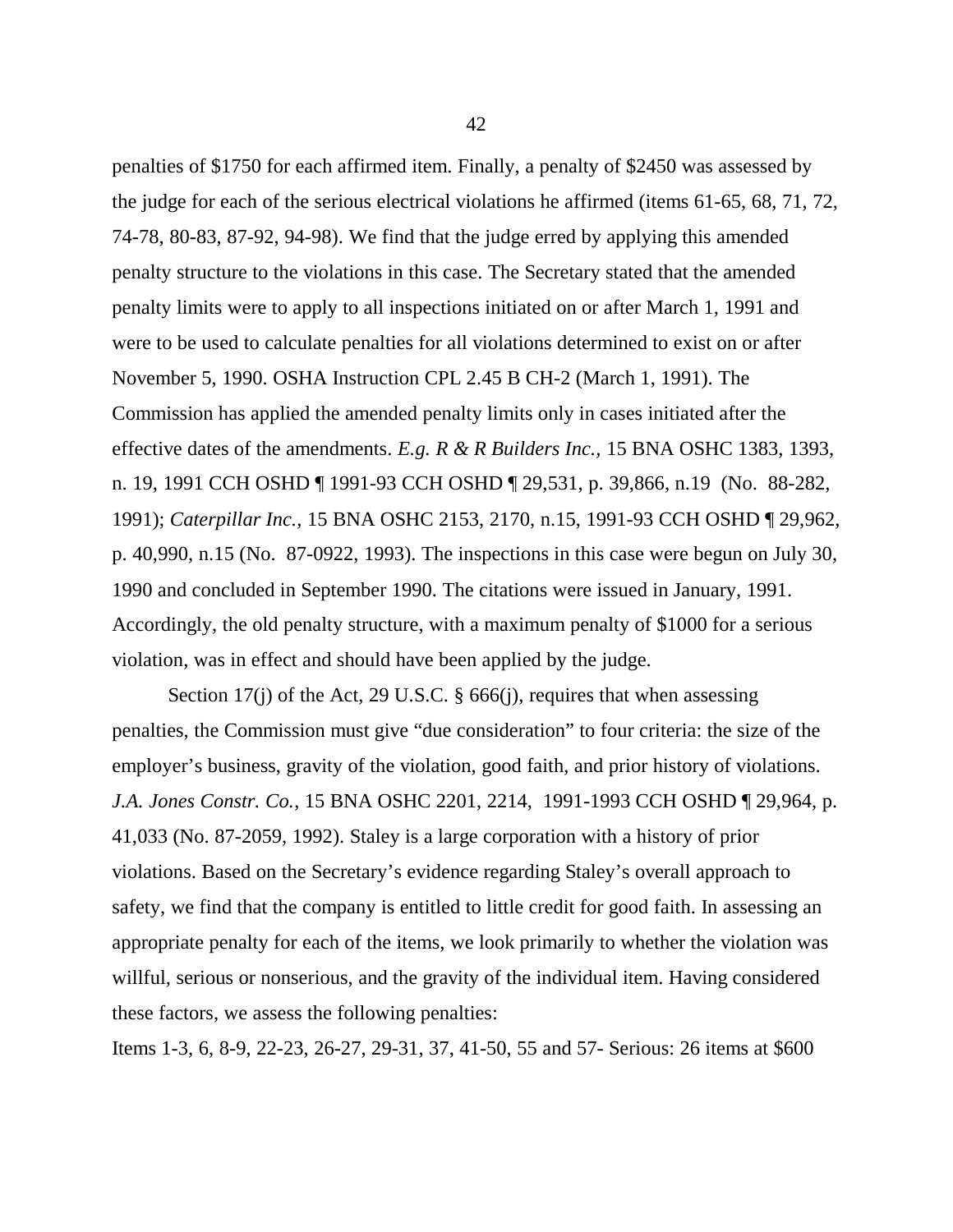per item; for a total of \$15,600

Items 4, 5, 10 and 12-Willful: 4 items at \$6000 per item for a total of \$24,000

Items 11, 13-19, 21, 63-65, 68, 71-72, 74-78, 80-83, 87-92, 94-98-Serious: 35 items at

\$700 per item: total \$24,500

Items 20 and 54-Willful: \$5000 per item for a total of \$10,000

Item 24, 28, 32, 34, 36, 38-40, 56, 58 and 59-Serious: 11 items at \$250 per item for a

total of \$2750.

Items 33, 35 and 52-Serious: \$100 per item for a total of \$300.

Item 51-Other than serious: \$50

Item 60-Serious: \$500

#### **D***.* **Items 100-212**

1. *Did the judge err by finding that 26 locations at the plant were Class II Division 2*

*Locations?*

a. *Background*

According to § 1910.399

A Class II, Division 2 location is a location in which: (*a*) combustible dust will not normally be in suspension in the air in quantities sufficient to produce explosive or ignitible mixtures, and dust accumulations are normally insufficient to interfere with the normal operation of electrical equipment or other apparatus; or (*b)* dust may be in suspension in the air as a result of infrequent malfunctioning of handling or processing equipment, and dust accumulations resulting therefrom may be ignitible by abnormal operation or failure of electrical equipment or other apparatus.

Note: *This classification includes locations where dangerous concentrations of suspended dust would not be likely but where dust accumulations might form on or in the vicinity of electric equipment*. These areas may contain equipment from which appreciable quantities of dust would escape under abnormal operating conditions or be adjacent to a Class II Division 1 location, as described above, into which an explosive or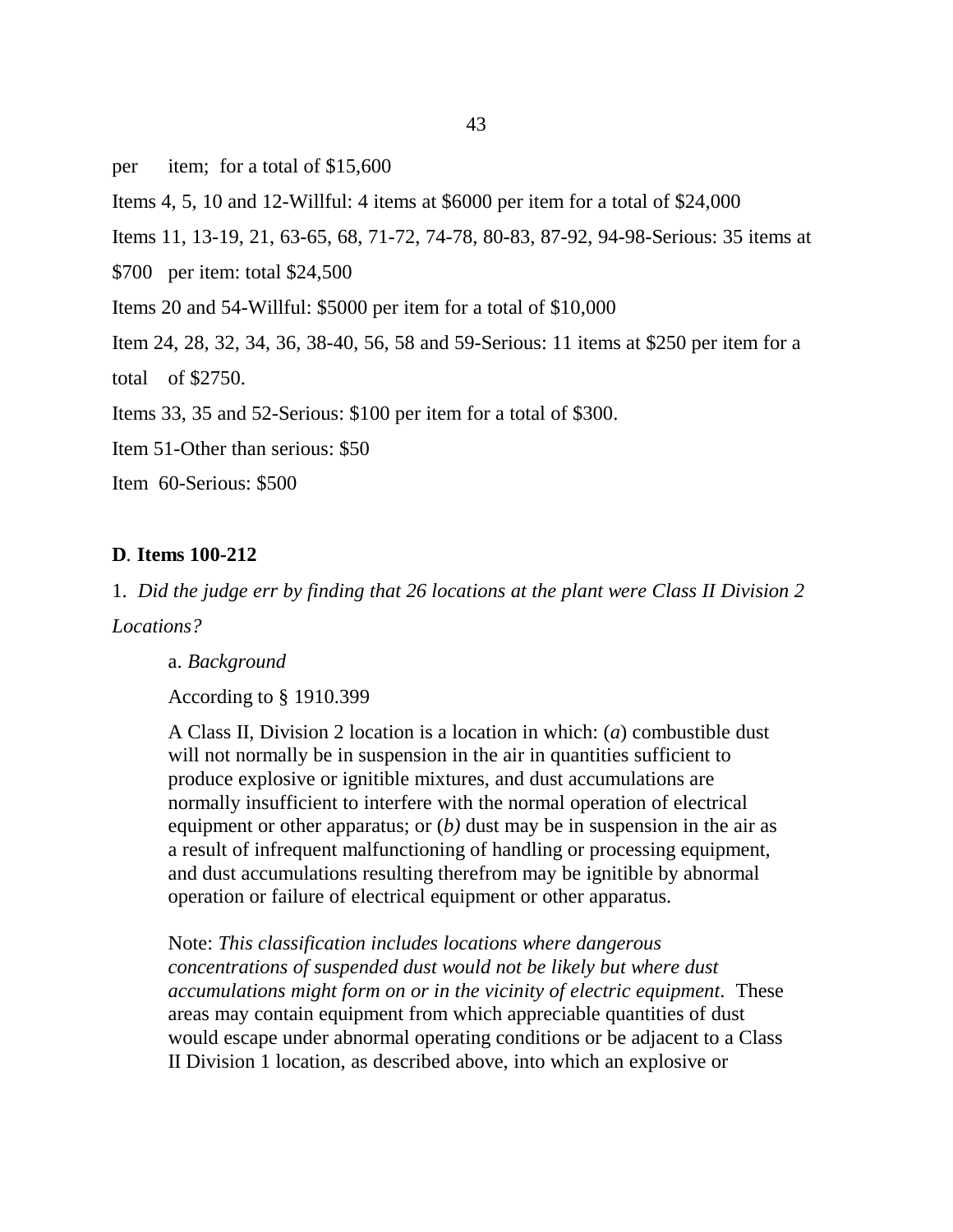ignitible concentration of dust may be put into suspension under abnormal operating conditions.

# (Emphasis added)

As noted earlier, items 100-212 allege that Staley violated § 1910.307(b) at locations throughout the facility by not having fixtures and wiring approved for use in a Class II Div. 2 location. At issue is whether 26 of these locations<sup>31</sup> were Class II Div. 2 locations as defined by § 1910.399. There is no dispute that, if properly classified as Class II Div. 2 locations, the standard was violated because there were electrical devices inappropriate for a Class II Div. 2 location at each of the disputed areas.

The definition of a Class II Division 2 location encompasses two primary hazards. First, should combustible dust be carried into the air, there is the risk of explosion from an ignition source, such as an electrical spark. Second, accumulations of dust on machinery pose the hazard of ignition and fire from heat sources such as the surface of light bulbs. Another hazard of accumulations of combustible dusts involves secondary explosions. If an explosion occurs in an area of dust concentrations, the concussion of the explosion could create a windstorm that would blow surface dust into the air and force it into suspension where it could present a risk of explosion from an ignition source. This secondary explosion usually creates more damage than the initial explosion.

Staley has a history of dust explosions. At the hearing, the parties focused on an explosion that occurred in 1989 when feed dust in a dryer in the 14 Building ignited due to heat build-up caused by friction in a bearing. The ignition traveled through a conveyor and into the dust collector in the 75 building. Although there were no injuries, the ensuing explosion blew out windows and caused \$500,000 worth of damage. The Secretary pointed to this explosion as an example of the hazard of dust explosions and to

<sup>&</sup>lt;sup>31</sup>At issue here are items 107, 108, 113, 117, 118, 123, 126, 127, 130, 140, 146, 147, 151, 153, 168-171, 174, 180, 190, 191-194, and 203.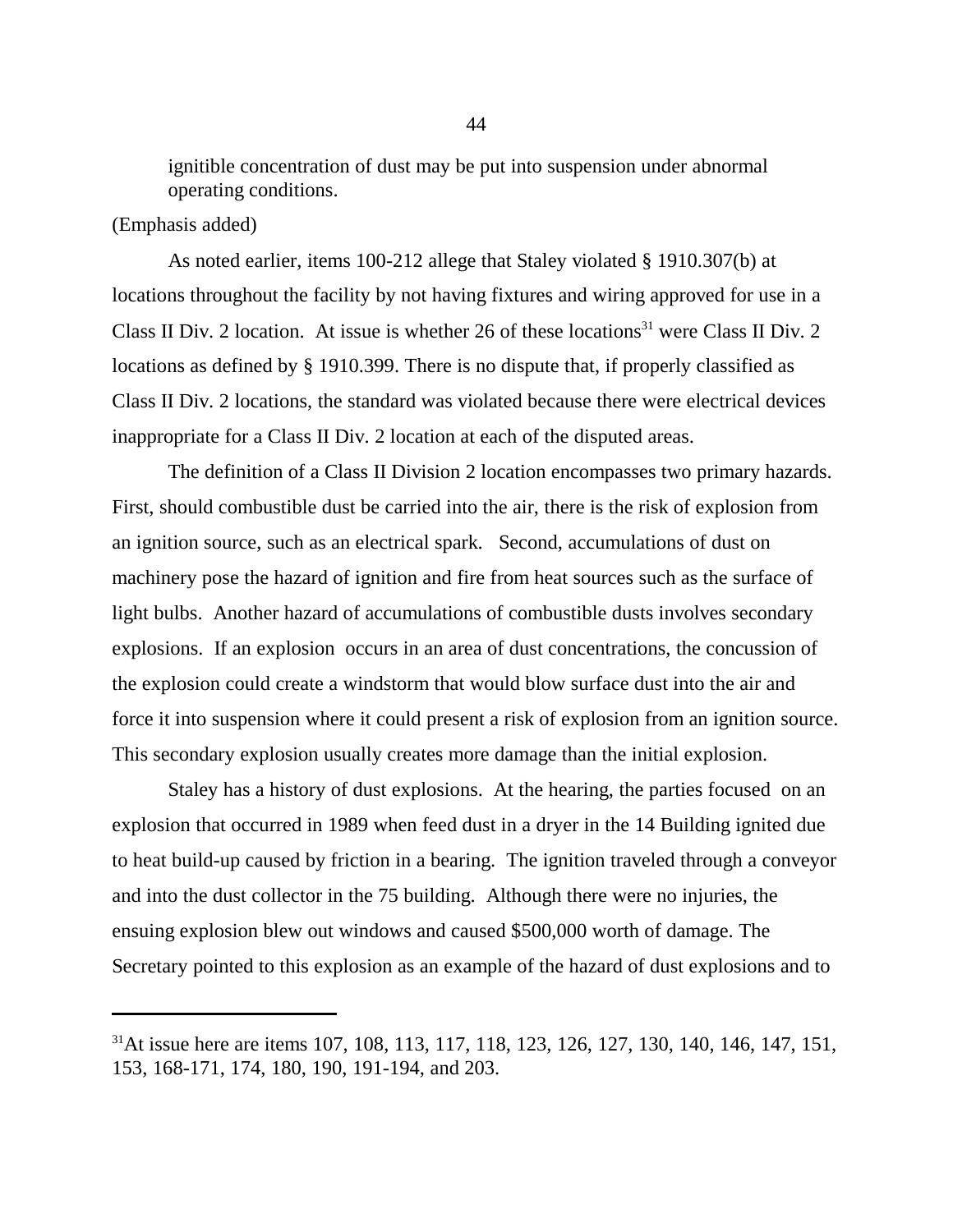establish the likelihood of potentially explosive environments at the Staley facility.

The judge affirmed the 26 violations. He found that all of the disputed areas contained combustible dusts in sufficient quantities to meet the criteria for Class II Div 2 locations set out in § 1910.399. The judge rejected Staley's claims that, for the areas to be classified as Class II Div. 2, the concentrations of dust in those areas had to exceed the Lower Explosive Limit (LEL)  $^{32}$  for that dust. The judge also rejected Staley's contention that a Class II Div. 2 location must be within a certain distance from the source of the dust. Specifically, the judge rejected the testimony of Staley's control director, Bob Moore, that NFPA 497B (*Classification of Class II Hazardous (Classified) Locations for Electrical Installations in Chemical Process Areas)* was applicable to Staley's facility. NFPA 497B limits Class II Div. 2 areas to locations 10-30 feet from a dust source (depending on certain physical properties of the dust). Central to his rejection of Moore's testimony was the judge's conclusion that NFPA 497B applies to chemical process areas, while Staley's plant was an agricultural facility. The judge noted that Staley's interpretation of the NFPA document was inconsistent with both NFPA's recommended practice as well as the plain language of § 1910.399.

Staley renews these claims on review.

b. *Discussion*

Contrary to Staley's assertion, the language of § 1910.399 makes it clear that a

 $32$ The LEL is the minimum concentration of dust in the air (in grams per cubic meter of air) which creates a danger of explosion. This generally varies from 50-100 grams per cubic meter of air. Dr. Charles Kauffman, an associate professor of aeronautical engineering at the University of Michigan, who has investigated approximately 40 grain facility explosions since he first became involved in explosion research in 1966, testified that, to be safe, a site should stay below half that concentration. The dust necessary to create an explosive atmosphere need not be in atmospheric suspension. Due to the possibility of the dust being kicked up into the air by some force, it is enough that the dust is laying on the floor or other surfaces.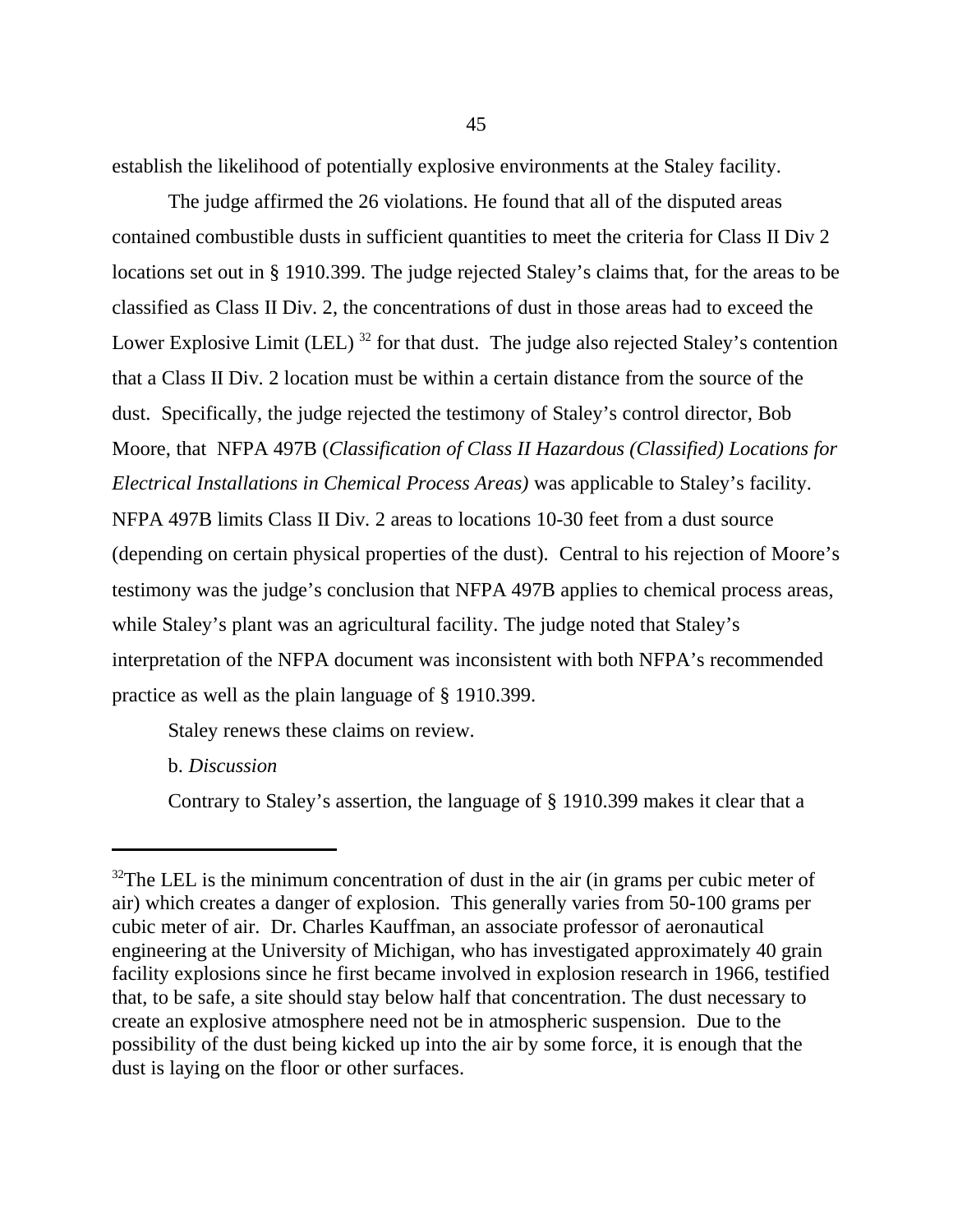Class II Div. 2 classification does not depend on whether these combustible<sup>33</sup> dusts are present in excess of its LEL.<sup>34</sup> As § 1910.399 states: "A Class II, Division 2 location is a location in which: combustible dust *will not normally* be in suspension in the air in quantities sufficient to produce explosive or ignitible mixtures *. . . ."* The parties do not dispute that the dusts here are technically considered "combustible." However, Staley argues that the judge failed to consider the degree of combustibility of the various dusts when determining whether an area was properly classified as a Class II Div. 2 location.

The provisions of the standard do take into account the fact that certain dusts are more combustible than others. For example, under §1910.307(b)(2) the explosive character of the dust is relevant in determining what type of equipment should be used in the classified location. However, neither § 1910.307 nor § 1910.399, the standard which defines Class II Div. 2 locations, rely on the degree of combustibility of the dusts when determining whether an area is a Class II Div.2 location. Staley's argument assumes that because dextrose, which is one of the less combustible dusts, melts, it presents no danger of igniting from prolonged contact with uncovered light bulbs or unprotected electrical connections. However, the evidence also establishes that when dust is on a bulb, it creates an insulating effect causing the bulb to burn hotter. This increases the possibility

<sup>&</sup>lt;sup>33</sup>Webster's Third International Dictionary defines "combustible" as "capable of undergoing combustion or of burning-used esp. of materials that catch fire and burn when subjected to fire."

 $34$ The judge stated "that the [Class II Div. 2] classification includes any locations where explosive or ignitible dust accumulations may be found 'on or in the vicinity of ' an electrical ignition source." Staley erroneously reads this as suggesting that there must be a possibility that combustible levels, i.e. the LEL, of the dust will accumulate in an area before it must be designated as a Class II Div. 2 location.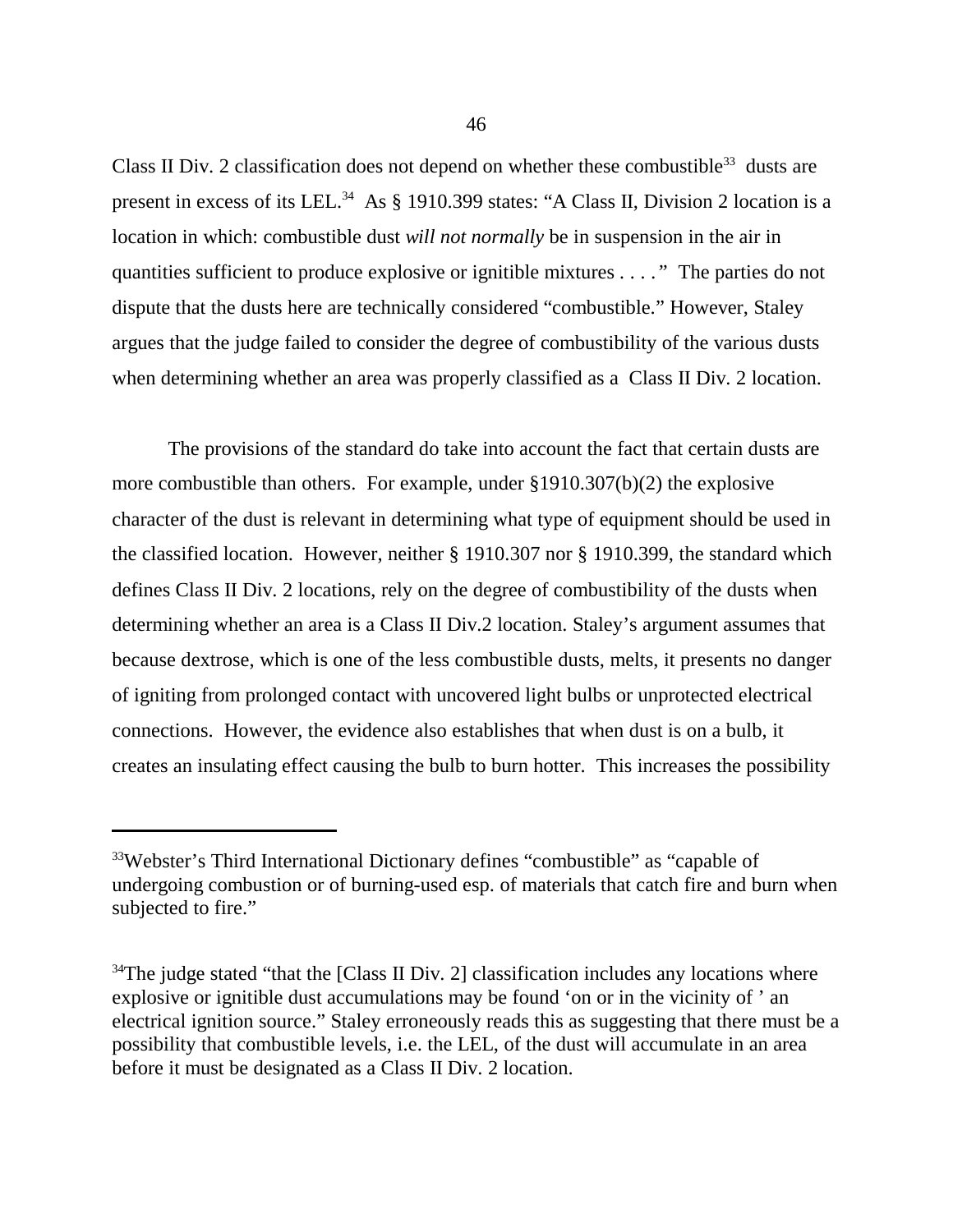of a dust cloud explosion should there be sufficient accumulations of dust. Also, over time, layered dust will carbonize. Carbonized dust will catch fire at a lower temperature than uncarbonized dust. A warning about the hazards of carbonized dust is contained in the appendix to each of the agricultural NFPA standards (1987 Edition) (i.e. NFPA 61-A -appendix A-7-1.4; NFPA 61-B-appendix A-7-7-1.4; NFPA 61-C -appendix A-6-1.4; and NFPA 61-D-appendix A-6-1.4):

*Static deposits of combustible dust on heated surfaces are subject to ignition due to carbonization of the dust.* Understanding of the mechanism involved is lacking, but it does appear that there is no direct relationship between the temperature required to ignite a dust cloud and that required to ignite a dust layer. Rather, a time versus energy (temperature) relationship appears to be involved. The higher the temperature, the shorter the time needed for carbonization and subsequent ignition.

The energy required to ignite a dust cloud must be great enough to raise the dust particles to their ignition temperature and overcome heat losses to the surrounding air. The energy must also be of sufficient duration to ignite enough adjacent dust particles to sustain propagation of the flame front. A static dust deposit has none of the dynamic motion and heat losses of a dust cloud. Also, the insulating characteristics of organic dusts act to retard the heat loss from particles of dust in intimate contact with the heated surface. Thus, a lower temperature is required to establish the time/energy relationship leading to ignition. This behavior, combined with the fact that the ignition temperature of an organic dust is lowered by prolonged heat exposure, gives cause for concern over dust deposits on heated surfaces. The ignition of a dust layer and the subsequent quiescent burning may provide the pilot flame necessary to ignite a dust cloud.<sup>35</sup>

(Emphasis added)

We also reject Staley's argument that, based on language in NFPA 497B, Class II

<sup>&</sup>lt;sup>35</sup>The identical paragraph exists in the appendix of the 1995 version of NFPA 61 at A-7-1.4. Note that the 1995 edition states that the appendix "is not part of the requirements of this NFPA document but is included for informational purposes only."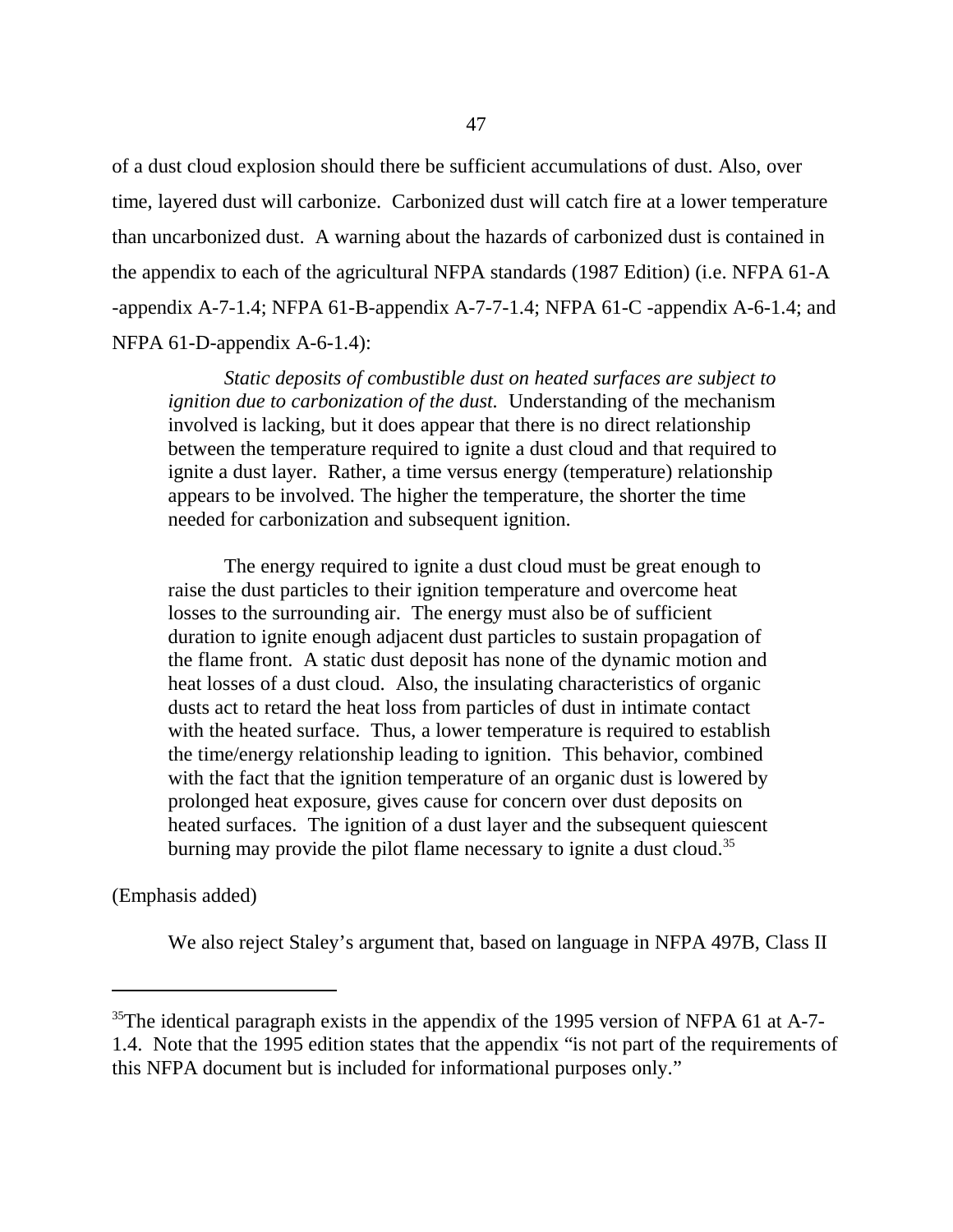Div. 2 locations are limited to those 10-30 feet from a dust source.<sup>36</sup> Although they are not controlling, the Commission has looked to other standards and codes to clarify the meaning of standards. *See ConAgra Flour Milling Co.,* 16 BNA OSHC 1137, 1142, n.4, 1993-1995 CCH OSHD ¶ 30,045 , p.41,235 , n.4 (No. 88-1250, 1993), *rev'd on other grounds*, 25 F.3d 653 (8th Cir. 1994); *Gold-Kist, Inc.* 7 BNA OSHC 1855, 1859-60; 1980 CCH OSHD ¶ 24,205, p. 29,443 (No.76-2049, 1979)(standard using broad terms acquires meaning when read together with other codes or indicia of industry custom). Here, however, NFPA 497B, which Staley relies upon, is not a standard the Commission would rely on to clarify the definition of a Class II Div. 2 area.

At the outset, we find nothing in § 1910.399, which defines a Class II Div. 2 area, that can be reconciled with a requirement that a Class II Div. 2 location be within 10-30 feet of a dust source. The first part of the standard states that a Class II Div. 2 location is a location where "combustible dust will not normally be in suspension in the air in quantities sufficient to produce explosive or ignitible mixtures, and dust accumulations are normally insufficient to interfere with the normal operation of electrical equipment or other apparatus. . ." Nothing in this definition depends on or is conditioned upon the location from the dust source. Reading such a distance requirement into the definition would not clarify § 1910.307, it would change the standard beyond anything apparent

<sup>&</sup>lt;sup>36</sup>In Appendix A to subpart S, Electrical, which includes sections 1910.307 and 399, numerous ANSI and NFPA standards are described as containing "information which can be helpful in understanding and complying with the requirements contained in Subpart  $S$ ."

NFPA 497B, which was issued after Subpart S was promulgated, is not on the list. Section 1910.307 does refer to NFPA 70 for the list and definition of hazardous gases, vapors, and dusts by groups characterized by their ignitible or combustible properties, and for the guidelines for determining the type and design of equipment appropriate for various hazardous locations. However, the standards do not refer to or rely on the NFPA to define what constitutes a classified location. See  $\S$ § 1910.307(b)(2)(i) and (b)(3).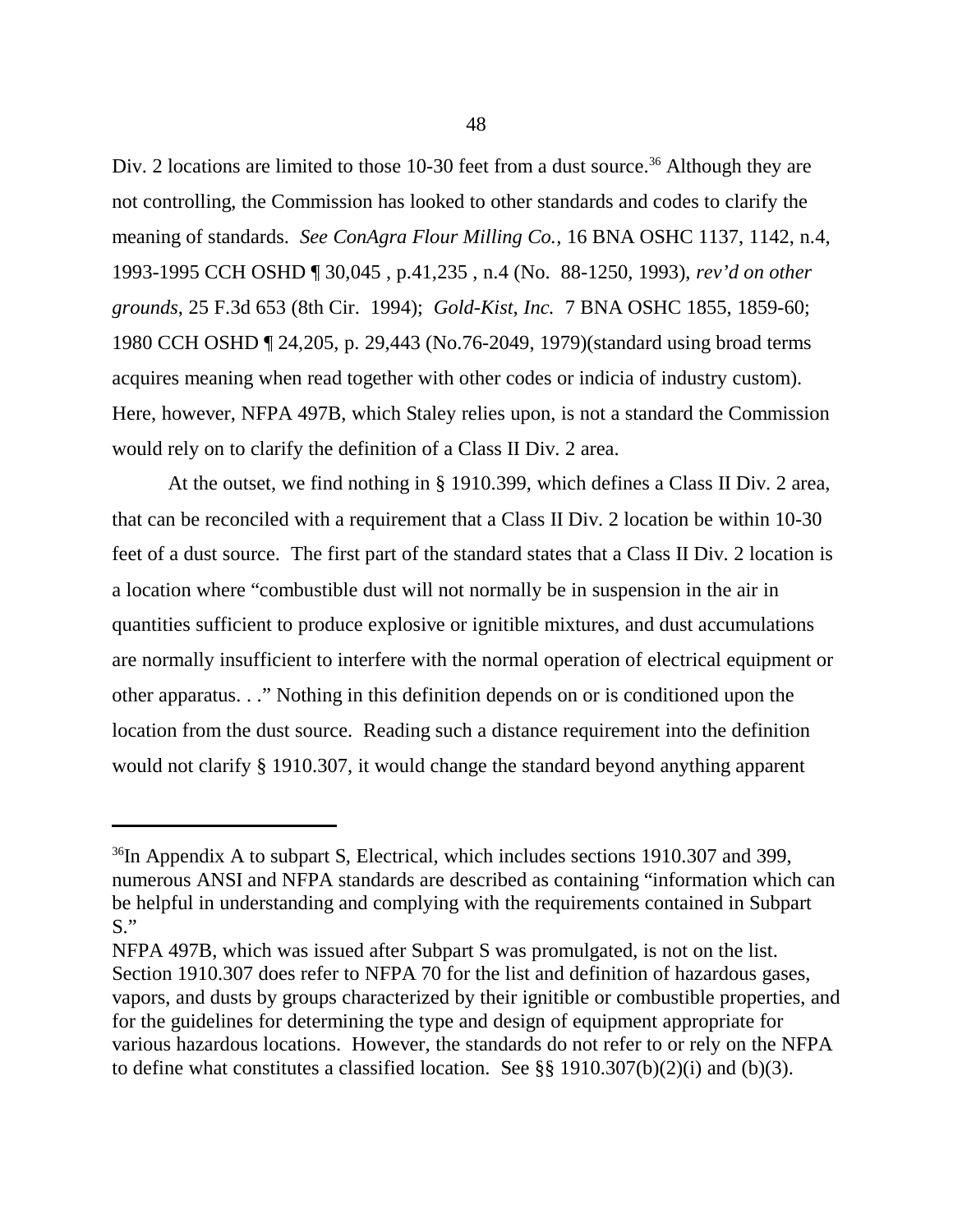from a fair reading of it.

Moreover, as the judge properly noted, NFPA 497B applies to chemical facilities, while Staley's plant is an agricultural facility. We find unpersuasive Staley's claim that its plant should be considered a chemical facility because, except for the three elevators where corn is received, stored and handled, the plant uses chemical processes to manufacture agricultural products. It points to section 1-1.2 of the document which defines a chemical process area as "part of a manufacturing facility where combustible dusts are produced or used in chemical reactions or are handled or used in operations such as mixing, coating, extrusion, conveying, drying, grinding, etc." However, Staley fails to consider sections 1-1.3, 1-1.4, and 1-1.6 of NFPA 497B. Section 1-1.3 states that NFPA 497B:

. . .does not apply to situations that may involve catastrophic failure of, or catastrophic discharge from, silos, process vessels, pipelines, tanks, hoppers, or conveying or elevating systems.

Along the same lines, Section 1-1.4 states that NFPA 497B

. . . does not apply to agricultural grain handling facilities except where powdered grain is used in a chemical reaction or mixture.

Most telling, section 1-1.6 states that the document is

. . .not intended to supersede or conflict with applicable requirements of the following NFPA dust standards:

. . .NFPA 61A, Manufacturing and Handling Starch NFPA 61B, *Grain Elevators and Facilities Handling Bulk Raw Agricultural Commodities* NFPA 61C, *Feed Mills* NFPA 61D, *Milling of Agricultural Commodities for Human Consumption*

These four documents all appear to be more applicable to Staley's workplace than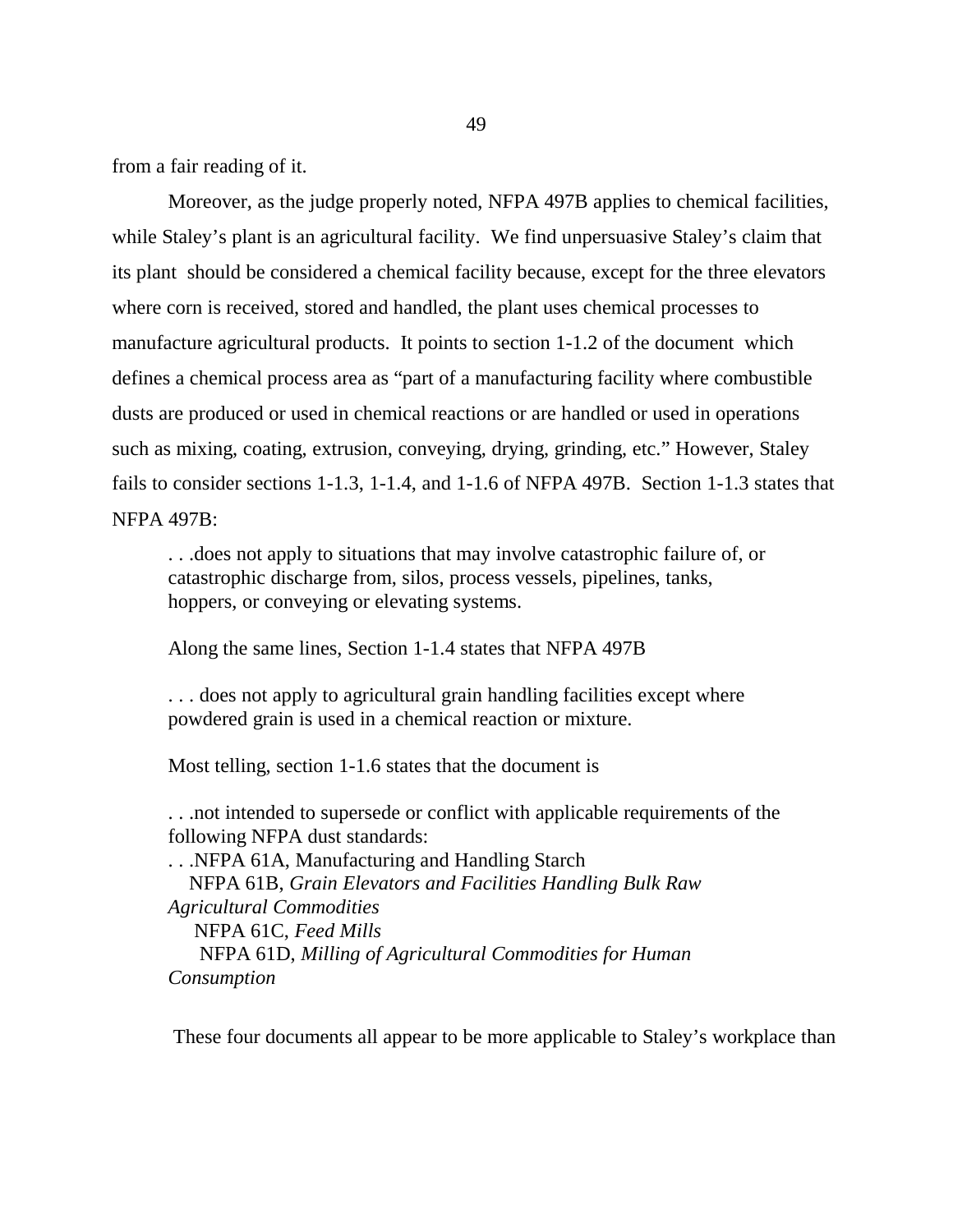NFPA 497B. Their scope provisions state that NFPA  $61A^{37}$  applies to "all facilities" designed for drying, grinding, conveying, storage and packaging of dry starches," while NFPA 61B applies to "all facilities designed for receiving, shipping, handling, and storing

The scope provision of this new NFPA 61 states that it applies to the following:

(a) All facilities that handle, process, blend, mill, receive, load, ship, package, store, or unload dry agricultural bulk materials, their by-products, or dusts that include grains, oilseeds, agricultural seeds, legumes, sugar, spices, feeds, and other related materials;

(b) All facilities designed for manufacturing and handling starch, including drying, grinding, conveying, processing, packaging, and storage of dry or modified starch and dry products and dusts generated from these processes; and

(c) Those seed preparation and meal-handling systems of oilseed processing plants not covered by NFPA 36, *Standard for Solvent Extraction Plants.*

NFPA 61 § 1-1.1

The following definitions are relevant in determining the scope of this section:

**Bulk Raw Grain.** Bulk raw grain includes grain materials, such as cereal grains, oilseeds, and legumes, that have not undergone processing or size reduction. Cleaning or drying does not constitute processing.

**Starch.** For the purposes of this standard, starch refers to the manufacture of starch products by the wet milling process.

NFPA 61 § 1-4

 $37$ All references to NFPA 61A-D are to the 1987 versions. The document was amended in 1989. However, the 1989 version is currently unavailable. In 1995, the A-D divisions of the standards for agriculture and food product facilities were combined into a single NFPA 61. By comparing the 1987 and 1995 versions, we were able to determine that no significant changes have occurred in 1989 that would alter our analysis.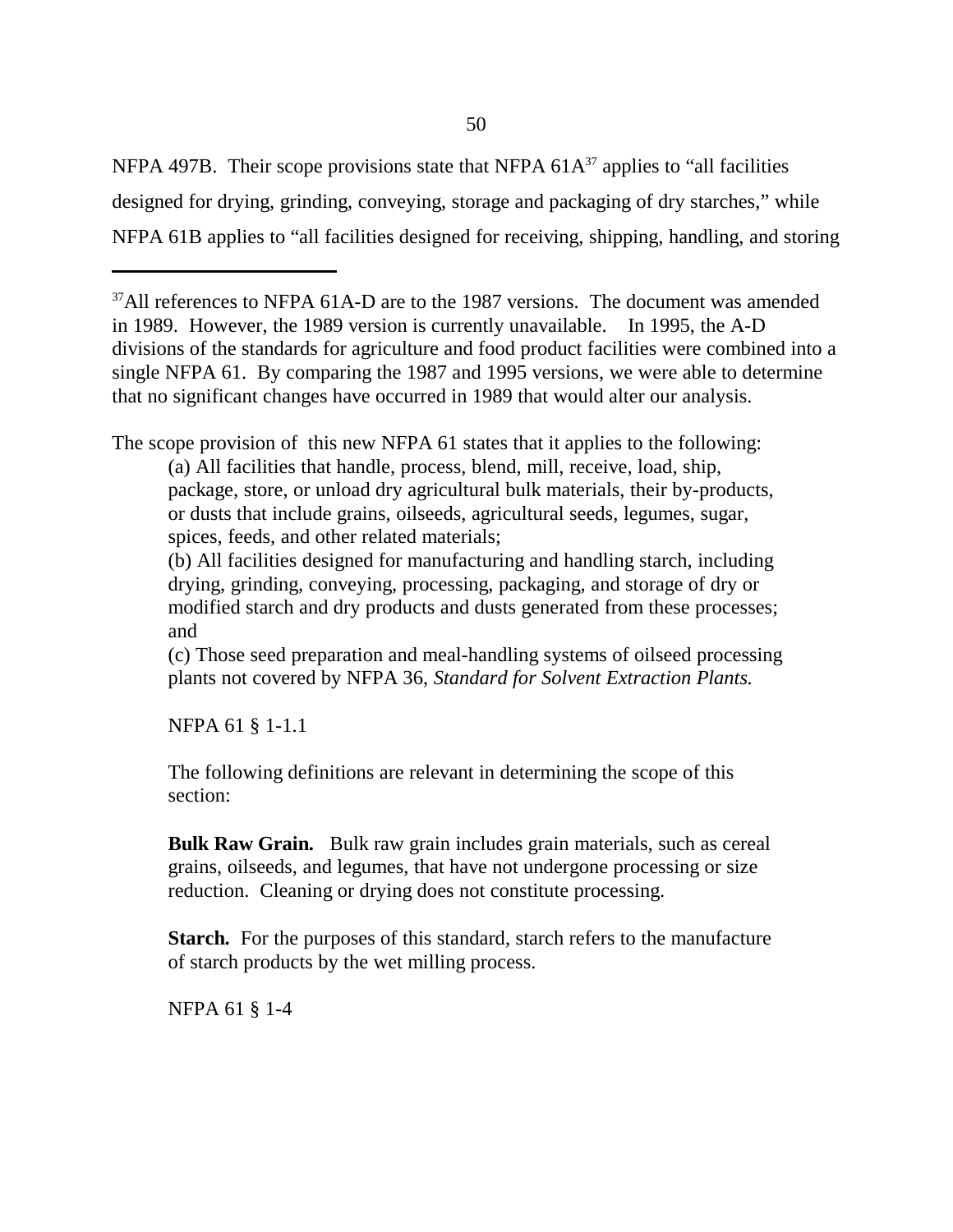of bulk raw agricultural commodities." NFPA 61C is applicable to "all facilities designed principally for the production of dry feed products from agricultural commodities," and NFPA 61D applies to "all facilities designed principally for the cleaning, size reduction, purifying, integral packaging and bagging, classifying, bulk loading of agricultural commodities such as (but not limited to) wheat, rye, barley, corn, milo, oats, rice, safflower seed, soybeans, cocoa, spices, and similar commodities which may present a fire or dust explosion hazard." While chemical processes may be incidental to the primary purpose of refining corn products, it is undisputed that the purpose of the Decatur facility was the production of corn by-products<sup>38</sup> through the milling process. Processes at the facility included the production, storage and packing of starches (NFPA 61A), feed products (NFPA 61C) and handling of corn (NFPA 61D). Certainly, the majority of the disputed items involved areas that were unquestionably involved in processes directly controlled by the NFPA agricultural provisions. The provisions of these codes refer the reader to the general Fire Protection provisions for Class II Div. 2 areas set forth in NFPA 70 (which does not limit applicability to distance from the source). (See e.g. NFPA 61-A 12-1.2; NFPA 61-B 11-1.2; NFPA 61-C 11-1.2; NFPA 61-D 11-1.2)

Staley also points out that NFPA 497B specifically applies to group F and G type dusts and that the dust types are divided by their "nature." Group G type dusts include flour and grain, but also includes, "wood flour, plastic, and chemicals." Thus, Type E dusts include combustible metals, while Type F relates to combustible carbonaceous dusts. Type G is a catchall group that includes "other combustible dusts." However, nothing in the list of dusts applicable to NFPA 497B suggests that they are intended to be exclusive. Therefore, the listed dust types could be relevant to other parts of the NFPA.

<sup>&</sup>lt;sup>38</sup>The facility produced such corn by-products as corn starch, corn oil, fructose and dextrose, corn gluten, corn fiber, and starches.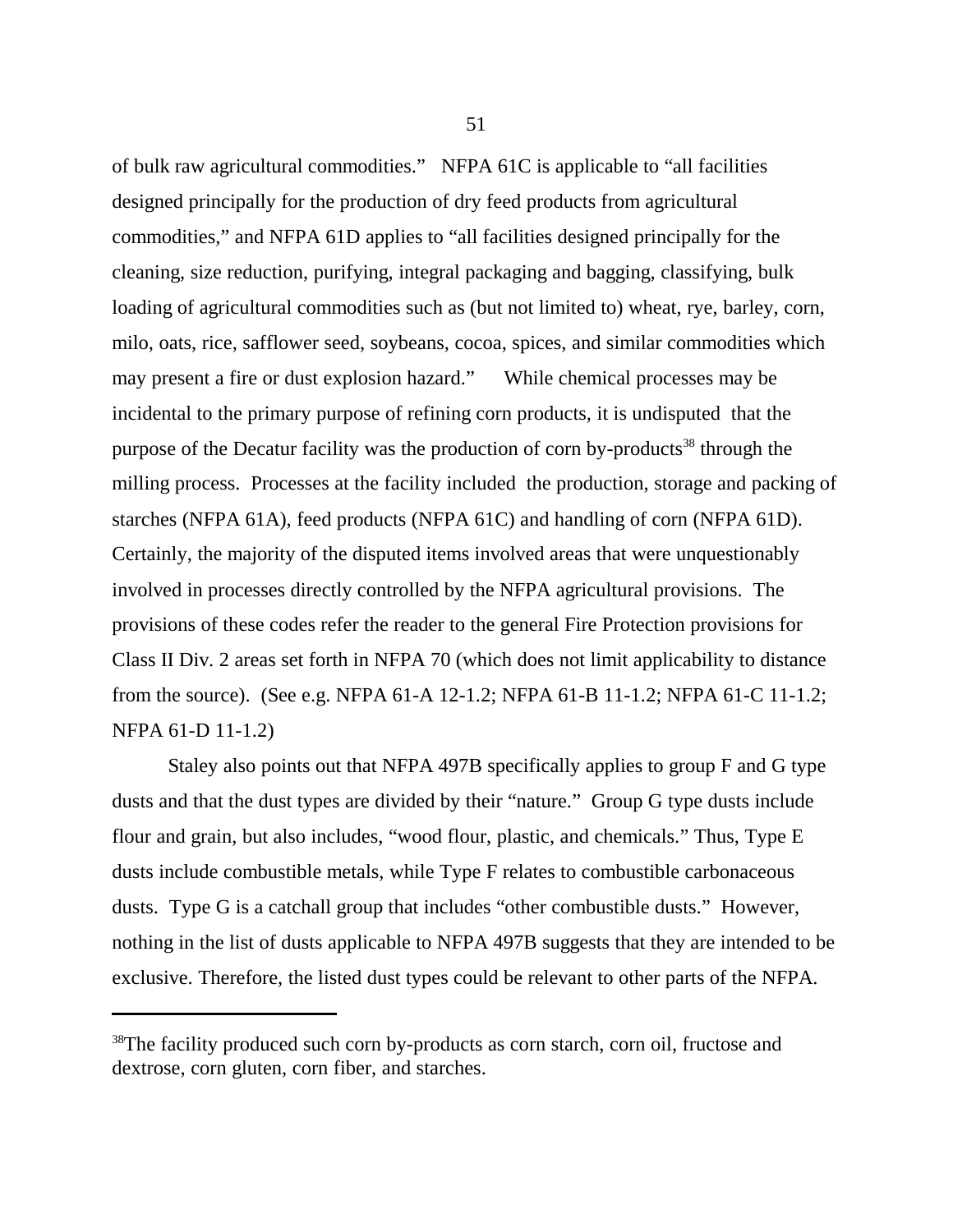Indeed, if the inclusion of grain and flour in Type G *a fortiori* means that all flours and grains are covered by NFPA 497B, then there would be no reason for NFPA 61A-D.<sup>39</sup>

Moreover, the facts of this case suggest why the Secretary did not make the classification of an area dependent upon its distance from a dust source. The evidence establishes that there was a substantial amount of dust which accumulated because of Staley's poor house keeping practices.<sup>40</sup> It is undisputed that there were sources sufficient to leave layers of dextrose fines over various locations in the plant, including each of the disputed areas involving dextrose dust. Thus, it is possible that, over time, large quantities of dextrose dust could accumulate beyond the distances set out in NFPA 497<sub>B.41</sub>

<sup>41</sup>In finding that all 26 areas contained combustible dust more than sufficient to trigger the requirements of the standard, the judge relied on the testimony of Dr. Kauffman, who stated that, as a "rule of thumb" 1/64 inch of any combustible or ignitable dust is enough to qualify an area as a Class II Div. 2 location. Although we have no precise measurements for the levels of dust at the cited work sites, the photographic exhibits show substantial amounts of dust at each location. In the circumstances, the Commission need not decide whether any of these tests are appropriate. The rationale behind the classification at issue is a precautionary one: "where dangerous concentrations of suspended dust would not be likely but where dust accumulations might form...." § 1910.399. Accordingly, when determining whether an area should be classified as a Class II Div. 2 area, we must consider not only the amount of dust currently at the location, but also the potential for dangerous levels of dust to accumulate.

<sup>&</sup>lt;sup>39</sup>We also find it instructive that Staley's Director of corporate safety and risk management, Bob Moore, has served as a member of the technical committee for NFPA on the agricultural dust standards, NFPA 61A-D. (Staley supported Moore's work with the committee.)

<sup>&</sup>lt;sup>40</sup>Staley's contention that certain cited areas were too far from the source to allow combustible quantities of dust to accumulate, must be weighed against the evidence that combustible dusts did accumulate in those areas, and that the plant was plagued with poor housekeeping which created the possibility that combustible quantities of these dusts would accumulate over time.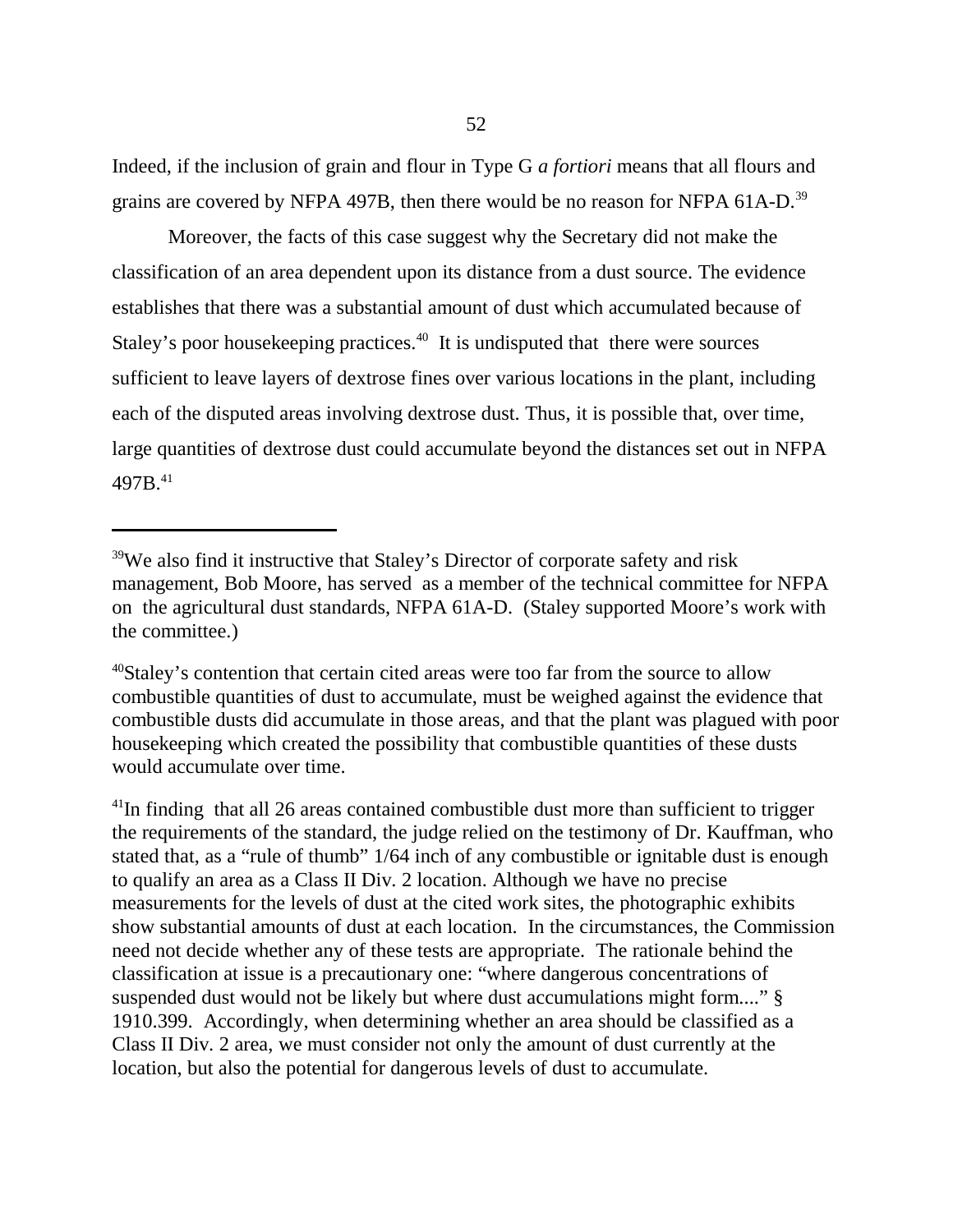Finally, Staley argues that some locations should not be classified as Class II Div.2 locations because they were closed off from the dust source. Even though NFPA 497B, which Staley relies on, states that "partial partitions" may constitute a barrier sufficient to prevent an area from being classified as Class II Div. 2, that barrier must be "effective in preventing the passage of dust in suspension or layer form." NFPA 497-B at ¶ 3-4.5. The evidence demonstrates that the barriers adjacent to the 26 disputed locations were not effective, with substantial quantities of dust being present in each of the disputed locations. Therefore, even if NFPA 497B were applicable, Staley's partial partitions were insufficient to prevent the areas from being classified as Class II Div. 2 locations.

We find that, for each item, the evidence establishes that there was sufficient dust to warrant classification as a Class II Div. 2 location. For each item, there is evidence of substantial quantities of dust on the floor or on equipment. While some areas had accumulations caused by leaking equipment<sup>42</sup> or leaky bags of dextrose,<sup>43</sup> others, though distant from the source of the dust, were in locations where the configuration of the building created a wind tunnel effect that carried dust from the source to the cited area.<sup>44</sup> Accordingly, we affirm the violations of § 1910.307(b) as to the 26 disputed areas. *2. Characterization*

Although we found that the general evidence did not establish the willfulness of items 1-99, that evidence combined with evidence specifically relevant to Staley's overall attitude toward the hazard of explosive dust and its concomitant obligation to provide electrical equipment approved for Class II Div. 2 locations, is sufficient to establish that

<sup>42</sup>*E.g.* Items 123, 174, 191,

<sup>43</sup>*E.g.* Items 170, 171, 174, 191, 192, 193

<sup>44</sup>*E.g.* Items 118, 123, 126, 127, 130, 146, 147.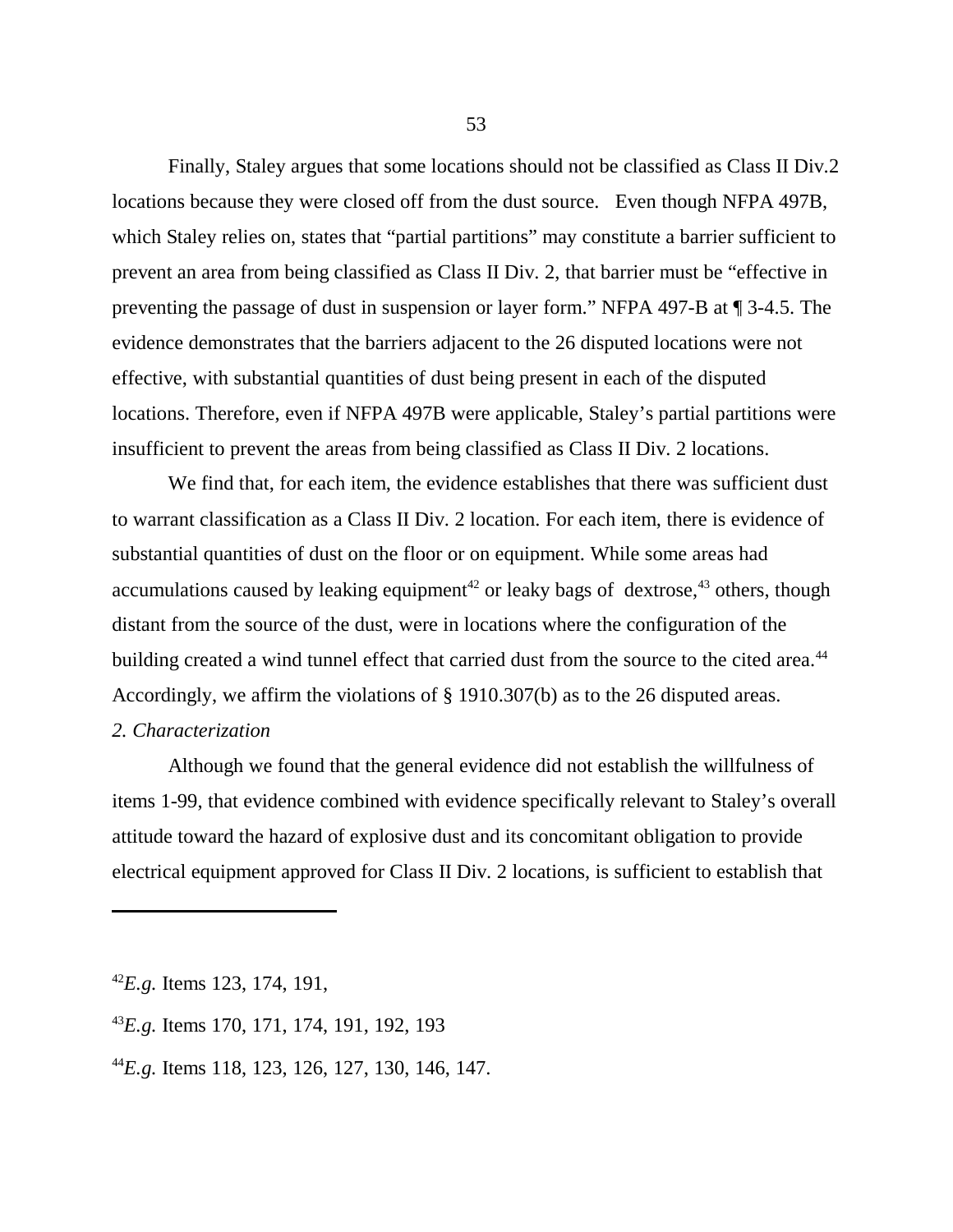the company was plainly indifferent to the requirements of  $\S$  1910.307(b).<sup>45</sup>

As noted, *infra*, Staley suffered an explosion in 1989 when feed dust in a dryer in the 14 Building ignited due to heat build-up caused by friction in a bearing. The ignition traveled through a conveyor and into the dust collector in the 75 building. An event of this magnitude would have given Staley a heightened awareness of the danger of combustible dusts. In fact, Staley was sufficiently aware of the problem that it classified entire buildings as Class II Division 2 areas to take the discretion of categorizing particular locations out of the hands of the individual area supervisors. Furthermore, a mock OSHA inspection, conducted in 1987, and Page's 1989 audit warned Staley that many electrical devices were missing bolts, had exposed wires, or otherwise were not proper for a Class II Div. 2 location. Yet, despite this heightened awareness of the hazard of explosive dust throughout its facility, and of the numerous noncompliant electrical devices at those locations, the evidence establishes that many of Staley's supervisory personnel were not properly trained regarding the hazards presented by a Class II Div. 2 area so that they could take proper measures to abate the violative conditions. Supervisors such as Plant Operations Manager Michael Slimbarski were unaware that the areas they supervised were even considered Class II Div. 2 locations. Other managers received no training on the classification of areas or the requirements regarding approved electrical equipment in areas containing combustible dusts. Shift coordinator Gordon Green testified that he was not given any specific training regarding the need for approved electrical equipment in either the 12 or 26 Building. He was also unaware of the potential for an explosion when electrical boxes are not kept dust ignition proof, or the reasons why it was important to have protective globes on bulbs. Indeed, Green erroneously believed that the reason for having globes on bulbs was to protect the

<sup>45</sup>Contrary to the implication in Commissioner Weisberg's separate statement, we note that the decision to find these citation items willful is unanimous.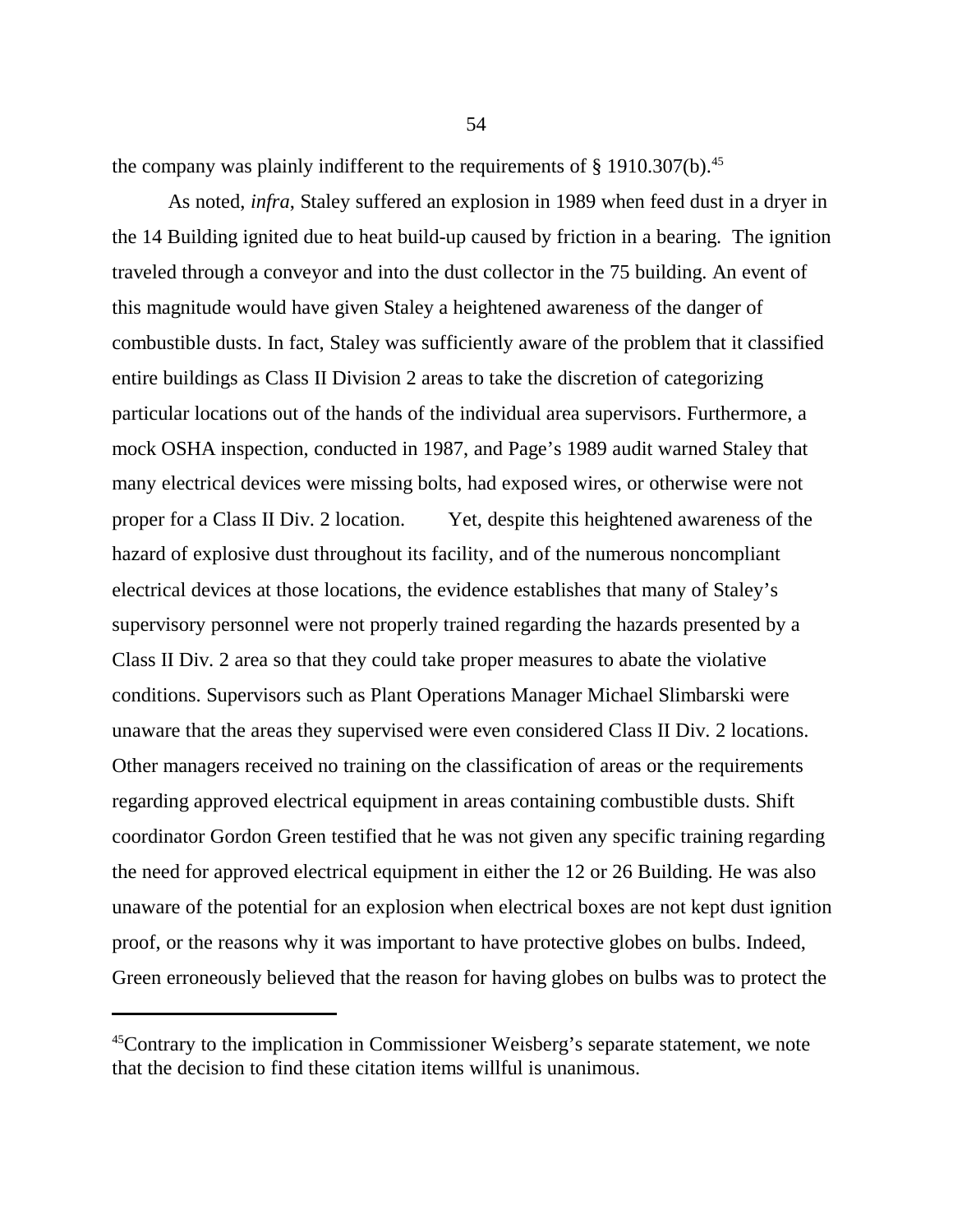bulb from being broken. Moreover, Green testified that, not only was he not responsible for assuring that electrical equipment in his area was approved, he could not identify who was responsible. Similarly, shift coordinator Ron Young testified that, to the best of his knowledge, shock was the only hazard posed by improperly sealed junction boxes. He was unaware of the explosion hazard posed by improperly sealed boxes in a dusty environment.

The results of Staley's failure to properly train its supervisory personnel regarding hazards associated with Class II Div. 2 locations is demonstrated by the conditions in the 20 Building, at the elevator penthouse. Jeffrey Kunzeman, a Staley employee, testified that employees would go to this area and entertain themselves by watching sparking caused by dust particles being ignited by the elevator contacts. According to Kunzeman, rather than expressing alarm at the situation, supervisory personnel he told about the condition "thought it was pretty neat." While the supervisors discussed cleaning the area with Kunzeman, there is no evidence that the area was cleaned or that the condition was abated.46 Nor, despite the obvious explosion hazard, did the supervisors find it necessary to ensure that all electrical devices were appropriate for the location.

These failures to train supervisors establish a pattern and course of conduct that demonstrates that Staley was plainly indifferent to Class II Div. 2 hazards. *See Kaspar Wire Works Inc.* 18 BNA OSHC 2178, 2183, 2000 BNA OSHC ¶ 32,134, p. 48,408 (No. 90-2775, 2000), *appeal filed,* No.00-1392 (D.C. Cir. Sept. 6, 2000). Considering this evidence in conjunction with the evidence about Staley's heightened awareness and the

<sup>&</sup>lt;sup>46</sup>Staley contends that Kunzeman's testimony should not be credited because it was internally inconsistent. We are unable to discern the nature of this alleged inconsistency. Presumably, Staley is arguing that Kunzeman's statement that the supervisors thought that the sparking was "neat" is inconsistent with his later statement that they discussed cleaning the area. We fail to see the inconsistency. In what Kunzeman described as 15- 20 minute conversations, it was certainly possible for both statements to have been made.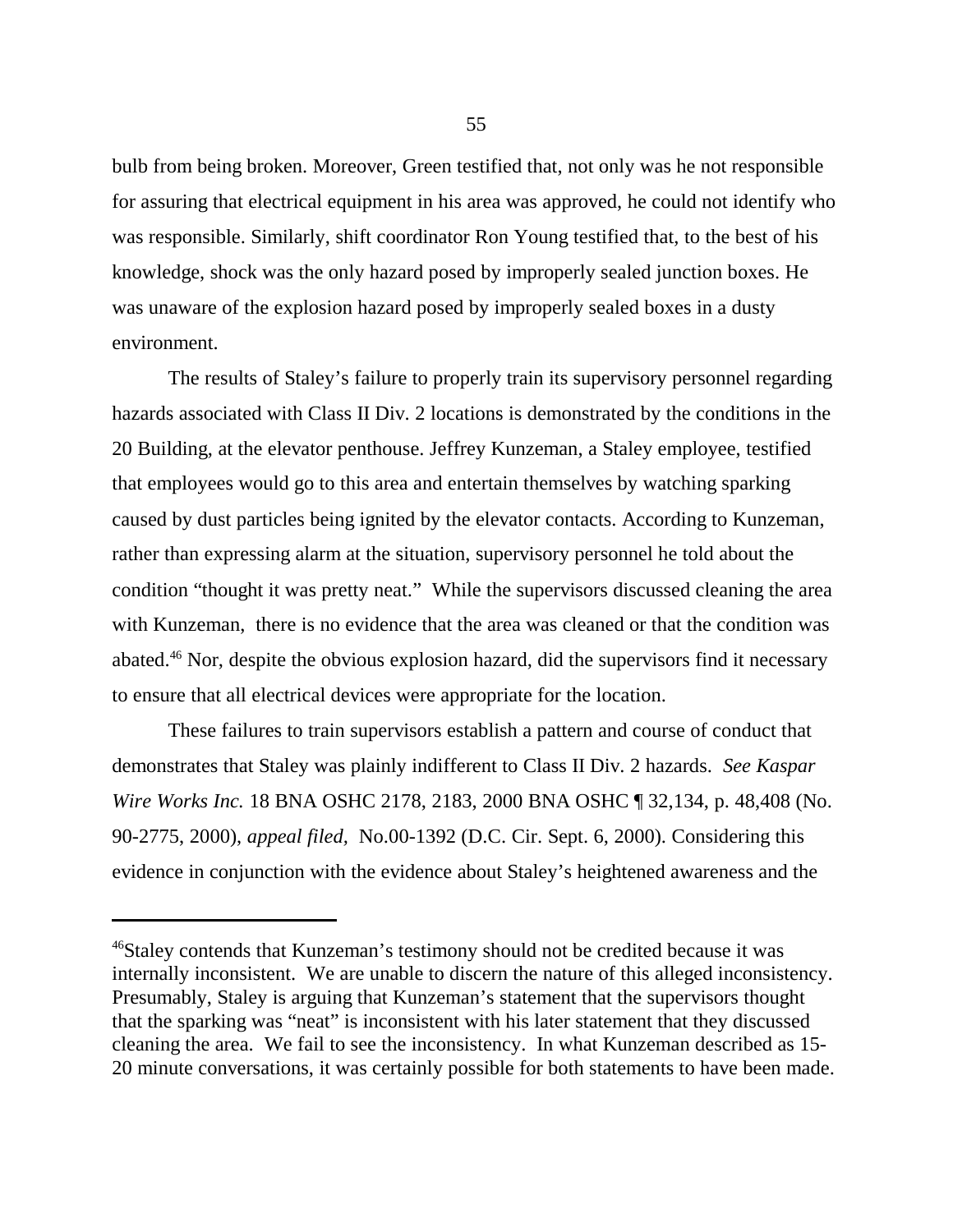general evidence discussed earlier, we find that the 89 violations cited here were properly classified as willful. *Pepperidge Farm, Inc.* 17 BNA OSHC at 1999, 1995-97 CCH OSHD at p. 44,009.

#### 3. *Penalties*

Although we find each of the affirmed Class II Div. 2 violations to be willful, we agree with Staley that the judge improperly failed to consider the individual characteristics of each violation when determining the penalty. While Staley's plain indifference to the hazard of Class II Div 2 locations is common to each of the affirmed items,47 the particular characteristics of each location are not the same, particularly the levels and nature of the dusts. These factors go directly to the likelihood of an explosion or fire and, therefore, the gravity of the violations. Other factors involved are the number of employees exposed at each location, and the duration of each violation.

Classifying the items according to their gravity, we find that the evidence establishes that the following items are of moderately high gravity. These items were either in high dust areas and/or had substantial exposed wiring that resulted in a heightened possibility of explosion or fire:

*High Gravity Items*: 102, 106-108, 110, 113, 116, 118, 135-138, 146, 148, 149, 153, 159, 160, 178, 179, 197, 201, 202 and 205. For each of these 24 willful items, we find an appropriate penalty to be \$8000, for a total penalty of \$192,000.

We find that the following items to be of moderate gravity, based on lower dust levels and/or less exposed wiring. While presenting a substantial risk of fire or explosion, these items did not rise to the gravity of the previous group of items. *Moderate Gravity Items:* 101, 104, 111, 117, 119, 120, 123, 125, 129, 131, 133, 134,

<sup>47</sup>Items 103, 105, 109, 112, 114, 115, 122, 124, 128, 132, 144, 158, 167, 183, 195, 196, 198-200, 204, 207, 208, 210 and 212 were either withdrawn by the Secretary or vacated by the judge.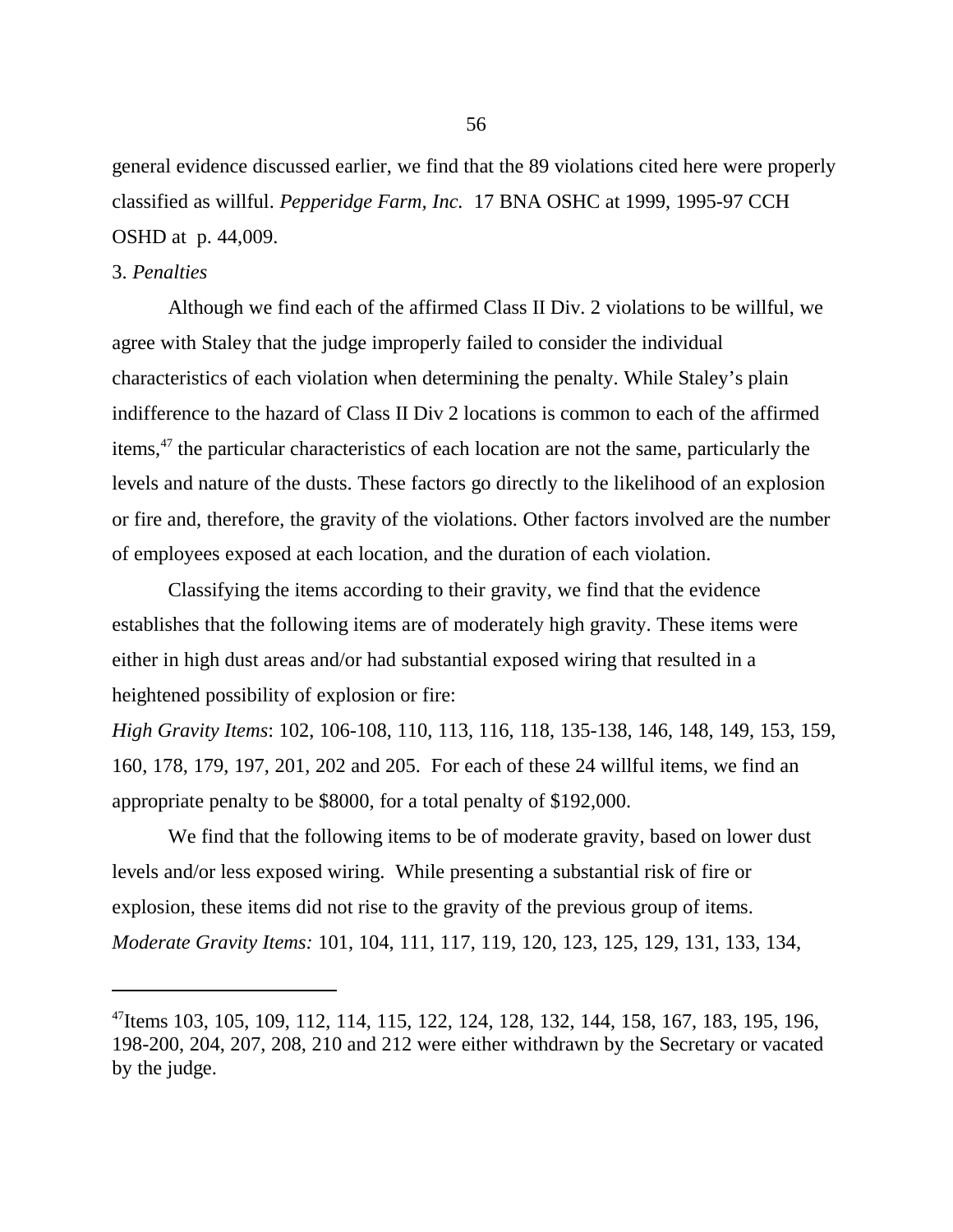139-143, 145, 147, 150-152, 155, 157, 168-171, 173, 176, 181, 182, 184-188, 203, 206, 209, 211. For each of these 41 willful items, we find an appropriate penalty to be \$6500, for a total penalty of \$266,500.

Finally, we find the following items to be of low gravity due to the lower levels of dust present in the area and, therefore, the reduced risk of fire or explosion. Many of these items involve areas where dextrose dust was present. As noted earlier, dextrose, while combustible, is far less likely to explode or burn than other forms of organic dusts.<sup>48</sup>

*Low Gravity Items:* 100, 121, 126, 127, 130, 154, 156, 161-166, 172, 174, 175, 177, 180, 189-194. For each of these 24 willful items, we find an penalty of \$5000 to be appropriate, for a total penalty of \$120,000.

#### **Summary**

For reasons set forth in this decision:

In Docket No. 91-0637:

1. Citation 2, items 1(a) and 1(b) for violations of 29 C.F.R. § § 1910.1001(j)(2) and (k)(1) are affirmed as willful and a combined penalty of \$8000 is assessed.

2. Citations 2, items 2(a) and 2(b) for violations of 29 C.F.R. § § 1910.1200(h) and (h)(3)(iv) are affirmed as willful and a combined penalty of \$8000 is assessed.

In Docket No. 91-0638:

1. Citation 2, item 7 for violation of 29 C.F.R. § 1910.23(c)(1) and item 53 for violation of 29 C.F.R.  $\S$  1910.219(c)(2)(i) are vacated.

<sup>&</sup>lt;sup>48</sup>We note that some areas where there was dextrose dust are classified as of moderate gravity due to the especially high levels of that dust in the area (i.e. items 168, 169, 170, 171, 173 and 176)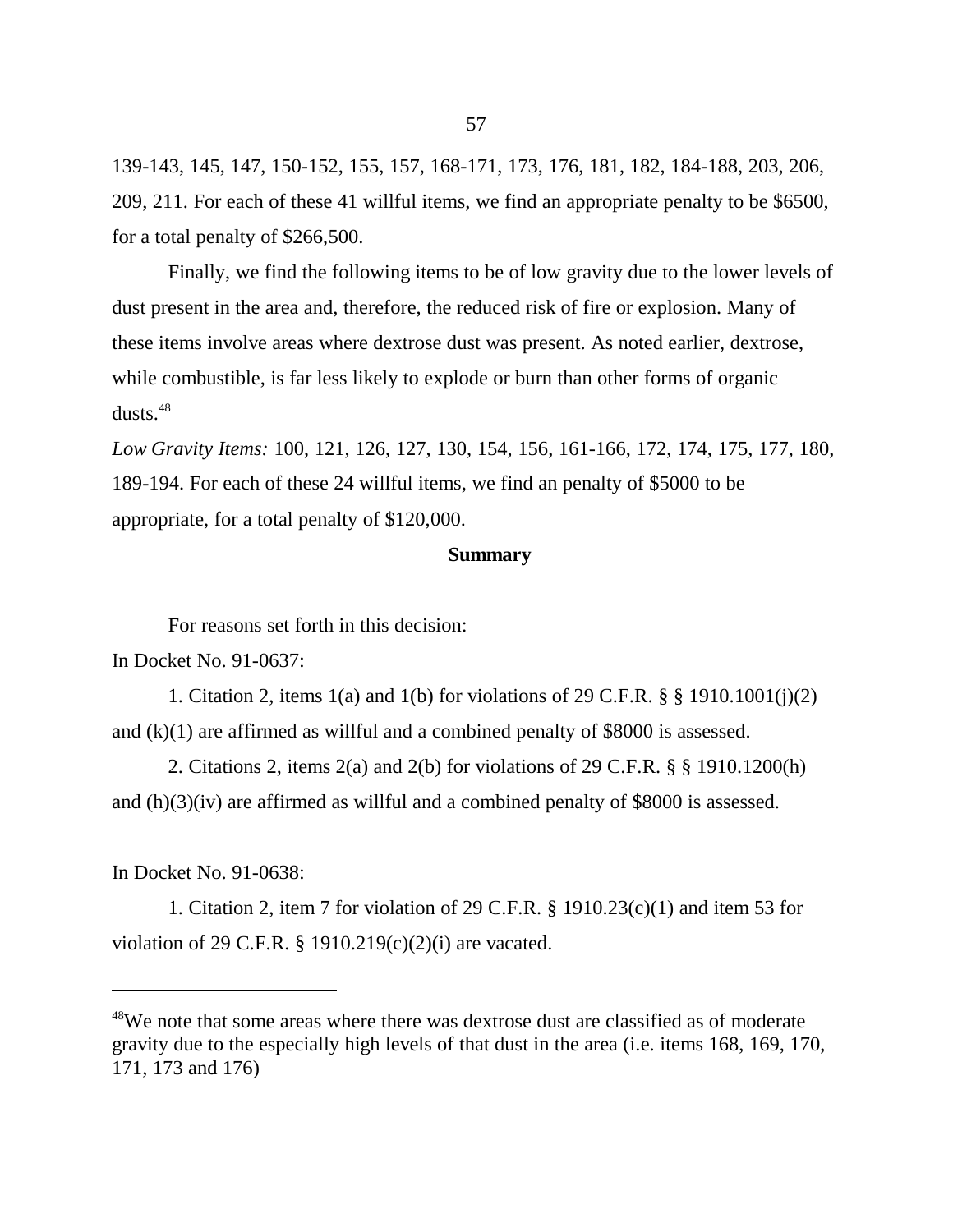2. Citation 2, items 4, 5, 10, 12 and 20, for violations of 29 C.F.R. § 1910.23(c)(1) are affirmed as willful and a combined penalty of \$29,000 is assessed.

3. Citation 2, items 1-3, 6, 8, 9, 11, 13-19, 21, and 22 for violations of 29 C.F.R. § 1910.23(c)(1) are affirmed as serious and a total penalty of \$10,500 is assessed.

4. Citation 2, items 23, 24, 26-50, 52, 55-60 for violations of 29 C.F.R. §  $1910.219(c)(2)(i)$  are affirmed as serious and a total penalty of \$14,950 is assessed.

5. Citation 2, item 51 for violation of 29 C.F.R. § 1910.219(c)(2)(i) is affirmed as other than serious and a penalty of \$50 is assessed.

6. Citation 2, item 54 for violation of 29 C.F.R. § 1910.1910.219(c)(2)(i) is affirmed as willful and a penalty of \$5000 is assessed.

7. Citation 2, items 63-65, 68, 71-72, 74-78, 80-83, 87-92 and 94-98 for violations of 29 C.F.R. § § 1910.303(g)(2)(i), 1910.305(b)(2) and 1910.305(d) are affirmed as serious and a total penalty of \$18,200 is assessed.

8. Citation 2, items 100-102, 104, 106-108, 110, 111, 113, 116-121, 123, 125- 127, 129-131, 133-143, 145-157, 159-166, 168-182, 184-194, 197, 201-203, 205, 206, 209 and 211 for violations of 29 C.F.R. § 1910.307(b) are affirmed as willful and a total penalty of \$578,500 is assessed.

> Thomasina V. Rogers Chairman

Dated: October 18, 2000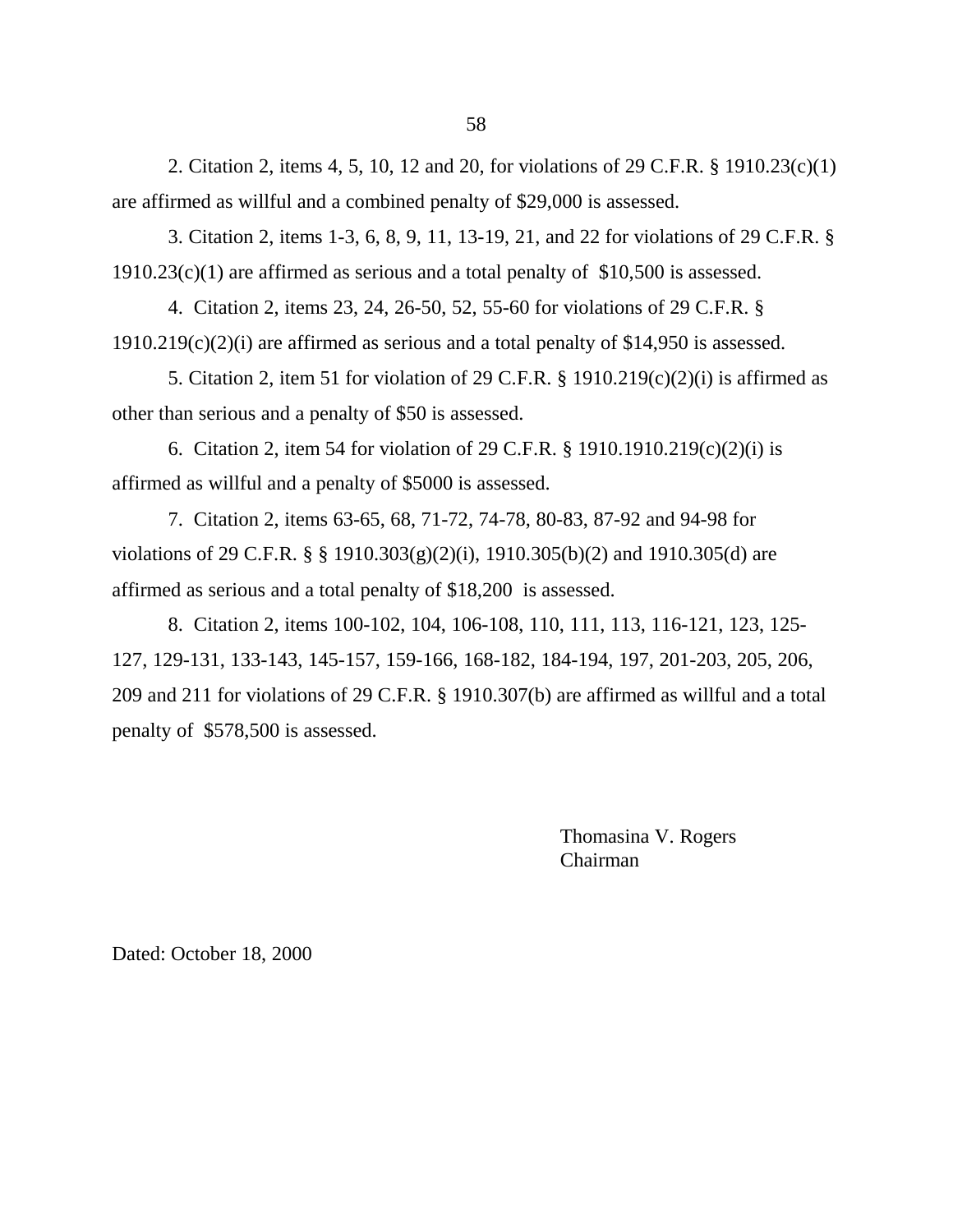VISSCHER, Commissioner, concurring in part, dissenting in part:

I agree with the majority's decision to vacate items 7 and 53 of Citation 2 in Docket No. 91-0638. I also agree with the majority's characterization of the fifteen machine guarding violations found in Citation 2 of the same docket number. But I disagree with the majority's findings of willfulness regarding certain of the violations here. After a thorough review of the evidence, the judge determined that only the violations of 29 C.F.R. §§ 1910.1001(j)(2) and  $(k)(1)$ (for failure to label and to clean up debris containing asbestos), and 29 C.F.R. § 1910.307(b)(for failure to use electrical equipment approved for Class II Division 2 locations) were willful. The judge found that the "generic evidence" of willfulness offered by the Secretary in this case was not sufficient to establish the willfulness of any of the cited violations. But when that evidence was viewed together with evidence that was specific to the asbestos and electrical equipment violations, the judge concluded that willfulness was established with regard to those violations. As the judge gave sound reasons for his conclusions, I would adopt his analysis with regard to the willfulness of Staley's violations.<sup>1</sup>

Since I disagree with the majority with regard to the willfulness of items 2(a) and 2(b) of Citation 2 in Docket No. 91-0637 (for violations of the hazard communication standard) and items 4, 5, 10, 20, and 54 of Citation 2 in Docket No. 91-0638 (for

<sup>&</sup>lt;sup>1</sup>Staley acknowledges that under Commission precedents each instance of failing to take proper precautions with regard to electrical equipment in Class II Division 2 locations may be cited as a separate violation, but argues that it is inconsistent to then use generalized evidence common to all items to find each violation willful. I agree with Staley's argument. *See Kasper Wire Works*, 18 BNA OSHC 2178, 2199, 2000 CCH OSHD ¶ 32,134, p. 48,425 (No. 90-2775, 2000) (Visscher, Commissioner, dissenting)*, appeal filed*, No. 00-1392 (D.C. Cir. Sept. 26, 2000). However, the evidence relied upon by the judge to find that these violations were willful is specific to Staley's "heightened awareness" and state of mind with regard to the Class II Division 2 hazard, and appears to apply equally to each violation.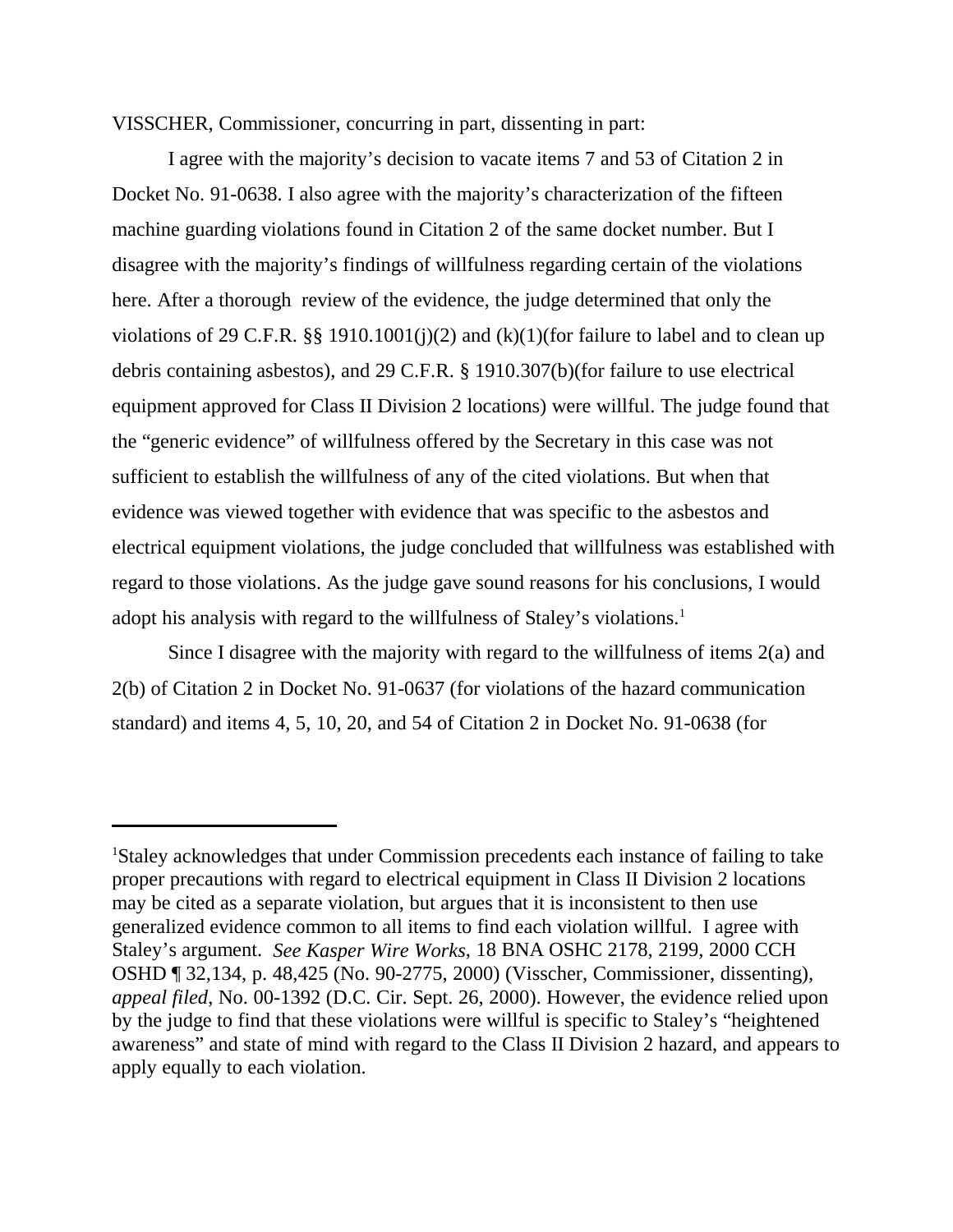violations of platform guarding and machine guarding standards), it follows that I would assess lower penalties for those violations.2

> $\sqrt{s}$ Gary L. Visscher Commissioner

Date: October 18, 2000

<sup>&</sup>lt;sup>2</sup>As the majority notes, the maximum penalties provided by section 17 of the Act were increased effective with inspections initiated after March 1, 1991. Since the inspection here was conducted from June to September, 1990, the maximum penalty for serious and "other-than-serious" violations in this case is \$1000.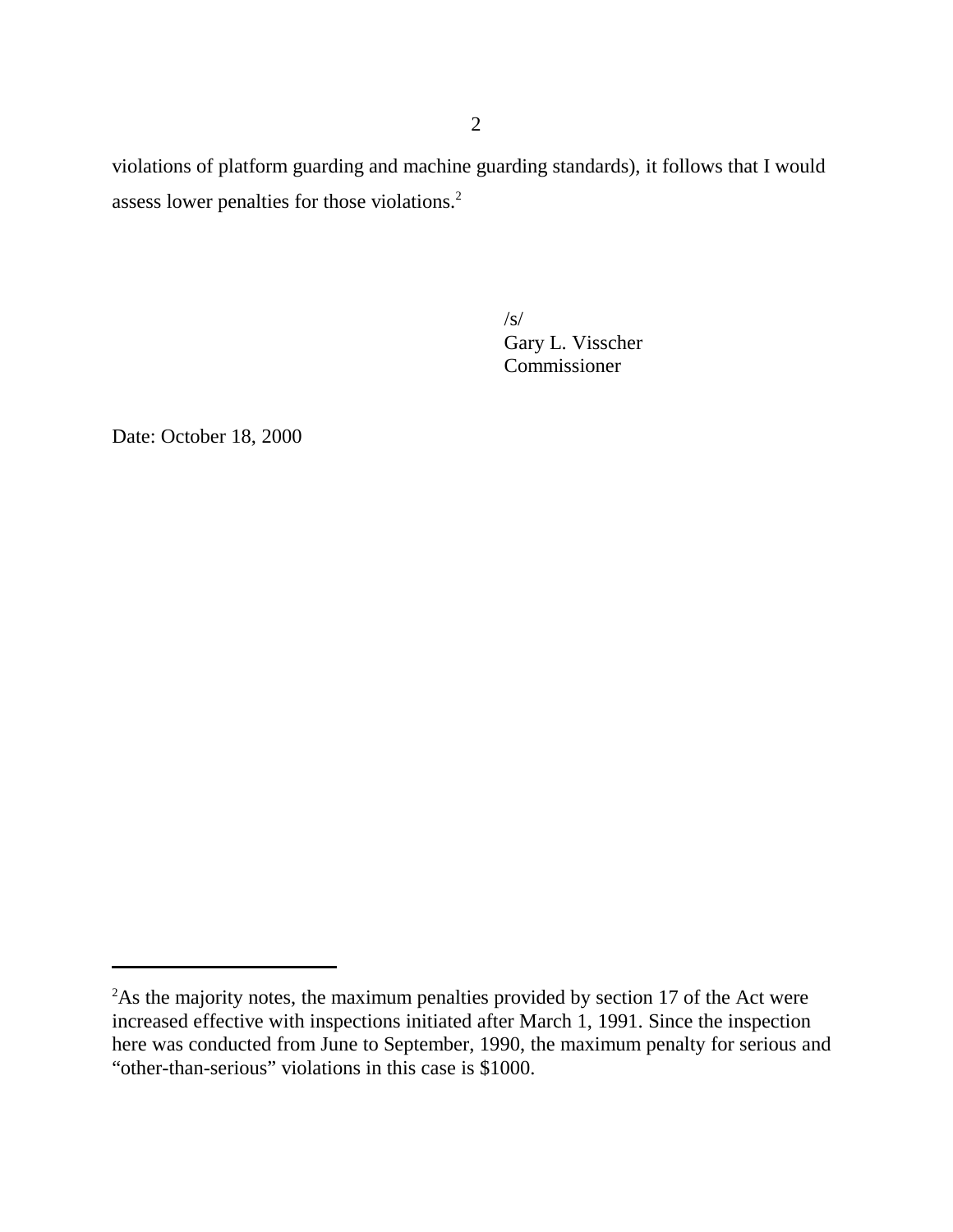WEISBERG, Commissioner, concurring in part and dissenting in part:

I concur, for the reasons set forth in the lead opinion, in the decision in Docket No. 91-0637 to affirm Citation 2, items 1(a) (failure to affix warning labels to asbestoscontaining materials) and 1(b) (allowing asbestos dust to accumulate) as willful violations and to assess a combined penalty of \$8,000, and to affirm items 2(a) and 2(b) as willful violations of the Hazard Communication (HazCom) standard and to assess a combined penalty of \$8,000. I also join in the decision in Docket No. 91-0638 to vacate Citation 2, item 7 (based on the Secretary's failure to establish that it was a separate item) and item 53 (based on a lack of proof of exposure).

 Unlike my colleagues, however, I would also affirm all of the remaining citation items as willful, relying primarily on the evidence relating to Staley's refusal to take timely and appropriate action in response to the April 1989 audit at the Decatur facility. This report informed the company that there were literally hundreds of safety violations in the inspected areas, many of which required immediate attention, and that building 44 was in such bad condition that it had "literally gone to hell in a hand-basket." In my view, this establishes that Staley had a heightened awareness of the cited hazards and acted with plain indifference by consciously disregarding the audit report and failing to take corrective action. $<sup>1</sup>$ </sup>

 I take issue with my colleague's finding that *nothing* in the general evidence demonstrates that Staley consciously disregarded or was plainly indifferent to employee safety sufficient to show a willful state of mind. In my view, the evidence amply establishes the company's willful state of mind -- its heightened awareness of hundreds of

<sup>&</sup>lt;sup>1</sup>However, alternatively, even considering each item individually for specific evidence of heightened awareness, I agree with my colleagues that the violations for items 4, 5, 10, 20, 54, 100-102, 104, 106-108, 110, 111, 113, 116-121, 123, 125-127, 129-131, 133-143, 145-157, 159-166, 168-182, 184-194, 197, 201-203, 205, 206, 209, and 211 of Citation 2 of Docket No. 91-0638 should be characterized as willful and concur with the penalty amounts to be assessed.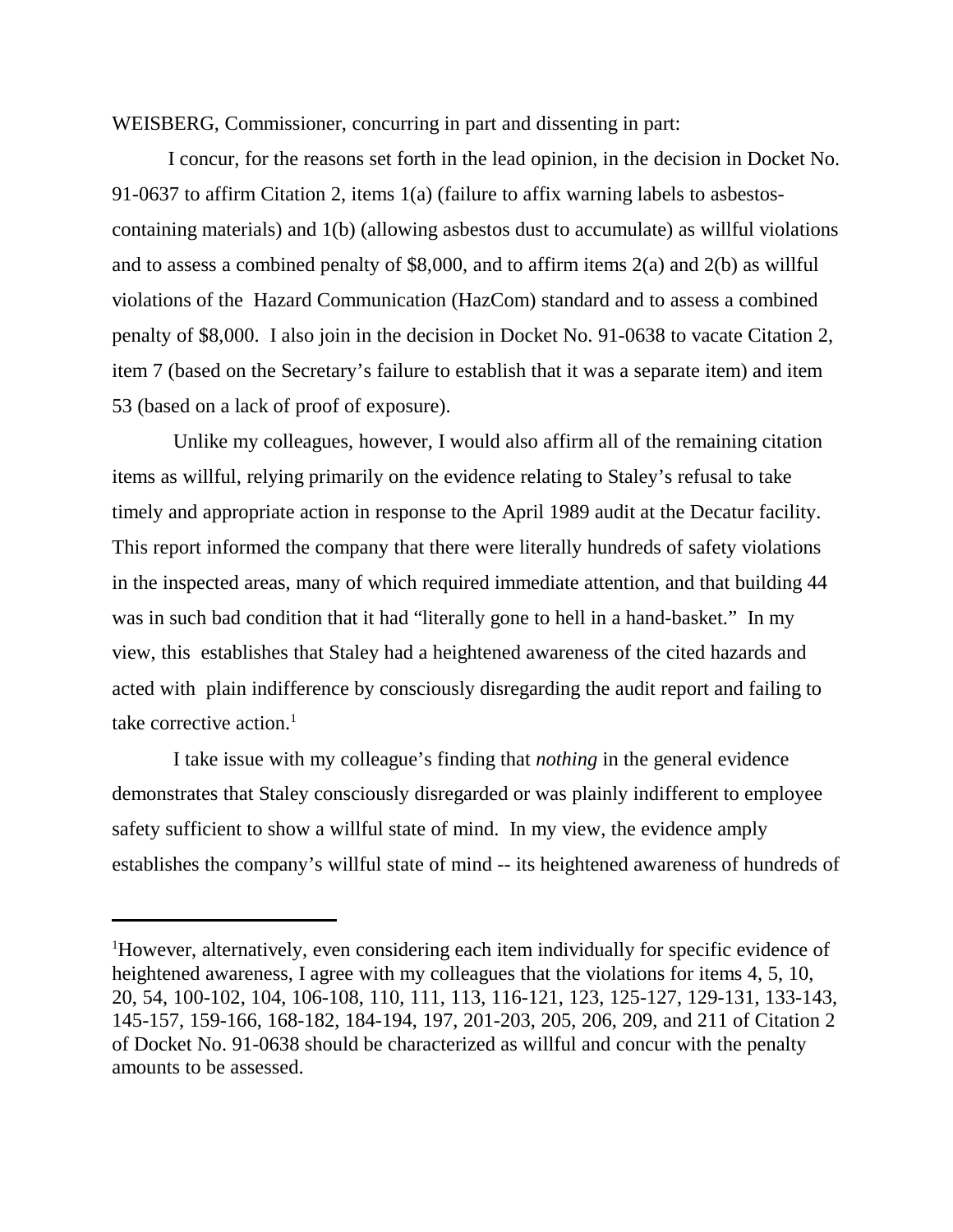hazards, and its indifference and refusal to take timely and appropriate action to correct those hazards.

By way of backgound, in March 1989 the National Institute for Occupational Safety and Health (NIOSH) conducted a survey of health hazards at Staley's Decatur facility. During this survey the inspectors were forced to evacuate the starch processing area when ethylene oxide and /or propylene oxide leaked into the air, making breathing difficult and setting off an outdoor alarm system. A respirator was requested for reentry, but none was immediately available. When a respirator was finally provided, it began to leak within a few minutes of exposure. Meanwhile, Staley operators continued to enter the area with no personal protection. The NIOSH report on its investigation into the incident concluded:

The fact that programs for personal protective equipment were not effectively in place in starch processing leads us to assume that they may be absent in other areas as well. In addition, lack of training and demand for product seems to have circumvented measures which were specifically implemented to reduce potential exposure.<sup>2</sup>

In April 1989, in response to employee complaints and the NIOSH evaluation, Staley safety personnel conducted a safety audit of 7 of the 24 departments at the Decatur facility. Staley safety engineer Kendall Page took notes and photographs during the audit. Following the audit Page prepared three handwritten reports which he submitted to Lynn Elder, Staley's corporate director of safety. In addition to comments on Staley's

<sup>&</sup>lt;sup>2</sup>Contrary to my colleague's assertion, I do not rely on this incident or report as evidence that all of Staley's violations were willful. This report pertains most directly to whether the violations concerning ethylene oxide and/or propylene oxide leakage in the starch processing area were willful. However, it also provides background and context concerning conditions at the plant and, most importantly, it was the catalyst for Staley's 1989 internal audit that identified widespread and significant hazards that Staley chose to ignore. It is the audit report that I rely on to establish Staley's willful state of mind and not, as my colleague suggests, prior unrelated willful violations.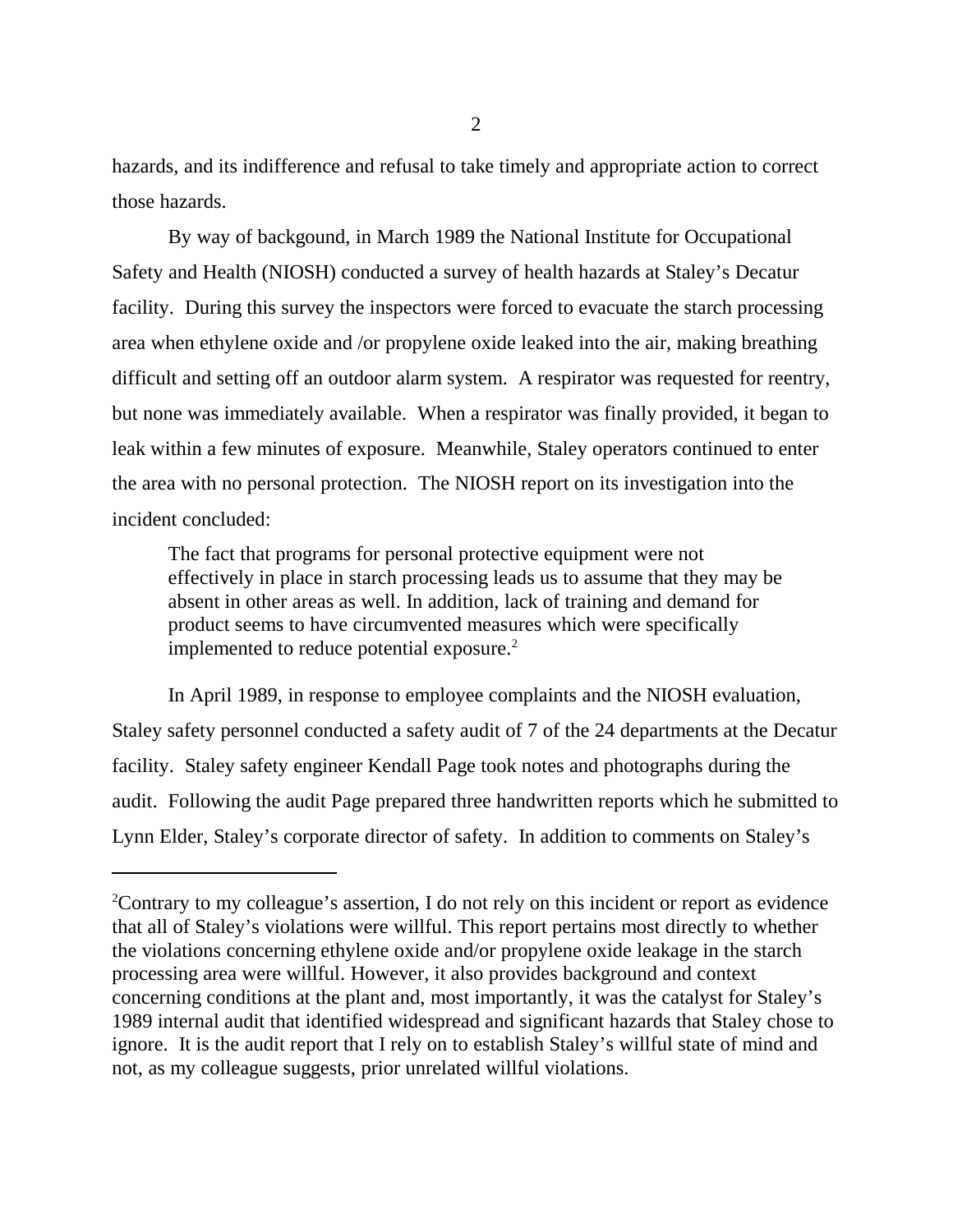HazCom program, Page noted in his report that there were hundreds of "safety type

violations." Page's report specifically stated:

In addition to the above mentioned items there are literally hundreds of safety violations through out this area. In summary  $4 \& 6$  buildings has some problems that need immediate attention.

. . . . [about building 29] [T]his building is full of electrical problems, . . . and guarding problems. A complete top to bottom safety inspection should be done as soon as possible. There are many OSHA citations present. . . . .

[about building 44]

Lynn, I have never seen this building in such bad condition. The building has literally gone to hell in a hand-basket. As noted in other buildings, there are literally hundreds of safety type violations through out the area.

According to Page, his reference to hundreds of safety violations included a load out area platform not equipped with guardrails, electrical boxes without covers, exposed live wires, electrical panels without covers, switches without covers and unguarded couplings on pumps and other motors.

Most of these violations were obvious and clearly visible to supervisors in the area, and had existed for months and, in some instances, for years. When Page informed management of the violations and requested permission to conduct a thorough inspection in light of the hazards identified during the audit, his request was refused. Rather, Lynn Elder asked Page to destroy his notes. Page testified that about a week later Elder told him that he had spoken to Robert Jansen, Corporate Vice President of Operations, about the contents of the reports, and that Jansen indicated that he was aware of the problems in the plant but that they had to get the networking project (a long term capital improvement plan intended to increase the production capability in the Decatur facility) done before they would try to correct some of the safety problems at the plant. In addition, there is Page's unrebutted testimony that certain individuals in Staley's management considered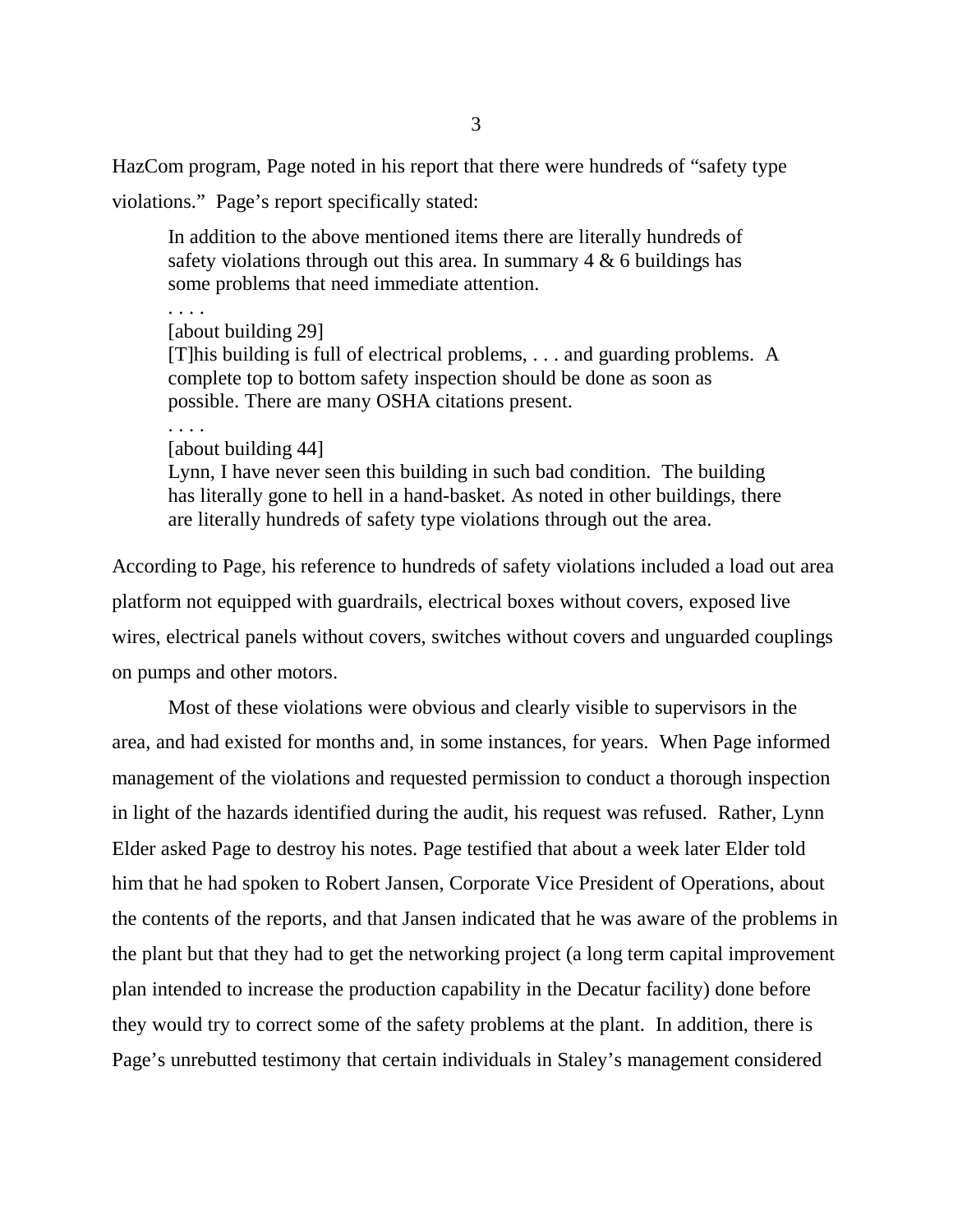implementing safety measures based not on whether those measures would further employee safety, but on whether the cost of effectuating such measures outweighed possible OSHA penalties which Staley might incur.3

To prove that a violation is willful, the Secretary must show that the violation "was committed voluntarily with either an intentional disregard for the requirements of the Act or with plain indifference to employee safety." *Sal Masonry Contractors, Inc.*, 15 BNA OSHC 1609, 1613, 1991-93 CCH OSHD ¶ 29,673, p. 40,210 (No. 87-2007, 1992). To show intentional disregard, there must be evidence that an employer knew of an applicable standard or provision prohibiting the condition and consciously disregarded it. *Williams Enterp. Inc.*, 13 BNA OSHC 1249, 1257, 1986-87 CCH OSHD ¶ 27,893, p. 36,589 (No. 85-355, 1987).

Recently, in *Branham Sign Company,* 18 BNA OSHC 2132, 2134, 2000 CCH OSHD ¶ 32,106, p. 48,263 (No. 98-752, 2000) my colleagues discussed the criteria for determining whether a violation is willful:

A violation is willful if committed with intentional disregard for the requirements of the Act or with plain indifference to employee safety. *Williams Enterp., Inc.,* 13 BNA OSHC 1249, 1256, 1986-87 CCH OSHD ¶ 27,893, p. 36,589 (No. 85-355, 1987). Thus, the focal point of a willful classification is the employer's state of mind when the violation was committed. *Brock v. Morello Bros. Constr.,* 809 F.2d 161, 164 (lst Cir. 1987); *Monfort of Colorado, Inc.,* 14 BNA OSHC 2055, 2062, 1991-93 CCH OSHD ¶ 29,246, p. 39,186 (No. 87-1220, 1991). The Secretary must

<sup>&</sup>lt;sup>3</sup>Contrary to the implication in the lead opinion, I do not "assign controlling weight" to this testimony but, rather, find that it is consistent with the uncontroverted evidence of Page's explicit warnings of widespread hazardous conditions that went significantly unheeded by Staley. I also note that while Page's testimony might be hearsay, Staley's counsel neither objected to it at trial nor presented *any* rebuttal evidence. Moreover, finding this testimony "[p]erhaps the most troubling," the judge viewed it as an indication of Staley's attitude, and relied on it "as an element of good faith [that was] given weight in determining the appropriate penalty."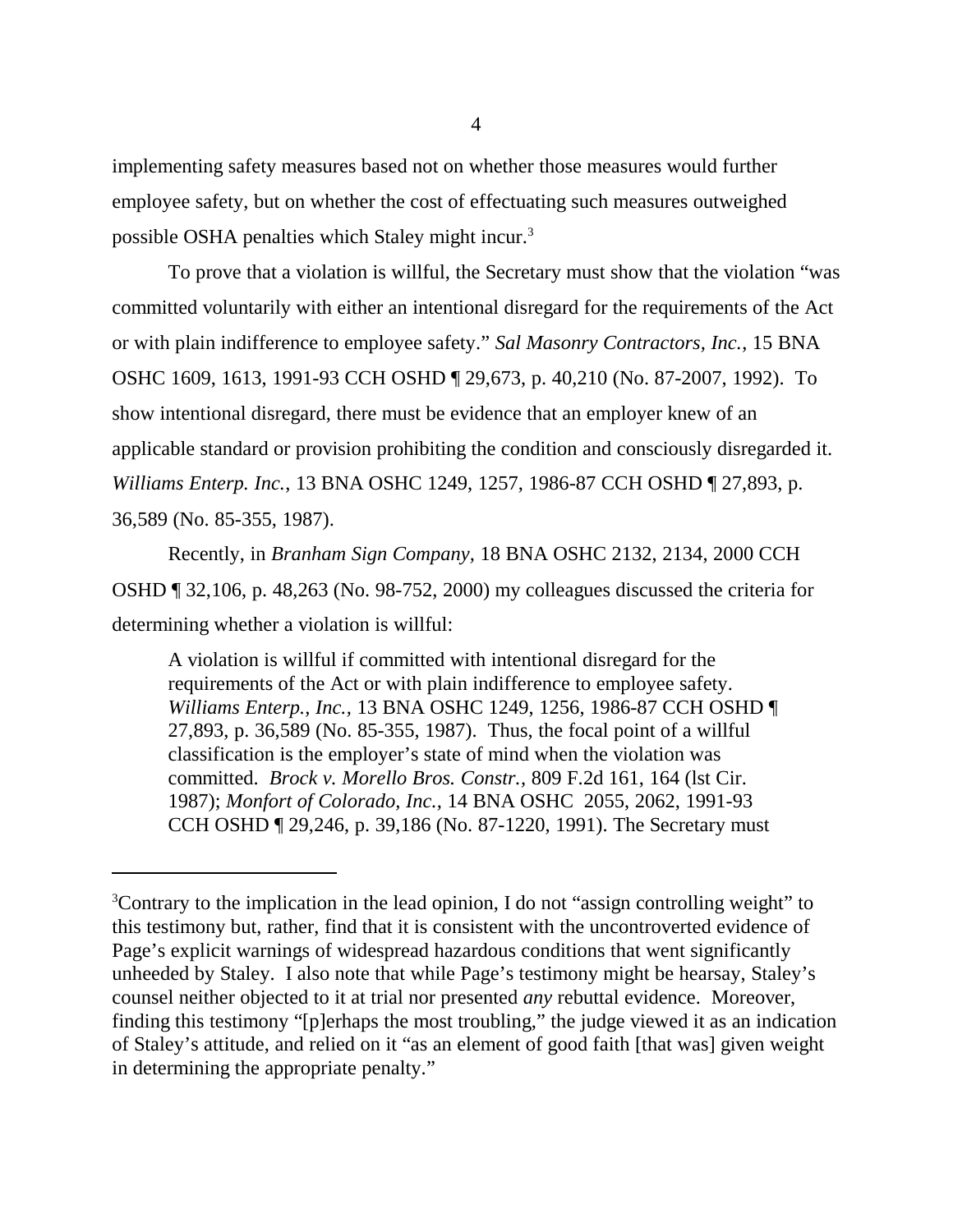show that the employer had a heightened awareness' of the illegality of the conduct at issue. *E.g. Pentecost Contrac. Corp.,* 17 BNA OSHC 1953, 1955, 1995-97 CCH OSHD ¶ 31,289, p. 43,965 (No. 92-3788, 1997); *Williams Enterp., Inc.*, 13 BNA OSHC at 1256-57, 1986-87 CCH OSHD at p. 36,589. An employer who knows an employee is exposed to a hazard and fails to correct or eliminate the hazardous exposure commits a willful violation if the employer knows of the legal duty to act, for an employer's failure to act in the face of a known duty demonstrates the knowing disregard that characterizes willfulness. *See Sal Masonry Contrac., Inc.,* 15 BNA OSHC 1609, 1613, 1991-93 CCH OSHD ¶ 29,673, p. 40,210 (No.87-2007, 1992); *accord A. Schonbek & Co.,* 9 BNA OSHC 1189, 1191, 1980 CCH OSHD ¶ 25,081, p. 30,984 (No.76-3980, 1980), *aff'd*, 646 F.2d 799, 800 (2d Cir. 1981); *Tampa Shipyards, Inc.,* 15 BNA OSHC 1533, 1541, 1991-93 CCH OSHD ¶ 29,617, pp. 40,103-04 (No. 86-360, 1992). Alternatively, the Secretary can establish willfulness by showing that the employer had a state of mind such that, if informed of the duty to act, it would not have cared. *Morello,* 809 F.2d at 164.

In addition, a willful violation is not justified if an employer has made a good faith effort to comply with a standard or eliminate a hazard, even though the employer's efforts were not entirely effective or complete. *Williams Enterp., Inc.*, 13 BNA OSHC at 1256-57, 1986-87 CCH OSHD at p. 36,589.

In *Kaspar Wire Works,* 18 BNA OSHC 2178, 2188-89, 2000 CCH OSHD ¶ 32,134, 48,413-14 (No. 2775, 2000), *appeal docketed*, No. 00-1392 (DC Cir. Sep. 1, 2000) my colleagues, following and applying extant Commission precedent, agreed that the employer's failure to install a point of operation guard on a punch press showed plain indifference and constituted a willful violation. A unanimous Commission concluded that Kaspar had a heightened awareness of the hazard created by an unguarded punch press based on a prior citation for failure to guard a different punch press under the same standard, which was affirmed by a Commission judge, and the fact that management personnel knew that there had been a "rash" of serious punch press accidents. Although Kaspar had a heightened awareness of punch press injuries and accidents in general, there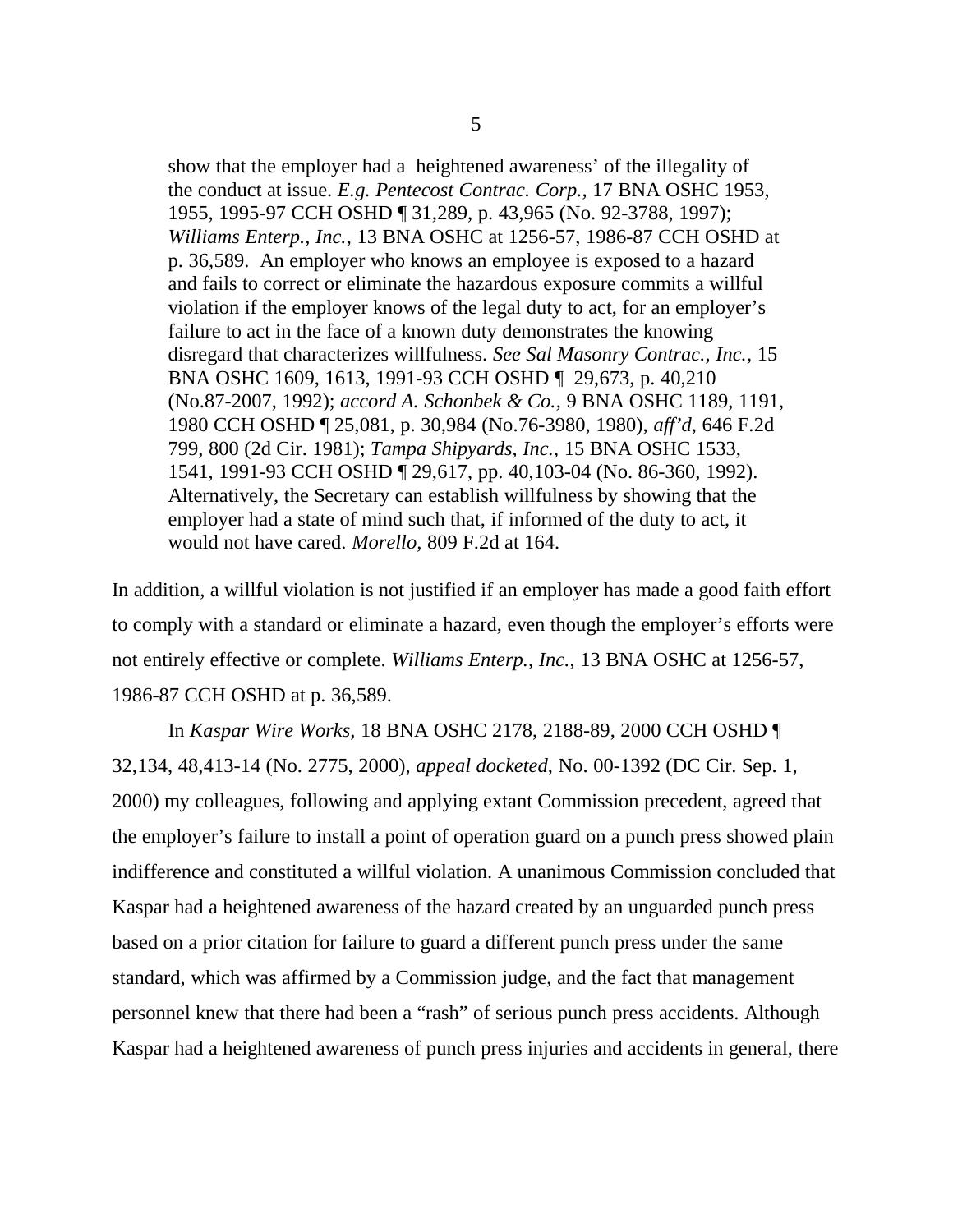was no evidence of a heightened awareness that the cited punch press was unguarded.

In the instant case, however, faced with similar evidence of Staley's heightened awareness of numerous guardrail, machine guarding, and electrical equipment guarding hazards and its conscious disregard of, or plain indifference to, correcting or eliminating those hazards, my colleagues have chosen to depart from Commission precedent and to add a new requirement to the legal test for willfulness and impose a new burden on the Secretary --to establish a heightened awareness of each individual item, i.e. on a machine by machine or guardrail by guardrail basis. It is clearly incumbent upon the Secretary to establish each separate violation cited.<sup>4</sup> While the Secretary must establish an employer's willful state of mind, and arguably must show a "heightened awareness" of the violative conditions, it does not necessarily follow that the Secretary must also show a "heightened awareness" of the existence of each individual citation item. In *Kaspar Wire Works,* the Commission also found that the company's failure to record the vast majority of illnesses and injuries suffered by its employees during 1988 and 1989 constituted separate willful recordkeeping violations. 18 BNA OSHC at 2184-85, 2000 CCH OSHD at pp. 48,409- 10. The Commission majority did not require the Secretary in that case to show a "heightened awareness" for each separate recordkeeping violation.<sup>5</sup> As I noted in

<sup>&</sup>lt;sup>4</sup>The Secretary has the burden of proving for each individual violation that: (1) the standard applies to the working conditions cited; (2) the employer's noncompliance with the terms of the standard; (3) employees had access to the violative conditions; and (4) the employer either knew of the violative conditions or could have known with the exercise of reasonable diligence. *Armstrong Steel Erectors, Inc.,* 17 BNA OSHC 1385, 1386, 1995-97 CCH OSHD ¶ 30,909, p. 43,029 (No, 921-262, 1995). With a few exceptions, Staley stipulated before the judge that it was in violation of the standards but contended that the violations were not willful.

<sup>&</sup>lt;sup>5</sup>Commissioner Visscher dissented on the ground that the Secretary must show a willful state of mind for each separate willful violation and that there was "no evidence [there] connecting a state of mind with the individual recordkeeping violations." 18 BNA OSHC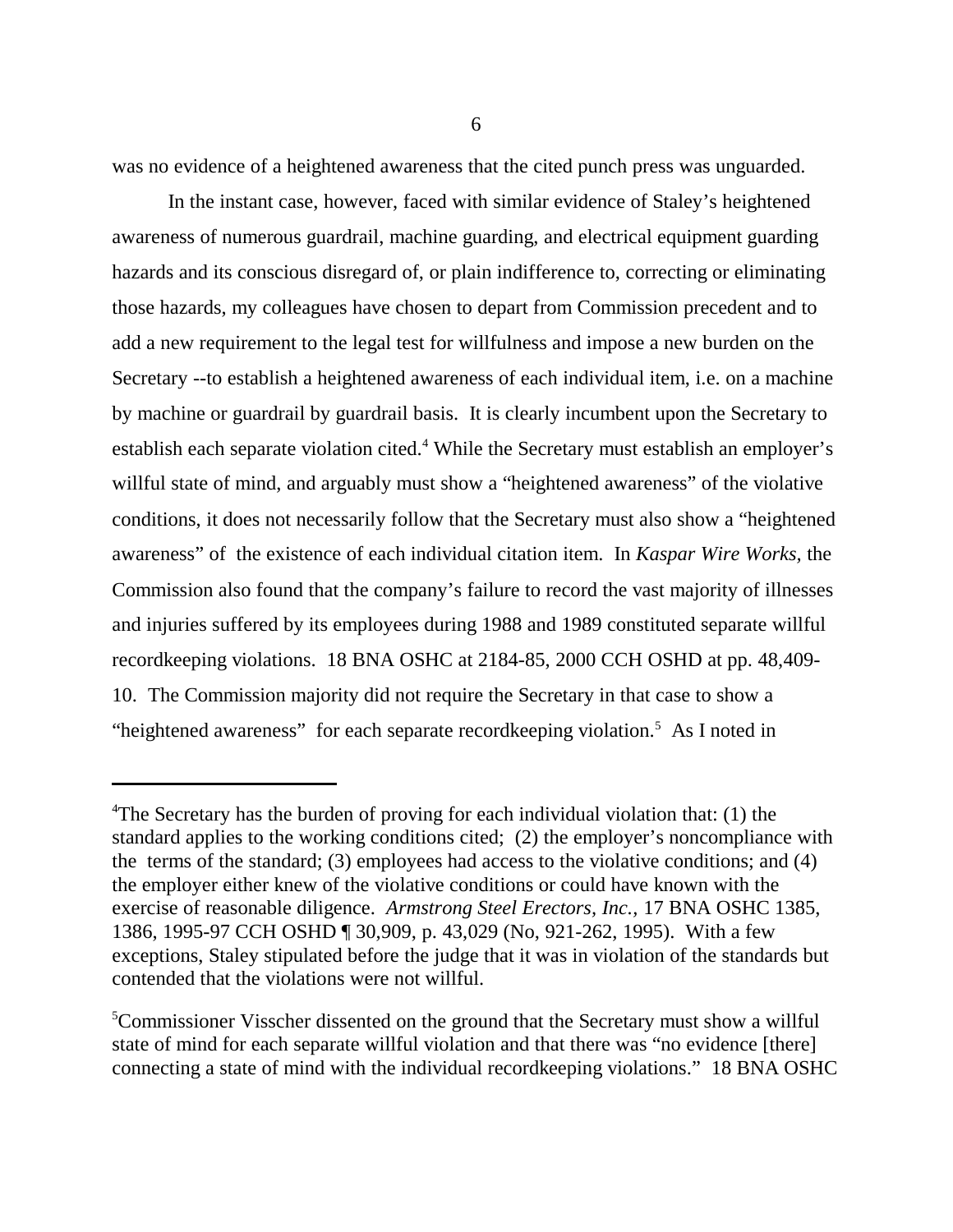### *Kaspar*, there may be circumstances

where an employer's willful state of mind informs a course of conduct with respect to a particular category of hazards or requirements. Consistent with that view is the Commission's decision in *Pepperidge Farm Inc.*, [citation omitted] where the Commission affirmed as willful 176 separate recordkeeping violations, most of which derived from a failure to follow the OSHA 200 instructions, where Pepperidge Farm's management officials failed to ensure compliance with a company-wide directive to accurately adhere to OSHA recordkeeping requirements. There was no other individualized evidence relied on in that case to support the willful characterization of each of the violations.

# 18 BNA OSHC at 2184, n.15, 2000 CCH OSHD at pp. 48,409-10, n.15.

In the instant case, it is undisputed that Staley management officials at the Decatur facility were aware of and familiar with the provisions of all the cited standards. Provisions of the company's Safety Code Book related directly to the cited items involving fall protection (items 1-22), machine guarding (items 23-60), and electrical safety (items 61-99). Safety engineer Page called management's attention to the existence of hundreds of safety violations including guarding and electrical violations but was told to omit those items from his formal report. By showing that Staley knew of the Act's requirements and knowingly disregarded them, the Secretary established a prima facie case of willfulness based on conscious disregard. *See Donovan v. Williams Enterp.*, 744 F.2d 170, 180 (D.C. Cir. 1984) (where Secretary's repeated warnings and advice to company about failure to comply with construction site safety standards went unheeded, court held that "[t]hese facts alone are sufficient to establish 'intentional disregard of' and 'plain indifference to' OSHA's regulations"); *Calang Corp.*, 14 BNA OSHC 1789, 1791- 92, 1987-90 CCH OSHD ¶ 29,080, pp. 38,870-71 (No. 85-319, 1990) (willful violation where company consciously disregarded OSHA requirements after compliance officer

at 2200, 2000 CCH OSHD at p. 48,426.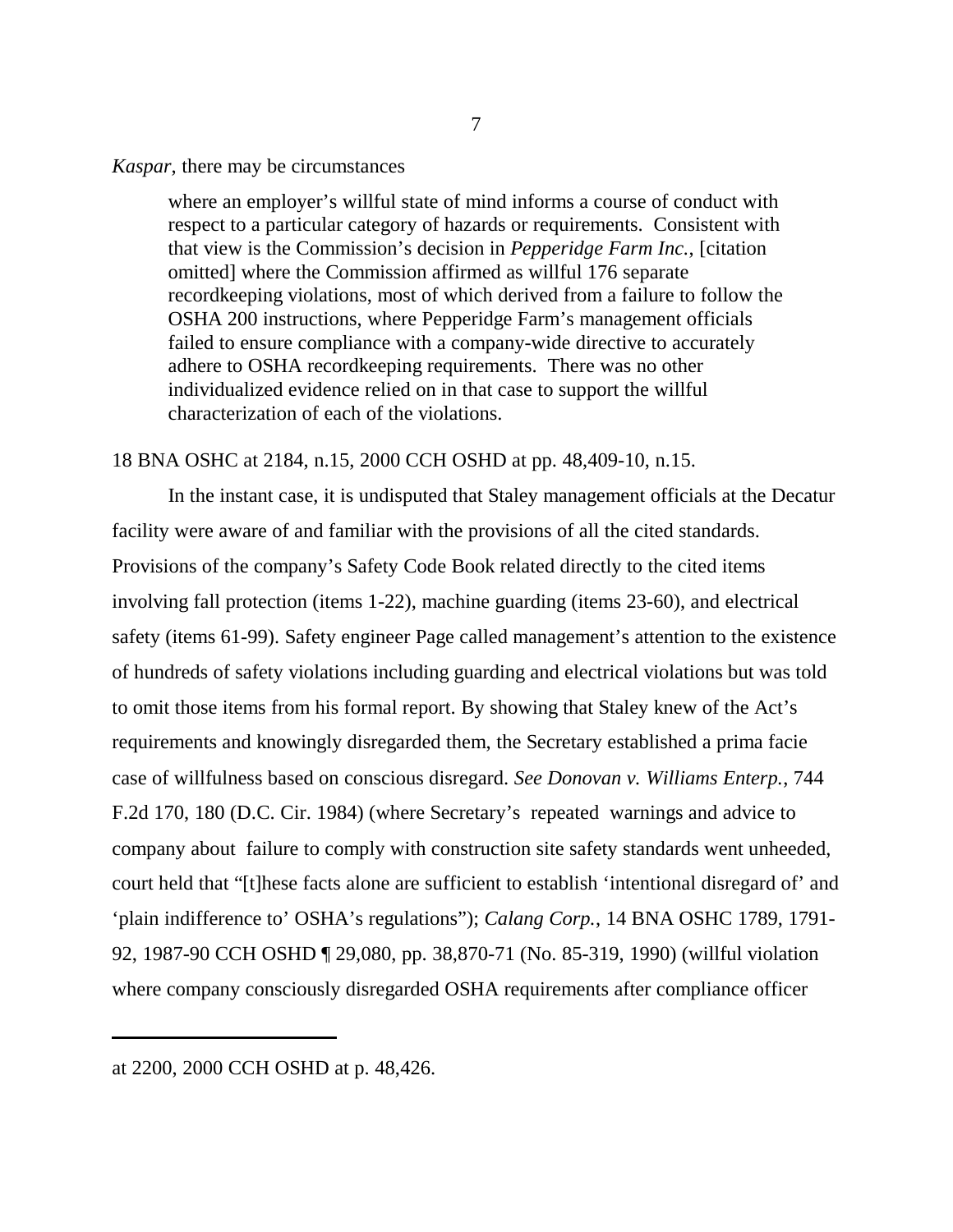had correctly explained requirements of trenching standard); *Central Soya De P.R. v. Secretary of Labor*, 653 F.2d 38, 39 (1st Cir. 1981) (given knowledge of the violative condition, it follows that company's failure to take corrective action was in conscious disregard of the requirements of the Act and therefore willful).

Notwithstanding that Staley was put on notice by the April 1989 audit that hundreds of guardrail, machine guarding, and electrical equipment guarding violations existed in several of its buildings, many requiring immediate attention, and that building 44 was in such bad condition that it was described as "hav[ing] gone to hell in a handbasket," the lead opinion contends that the company's refusal in such circumstances to take appropriate actions does not demonstrate a willful state of mind. Rather, Chairman Rogers simply believes that this evidence "demonstrates serious weaknesses in Staley's approach to safety." She argues that the record is insufficient to support an inference that, even if Staley knew of a particular violation, it would not care that it was in violation of the Act. However, in the instant case, it is not necessary to draw any inferences -- Staley was specifically and clearly informed by the audit report about the existence of serious and widespread hazards but consciously disregarded the report.<sup>6</sup>

<sup>&</sup>lt;sup>6</sup>The lead opinion argues that there is no factual support for the conclusion that Staley failed to take corrective action with respect to the hundreds of violations described in the audit report. Yet, Page's testimony is basically uncontroverted -- when he called management's attention to the existence of hundreds of safety violations in the inspected areas, Elder asked him to tear up the reports; Elder subsequently informed Page that safety and health issues would not be addressed until after the "networking project" was completed; and Page's request to perform a complete safety audit of the entire facility was denied. Based on the undisputed evidence that Staley management was aware of and familiar with the provisions of all the cited standards and the above evidence showing that Staley consciously disregarded the audit report, the Secretary met her burden of establishing a *prima facie* case of willfulness. Staley failed to present evidence to rebut this *prima facie* evidence of its willful state of mind. Staley did not refute Page's testimony or establish what, if any, affirmative action it took in response to the hazards and unsafe conditions described in the audit report. My colleague does not cite to any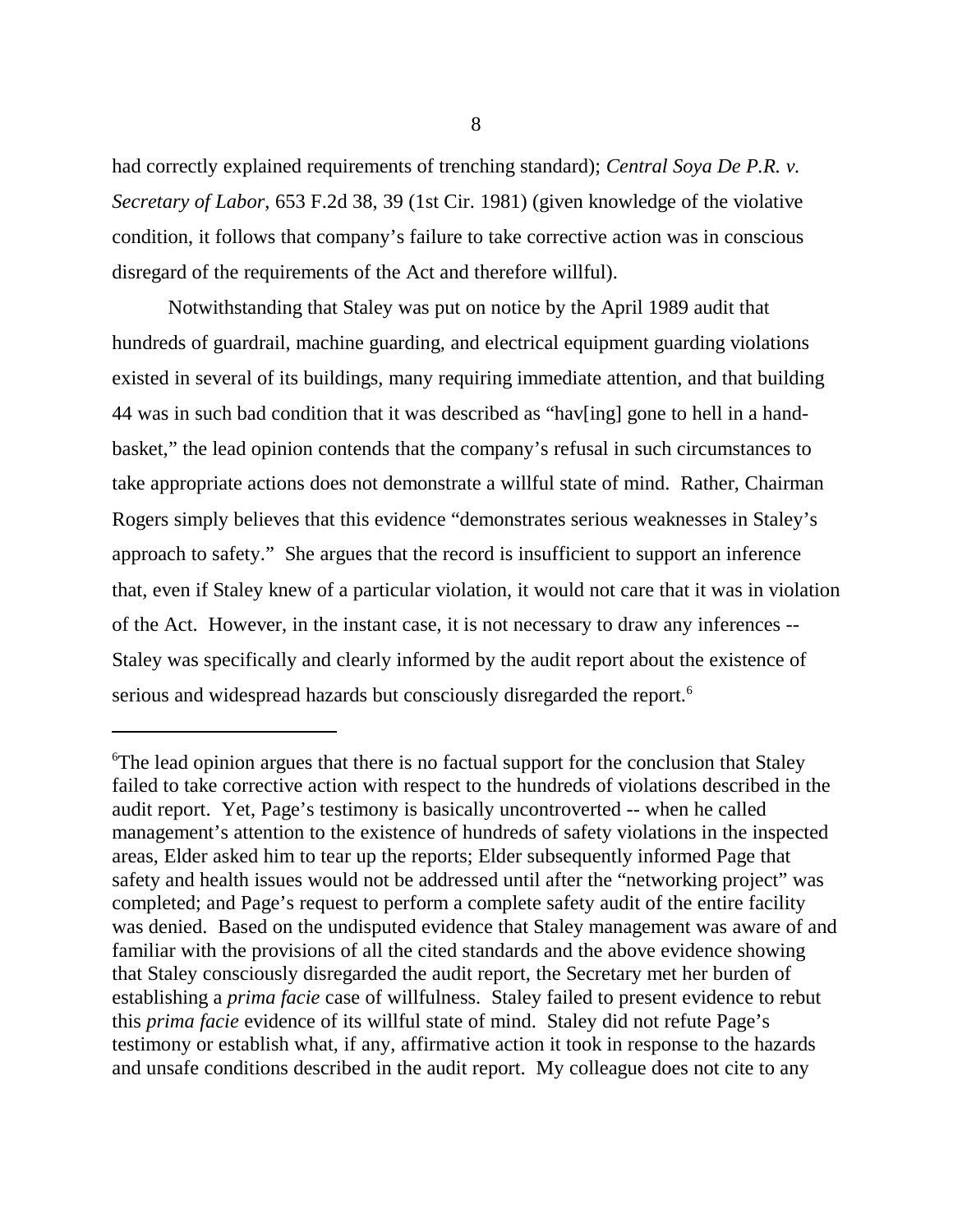My colleague contends that Staley's refusal to act on the report does not establish that the violations were willful because there were tens of thousands of electrical panels, thousands of motors, and approximately eight miles of guardrails throughout the plant which were in compliance with applicable OSHA standards.<sup>7</sup> My colleague appears to be applying something akin to a "substantial" or "percentage of compliance" test to relieve the company of liability for its willful failure to take corrective action here. The cases that my colleague relies on as precedent are readily distinguishable. In *Beta Construction Co.*, 16 BNA OSHC 1435, 1445, 1993 CCH OSHD ¶ 30,239, p. 41,653 (No. 91-102, 1993), *aff'd without published opinion*, 52 F.3d 1122 (D.C. Cir. 1995), the Commission found that a history of three [safety monitoring] violations over a period of five years for a large roofing contractor was not sufficiently significant in light of the extent of the company's

such evidence. Instead, she "infer[s]" that Staley corrected these hazards solely because some of the violations identified in the audit report do not appear to have been cited by the Secretary.

<sup>&</sup>lt;sup>7</sup>The lead opinion suggests that it would be a departure from Commission precedent to rely on the "general evidence" to establish a willful state of mind because the cited items are "not part of a pattern, practice, or course of conduct." In this regard, I can only emphasize that Staley was specifically and clearly alerted to the existence of serious and widespread hazards of the particular types that were cited as willful -- guardrails, machine guarding, and electrical hazards -- but the warning went unheeded. In *Kaspar Wire Works*, in the absence of such direct evidence bearing on the employer's state of mind, the Commission inferred a willful state of mind based on circumstantial evidence, including the company's 86.5% error rate in failing to report injuries and illnesses on its OSHA 200 log. In the instant case, Staley's willful state of mind is clearly and directly established by its conscious disregard of the audit report and its refusal to take corrective action to address the hundreds of safety violations brought to its attention by that report. No inference is necessary in the face of this direct evidence. In my view, the fact that the OSHA inspection of this plant resulted in over one thousand citations, but apparently did not contain a larger percentage of machine guarding, fall protection, and electrical safety violations, does not negate the impact of the audit report on Staley's state of mind as it pertained to those conditions that were violative.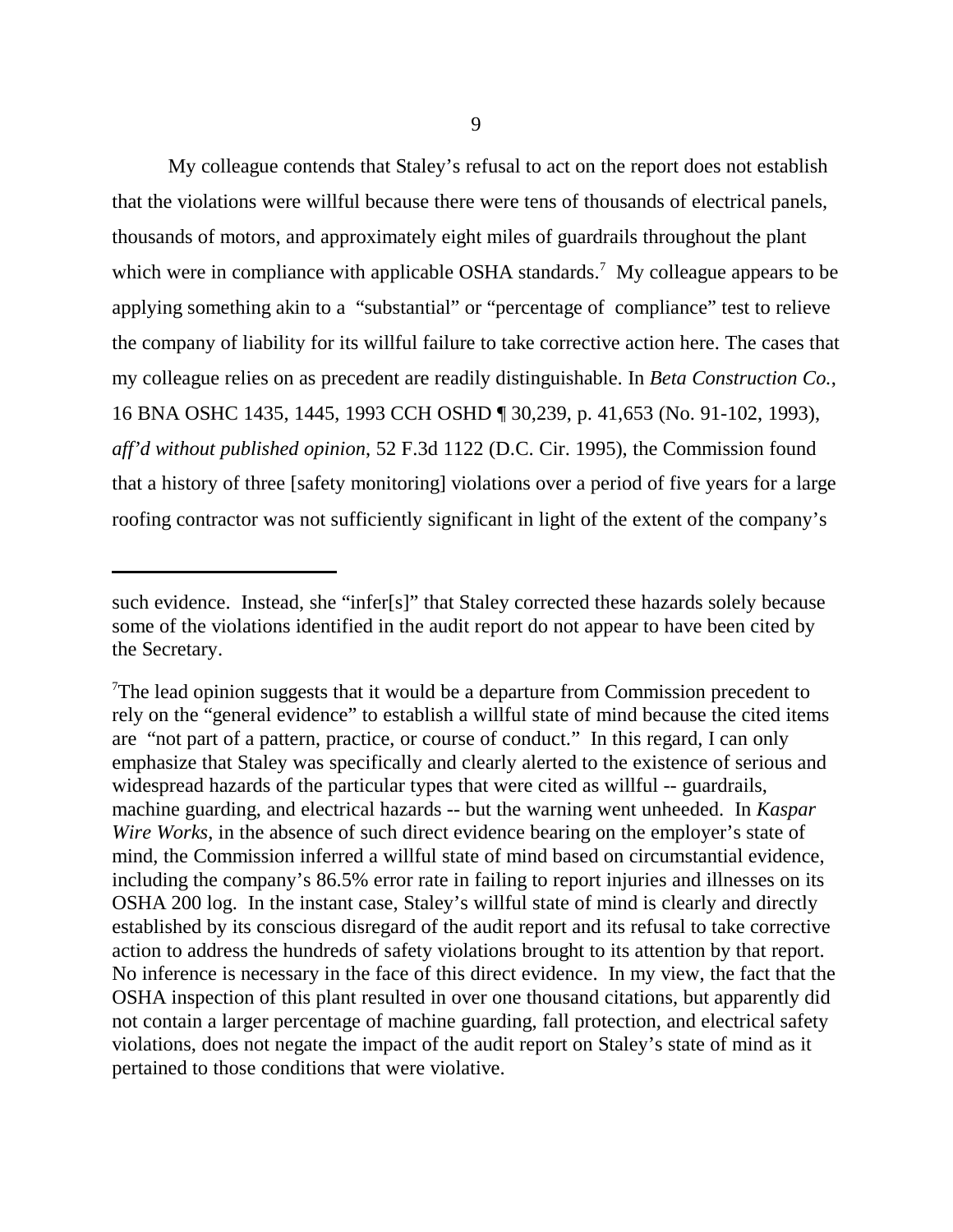roofing work to put the company on notice that its safety procedures and safety program were inadequate and to establish a willful state of mind. Similarly, in *J.A. Jones Constr. Co.,* 15 BNA OSHC 2201, 2211, 1991-93 CCH OSHD ¶ 29,964, pp. 41,029-30 (No. 87- 2059, 1993), the Commission found with respect to Jones, a major general construction contractor of international scope which had been involved in a substantial number of extensive projects, that the company's prior history of OSHA citations at various locations throughout the country were not sufficient to place the company on notice of any serious flaws in its overall safety program. Neither *Beta Construction* nor *J.A. Jones* suggest that it is appropriate for the Commission to apply a percentage of compliance test to negate willfulness. Rather, these cases hold that the mere existence of a small number of similar violations by a large company working at a substantial number of projects does not necessarily establish "heightened awareness." In neither of these cases had the company received reports of existing hazards or been specifically warned by a safety audit that there were hundreds of safety violations and failed to take corrective action in conscious disregard of the requirements of the Act, as in the instant case.

Accordingly, I dissent from the majority's conclusion that Staley's violations pertaining to guardrails, machine guarding and electrical hazards were not all willful.

> $\sqrt{s/2}$ Stuart E. Weisberg Commissioner